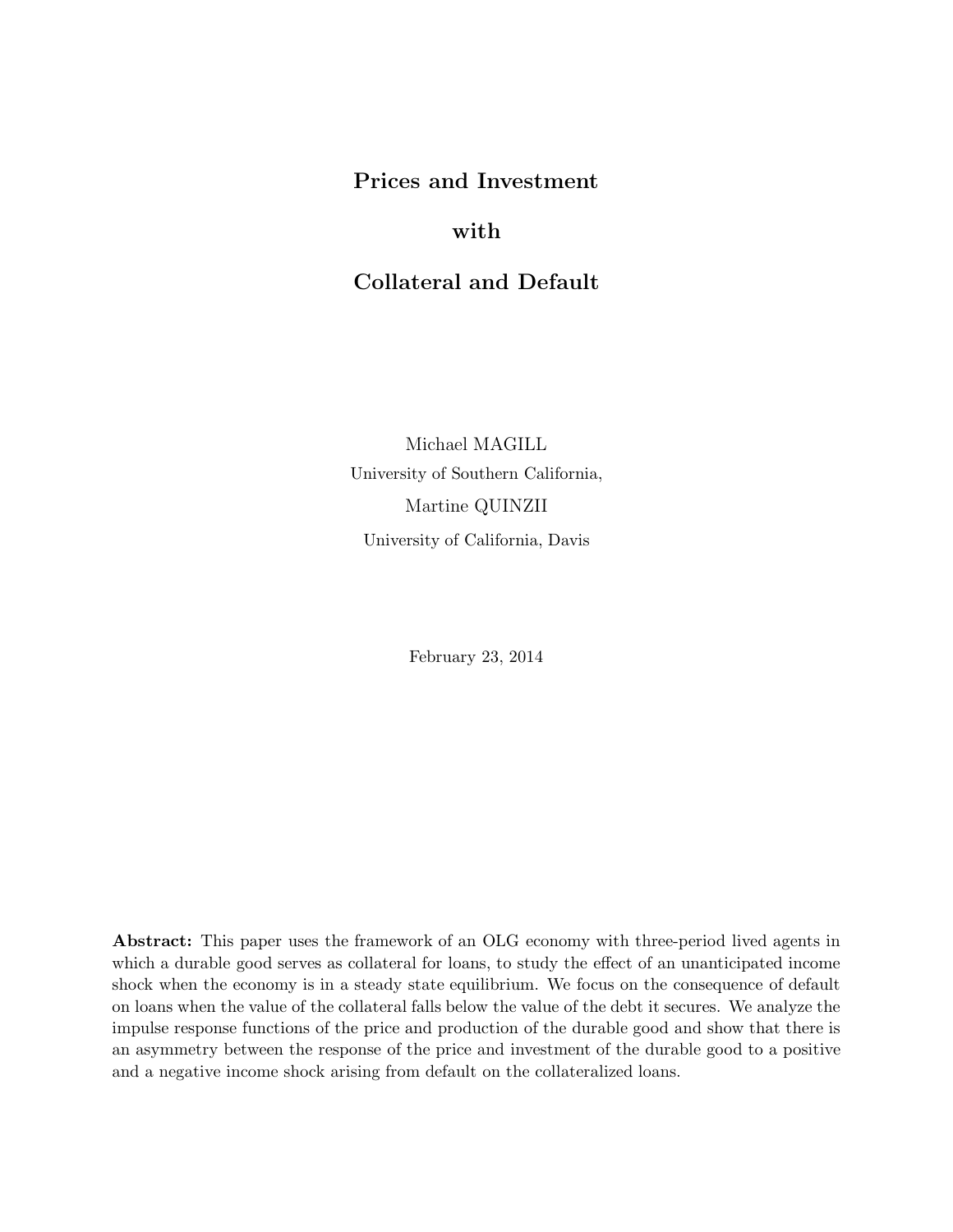## 1 Introduction

The recent financial crisis originated in the mortgage market where a decrease in house prices triggered extensive default on mortgages. Motivated by this episode we study the consequence of a shock which unexpectedly changes the price of a durable good used to collateralize loans. As in the collateral model of Kiyotaki-Moore (KM) (1997) we adopt the method widely used in macroeconomics of studying the effect of an unanticipated income shock when the economy is in a steady state equilibrium. Our model differs from KM since we focus on consumer durables rather than the durable capital (or land) which is the focus of their study. The main conceptual difference with KM however is that we assume that as soon as the value of the collateral falls below the value of the loan the borrower defaults. That is, we adopt the approach of the general equilibrium literature initiated by Dubey-Geanakoplos-Zame (1995) and Geanakoplos-Zame (1997) where the seizure of the collateral is the only penalty for default.<sup>1</sup>

Thus in our model a negative unexpected shock leads to default, a feature not taken into account in KM. To study the consequence of default we contrast the behavior of the equilibrium variables, in particular the price and the production of a durable good, following a positive or negative income shock of the same magnitude. A positive shock to the agents' endowment—their labor income—leads to an increase in the price of the durable good so that the agents' wealth increases for two reasons: the first is the direct effect of the increase in the labor income, the second is the indirect wealth effect of the increased value of the durable purchased in the previous period. The indirect effect is akin the the "multiplier effect" exhibited by KM following a positive shock to the endowments of entrepreneurs.

If agents had to pay their loans in all circumstances then the equilibrium response to a negative shock would be the negative counterpart of the response to a positive shock. However with collateralized loans which permit default, the agents who borrowed against the full value of their durable last period (in our model the young who become middle aged) are not exposed to the negative indirect wealth effect: the decrease in price of the durable good following a negative shock implies that the value of the collateral is less than the value of the loan and the agents default. Thus aggregate demand decreases less than it would if default were not permitted. This has two consequences, one for the prices, the other for investment. The decrease in the durable good price is less than it would otherwise have been, and the the demand for the consumption good also decreases less than it otherwise would. Thus investment has to decrease more to reestablish equilibrium on the

<sup>&</sup>lt;sup>1</sup>This assumption is relatively realistic for the current US mortgage market where a mortgage loan is de facto a non-recourse loan.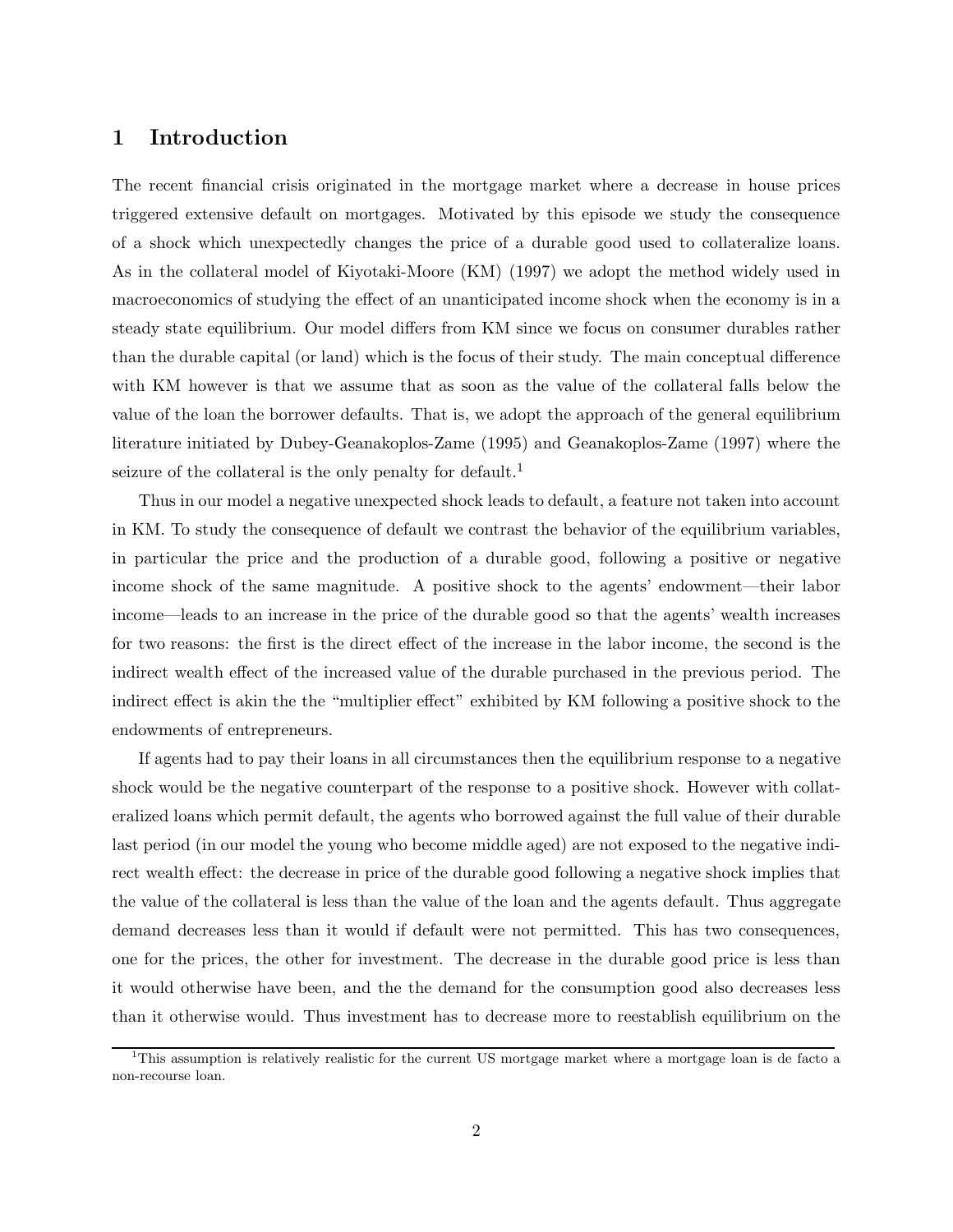consumption good market. This fits with the financing behavior of the intermediaries who receive payments on the loans incurred in the previous period and use the proceeds to finance investment and new loans in the current period. With a negative shock the intermediaries make a loss on loans which default and are forced to reduce financing. If we compare the reaction functions of prices and investment to a negative shock and their reaction to a positive shock with a change in sign (the symmetric counterpart) then we find that the decrease in price is less steep while the decrease in investment is steeper.

We study these effects in the setting of an overlapping generations model (OLG) with threeperiod lived agents, identical cohorts and two goods, one perishable (also called the consumption good) and one durable which serves to collateralize loans. This provides a setting in which there are natural borrowers (the young agents) who purchase a durable good which serves at the same time for consumption and as collateral for their loans. Each agent has an initial endowment consisting solely of the perishable good, small in youth, larger in middle age and zero in retirement, the life-cycle profile originally studied by Samuelson (1958). The young borrow to finance their consumption of the durable good and we assume that the collateral constraint is binding: as we will see this implies that the young can not anticipate on their future income in middle age. The need to post collateral thus endogenously justifies the very plausible assumption that "Junior Can't Borrow" against future labor income in the well-known analysis of Constantinides-Donaldson-Mehra (2002). The durable good is transferred across periods with depreciation. To maintain or increase the stock of durable there is a technology with constant returns which transforms the consumption good into the durable good with a lag of one period. At each date there are spot markets for the perishable and the durable goods, and loans subject to collateral are issued by competitive intermediaries who make zero profit.

The perishable good serves as the unit of account so that an equilibrium consists of a sequence of durable good prices and interest rates such that markets clear. Studying paths which revert to a steady state equilibrium after a shock requires an analysis of the steady state equilibria and their stability properties. The economy always has a steady state in which the interest rate is zero (there is no population growth): following standard terminology for the OLG model, we refer to this steady state as the Golden Rule with Collateral (GRC). Its stability properties are however different from the Golden Rule (GR) of standard OLG models with perishable goods: with only perishable goods, when the old agents have zero endowment, the Golden Rule is unstable.<sup>2</sup> In

<sup>&</sup>lt;sup>2</sup>This was the property that Samuelson (1958) considered a huge deception since the GR had all the nice properties except stability and hence would never be achieved in the long run (by markets): the steady state which is stable and hence is achieved in the long run, offers disadvantageous terms to the old generation in their retirement.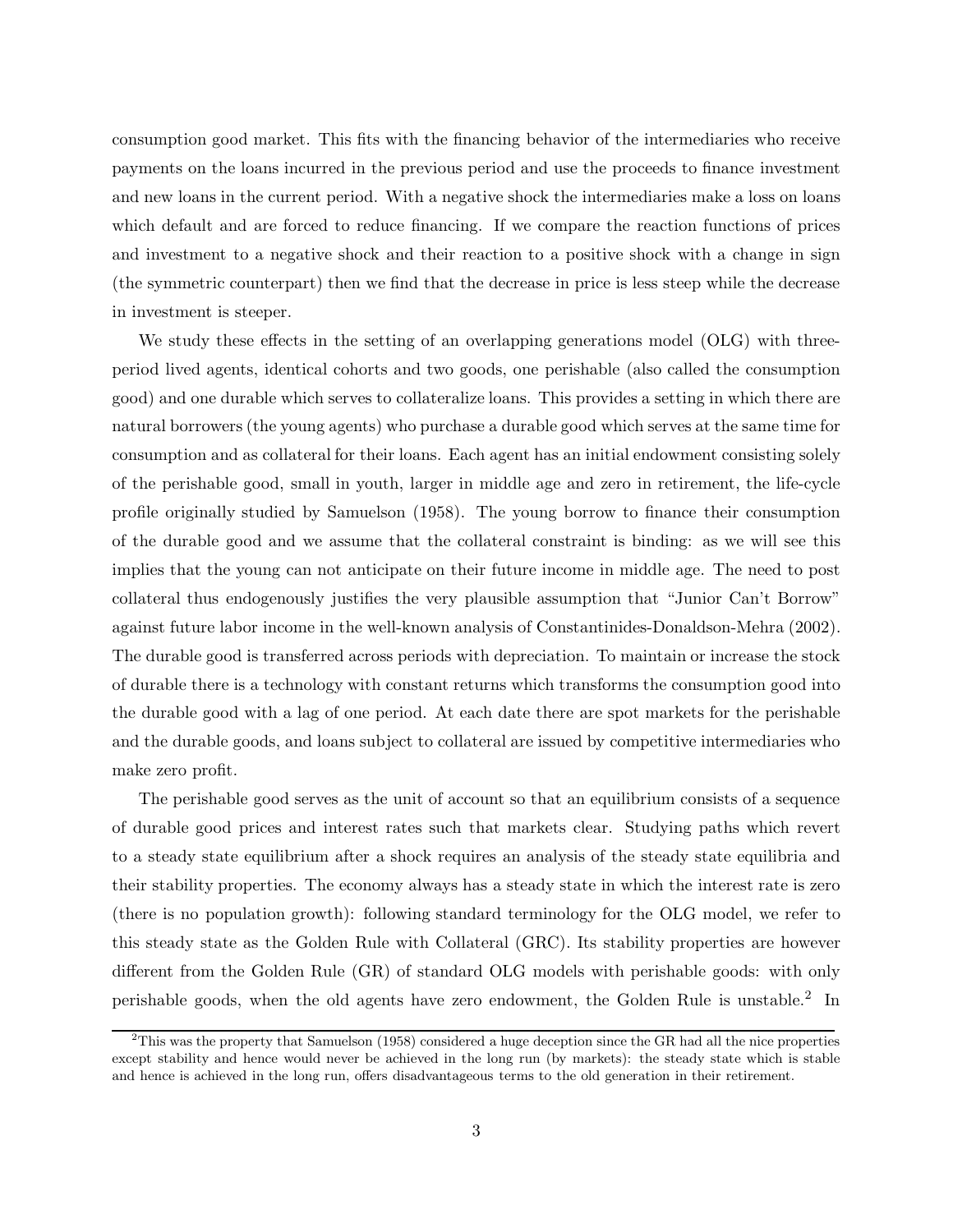contrast in our model with a durable good which serves as a store of value, the GRC is stable (saddle-point stable when the local dynamics is of dimension greater than 1) as long as the durable good is desired for consumption and its depreciation rate is not excessive. Even though the old agents have no labor income, they become 'rich' by carrying over stocks of the durable good to retirement. We show that the economy thus behaves like a 'classical' rather than a 'Samuelson' economy in the terminology of Gale (1973), meaning that the GRC is stable and other steady states when they exist are unstable. This striking property of the model with a durable good implies that we can restrict the analysis of the impact of an unanticipated shock to a shock around the GRC.

## 2 Relation to the Literature

Equilibrium models with collateral have been developed over the last fifteen years and are the subject of active research. Collateral constraints were introduced almost simultaneously in the macro literature by Kiyotaki-Moore (1997) and in the general equilibrium literature by Dubey-Geanakoplos-Zame (1995) and Geanakoplos-Zame (1997). The ensuing GE literature on collateral has split into two branches: the one studies models in which durable goods serve as collateral for borrowing, the other branch initiated by Geanakoplos (2003) and Kubler-Schmedders (2003) studies models in which financial securities serve as collateral. From the modeling point of view the first is closer to our paper, but in terms of seeking a simplified structure to enable qualitative properties of equilibrium to be derived, the latter is closer to our concerns.

The models with durable goods progressively incorporated more realistic features of collateralized loans and their terms and focused on proving existence of equilibrium in these more general settings. Araujo-Orrillo-Pascoa (2000) and Araujo-Fajardo-Pascoa (2005) study two alternative approaches to endogenizing collateral, while Poblete-Cazenave-Torres-Martinez (2013) add bankruptcy with protected assets to the model. Araujo-Pascoa-Torres-Martinez (2002) and Pascoa-Seghir (2009) show how the collateral model can be extended to an open-ended future with infinite-lived agents; a model closer in spirit to ours since it draws on the overlapping generations structure is that of Seghir-Torres-Martinez (2008) which introduces realistic features such as random lifetimes and bequests. However since our goal is to derive properties of the equilibrium rather than establishing existence, we are led to study a much simpler OLG economy.

All the above models potentially have default in equilibrium, but it is difficult to know whether or not default actually occurs without explicitly calculating the equilibrium. Most papers which present calculated equilibria are those for which the collateral is a security (since the structure of the equilibria is typically simpler), but one interesting exception is the paper of Araujo-Kubler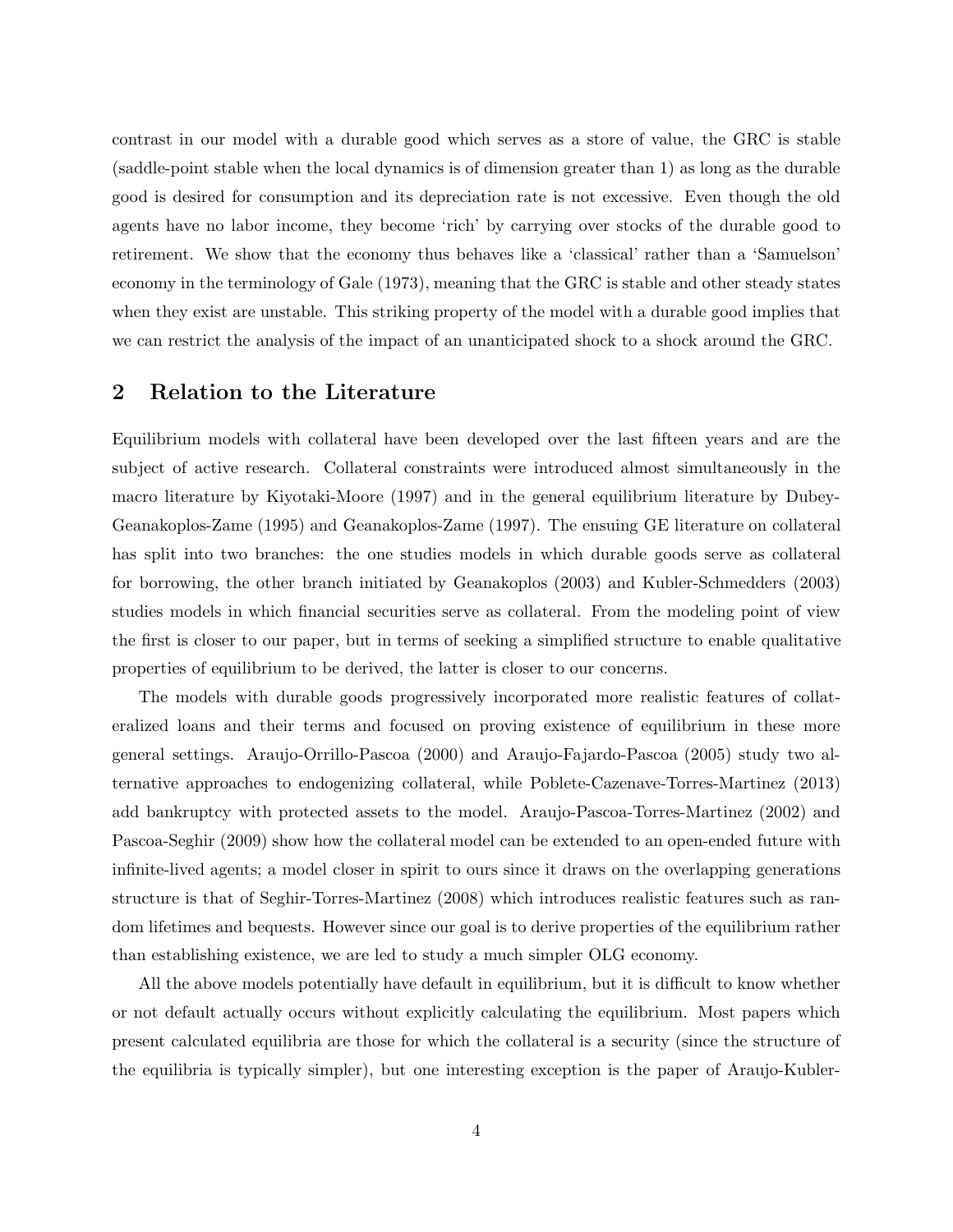Schommer (2012) which presents calculated examples of two period equilibria with a durable good as collateral. The emphasis of their study is on understanding, through examples, how the collateral levels chosen in equilibrium depend on the initial resources and preferences of the agents, and on the welfare properties of equilibria.

In general it is difficult to derive properties of the model when a durable good serves as collateral, since the durable good has the dual role of providing utility services and serving as collateral, complicating its role in equilibrium. Thus most papers which study examples and derive properties of collateral equilibria showing which levels of collateral are endogenously chosen, use the model in which a security (long-lived if the model has more that two periods) serves as collateral, and examine how the prices of the security acting as collateral differ from the present value of its dividends, and how much collateral is needed to obtain Pareto optimal allocations. Models with a Lucas tree acting as collateral are presented in Kubler-Schmedders (2003) and Brumm et al. (2013) with incomplete markets, and in Chien-Lustig (2010) and Gottardi-Kubler (2013) with complete markets. In a series of papers Geanakoplos (2003, 2010) and Fostel-Geanakoplos (2009, 2012) study the prices of securities used as collateral in economies where risk neutral investors have different probability beliefs, showing the role of leverage in influencing the volatility of prices.

All the above papers differ in an important respect from our model: they are all exchange economies, while we are interested in the effect of default on prices and investment in a production economy. A more important difference is that all these models study rational expectations equilibria in which all futures shocks are perfectly anticipated. Their equilibria are thus closer to our steady state equilibrium with collateral constraints than to the path of the economy following an unanticipated shock which is the focus of our study. If in our economy the negative aggregate shock to agents' income had been anticipated, the collateral constraint would have been tighter, if not set to the level of the depreciated value of the durable good in the worst case scenario. In most of the models mentioned above there is no default in equilibrium because the collateral is endogenously set in such a way that its value always exceeds the value of the debt it collateralizes.

We see our paper as a complement to the rational expectations GE literature. To understand the normal functioning of an economy the rational expectations assumption is surely the right starting point. However there are episodes in which innovations occur which are better described by unanticipated rather than anticipated shocks. As documented by Gorton (2009, 2010) the subprime mortgages issued in the years preceding the 2007 crisis, were designed to be held by the borrowers for two or three years and to be refinanced after an appreciation of the house price.<sup>3</sup> In

<sup>&</sup>lt;sup>3</sup>Subprime mortgages were adjustable rate mortgages for which the interest rate was relatively low and fixed for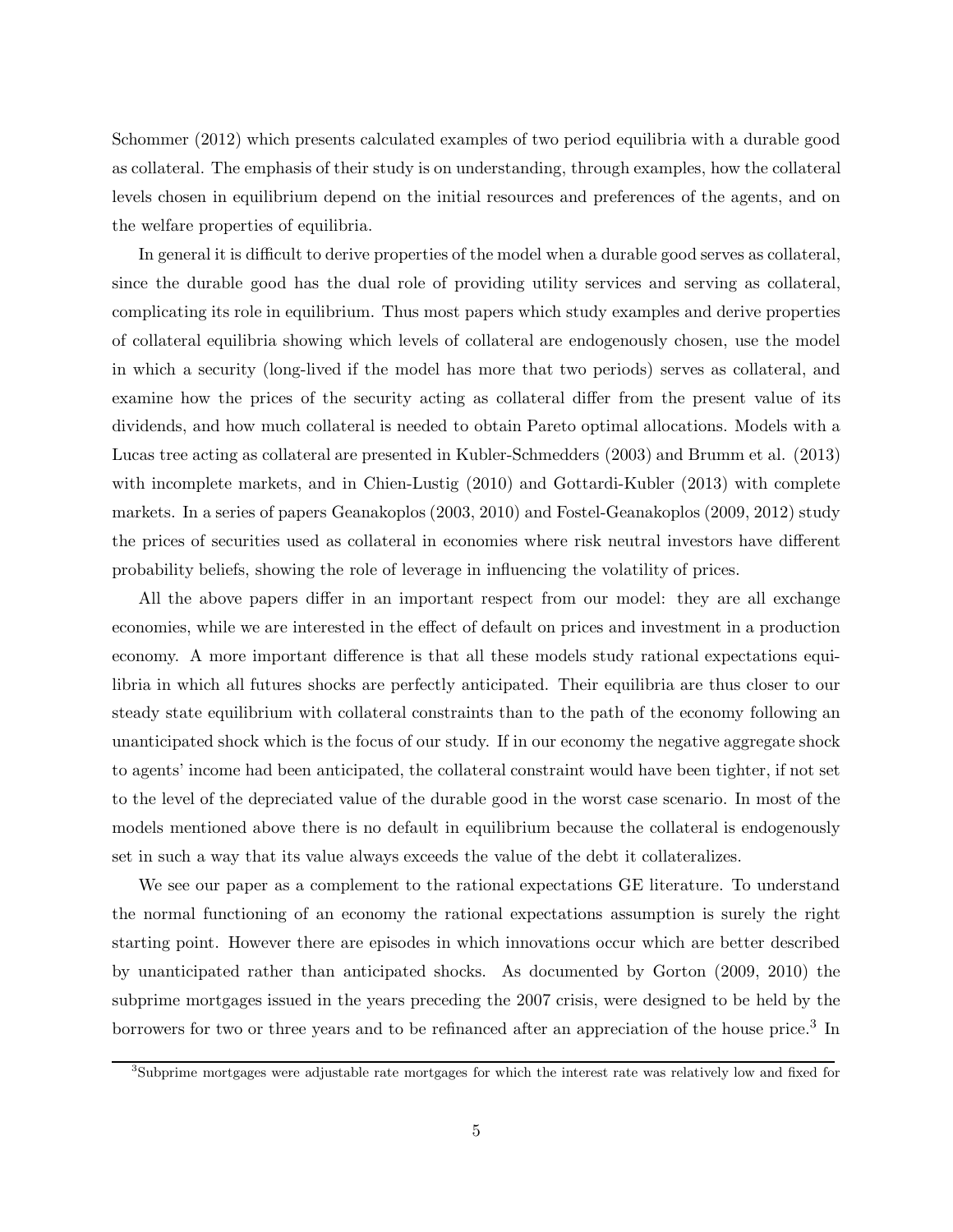the same period, home equity loans and refinanced mortgages permitted existing homeowners to borrow up to the full value of their houses. These loans were almost certain to default in the case of a decline in house prices, but negative shocks to prices were assumed to be regional and diversification through a complex process of securitization was assumed to reduce the risks. A significant economy wide decrease in house prices in the US, which had previously not been observed, was basically not anticipated. Thus the situation immediately preceding the 2007 crisis more closely resembled the equilibrium of a model in which no decrease in house prices was anticipated, and agents could borrow up to the full value of the depreciated durable, than to the equilibrium of a model with rational expectations in which collateral constraints explicitly take into account the possibility of negative aggregate shocks.

Our model shows that collateral serves to cushion the effect of the shocks for the borrowers, but magnifies the effect for the lenders and hence on investment which is qualitatively consistent with the recent experience on the housing market (see Figure 1). In view of the simplified nature of the model we do not claim to be able to match the magnitude of the effects which followed the financial crisis. In our model intermediaries are passive institutions which collect the reimbursements of past borrowers, lending the proceeds to current borrowers and making zero profit in the process. Nothing as dramatic as the near collapse of the financial system that we have witnessed occurs in our model. A richer framework will be needed to explain this part of the story.

The paper is organized as follows: Section 3 presents the model. Section 4 studies an economy with log preferences: this serves the useful role of permitting a complete analysis of the dynamics of the collateral equilibrium to be obtained, and allows the effect of an unanticipated shock on the current equilibrium variables to be analytically derived. Section 5 extends the analysis to an economy with more general preferences, giving a criterion for the local stability properties of an arbitrary steady state in terms of properties of the aggregate excess demand function. Of the possible profiles for a steady state, saddle-point stability and instability are shown to be the only likely cases. For the case of CES utilities, under natural conditions on aggregate excess demand, the GRC is the only saddle-point stable steady state: this implies that there is a unique perturbed equilibrium which reverts to the GRC after an unanticipated shock. This permits us to study the impulse response functions of the price and investment for the durable good which exhibit both the asymmetry between a positive and a negative shock, and a strong reaction (overshooting) effect on the date following the income shock.

two or three years, and would be set to about 6% above LIBOR thereafter, prompting the need for refinancing.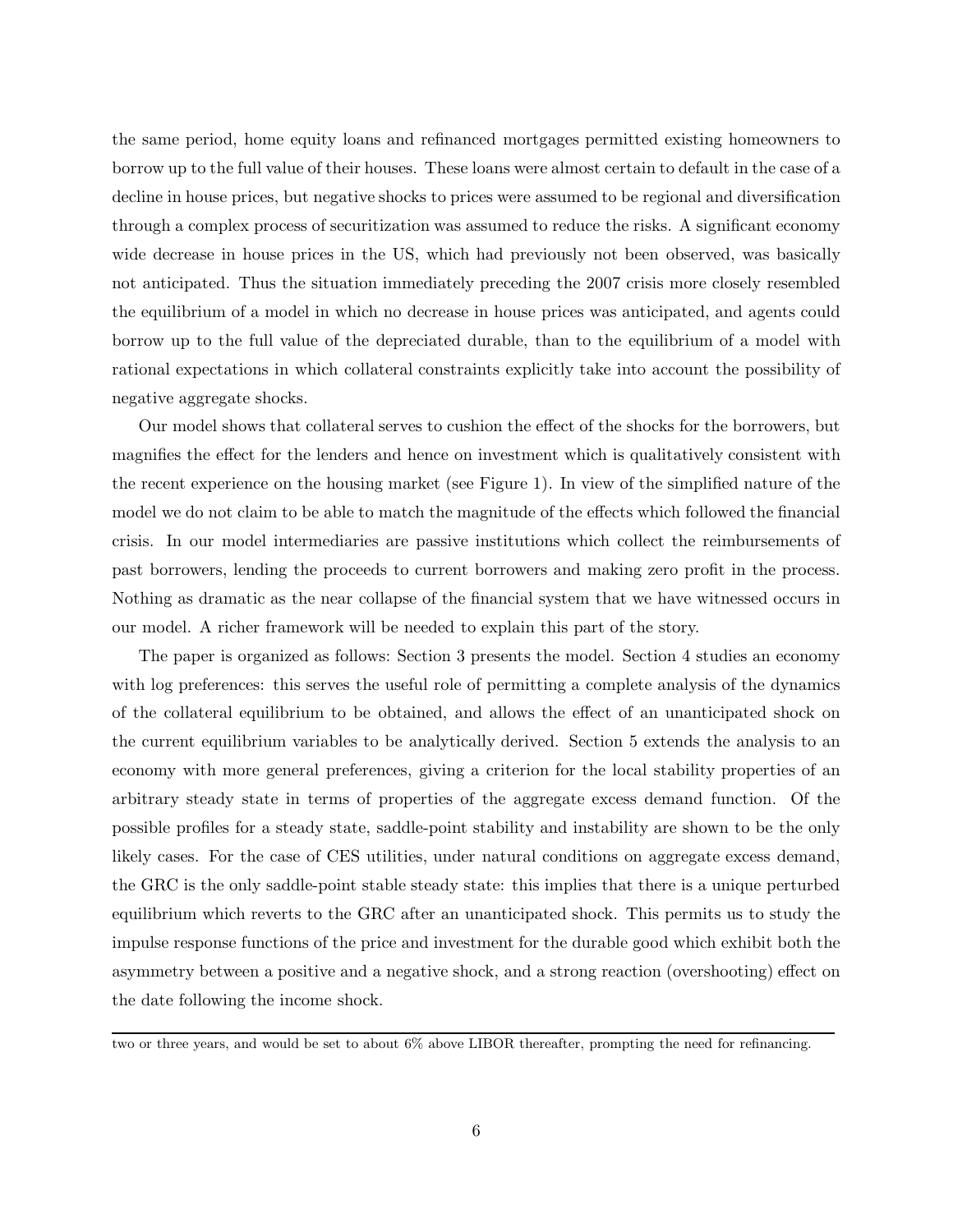

Case-Shiller housing price index & number of new units constructed 1991-2013

Figure 1: Figure 1 shows the number of New Privately Owned Housing Units Completed (in thousands, source: Department of Commerce) and the Case-Shiller Index of House Prices in 10 Large Cities in the US (source: Series CSXR, Standard & Poors-Dow-Jones) between 1991 and 2013. If we consider the introduction of the new forms of subprime mortgages and the related securitization in the late 90's as a positive 'innovation' or 'shock', it led to a very large increase of 125% in house prices and a smaller 40% increase in the number of new units built. The end of the rise in house prices in 2006 created a 'negative' shock which led to extensive default. Between 2006-2009, the price decrease was of the order of 33% while the decrease in the number of new units constructed was of the order of 65%.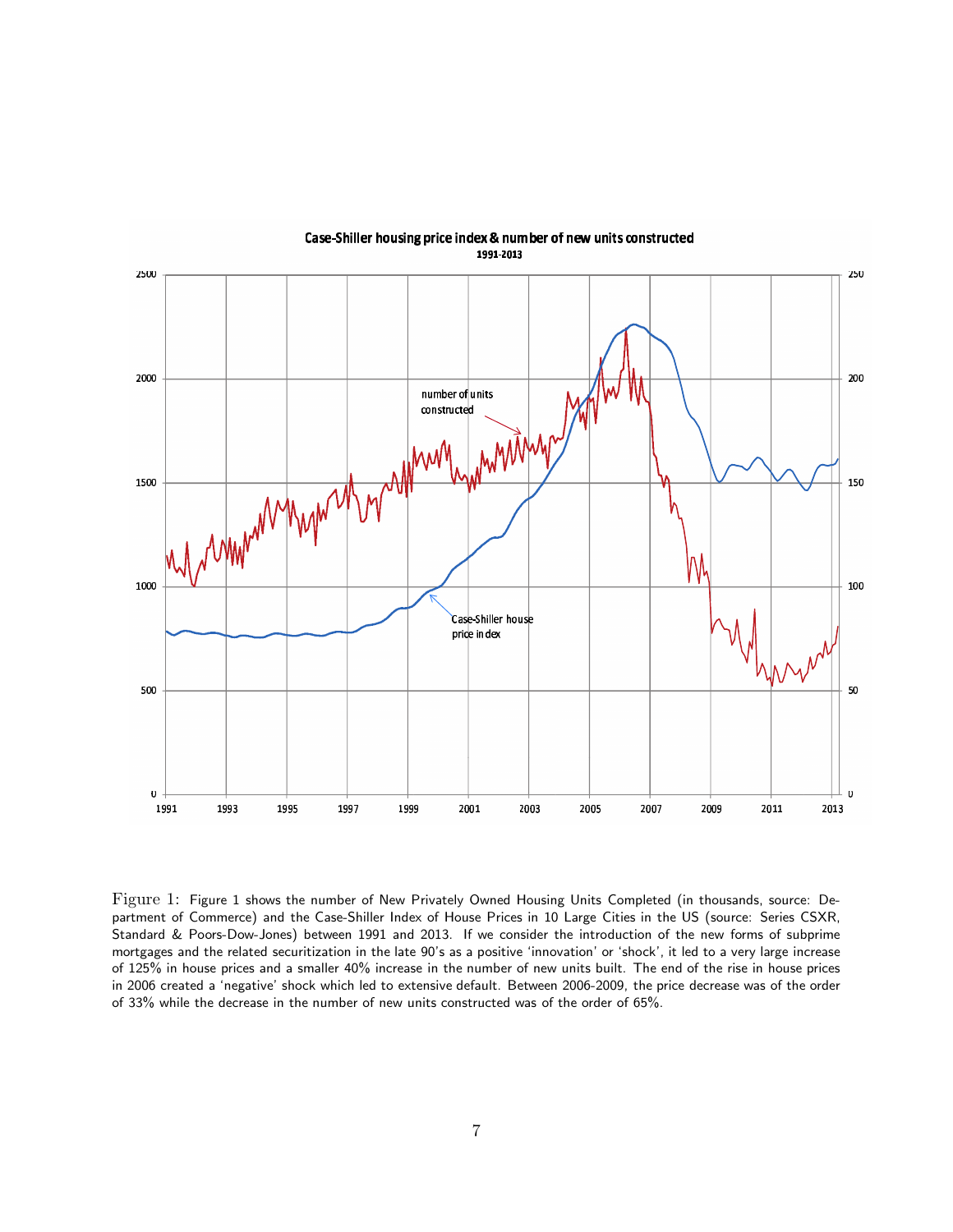## 3 Model

Consider an overlapping generations economy with two goods, one perishable and the other durable with depreciation rate  $\delta > 0$  per period. Agents live for three periods as young, middle aged and retired: a new cohort of young agents of the same size enters at each date  $t = 0, 1, \ldots$ , while retired agents of the previous period exit. Thus at each date the three cohorts of young, middle and retired are of the same size. Every young agent enters with a lifetime endowment stream  $(e^y, e^m, 0)$  consisting solely of the perishable good, and through trades on the markets obtains a lifetime consumption stream

$$
(c, h) = (c^y, h^y, c^m, h^m, c^r, h^r)
$$

where c and h denote the consumption of the perishable and durable good respectively, and the superscripts  $(y, m, r)$  refer to the stages of the agent's life. The preferences of every entering agent are represented by the same separable utility function  $U$  satisfying

**Assumption**  $\mathcal{U}$ :  $U(c, h) = u(c^y, h^y) + \beta u(c^m, h^m) + \beta^2 u(c^r, h^r)$ , where  $0 < \beta \leq 1$  is the discount factor, and  $u: \mathbb{R}_+^2 \to \mathbb{R}$  is continuous, increasing, concave, and satisfies the Inada condition for both variables:  $\lim u_c(c, h) \to \infty$  if  $c \to 0$ , for all  $h > 0$ , and  $\lim u_h(c, h) \to \infty$  if  $h \to 0$ , for all  $c > 0$ .

Since the cohort sizes do not change we can focus on trades at each date between representative agents of each generation. At each date  $t = 0, 1, \ldots$  there are markets for the two goods and a financial market for borrowing/lending. Let  $(1, q_t)$  denote the spot prices of the two goods, the perishable good serving as the numeraire for the transactions of each period. Borrowing/lending takes place through competitive infinitely-lived intermediaries and we assume that there is no legal system for enforcing the payment of the debts, so that all borrowing must be guaranteed by collateral, an appropriate amount of the durable good which can be seized if the debt is not repaid.

While the stock of the perishable good  $(e^y + e^m)$  available each period is exogenously given, the stock of durable good can be altered by production. The durable good is produced using the perishable good as input with a constant returns technology with a one-period lag,  $y_{t+1} = \alpha z_t$ ,  $\alpha > 0$ , where  $z_t$  is the input of the perishable good invested at date t and  $y_{t+1}$  is the output of durable at date  $t + 1$ . If  $r_t$  denotes the interest rate on the market for loans between dates t and  $t + 1$  then no-arbitrage between investing one unit of the perishable good in the loan market or in production implies implies

$$
1 + r_t \ge \alpha q_{t+1} \tag{1}
$$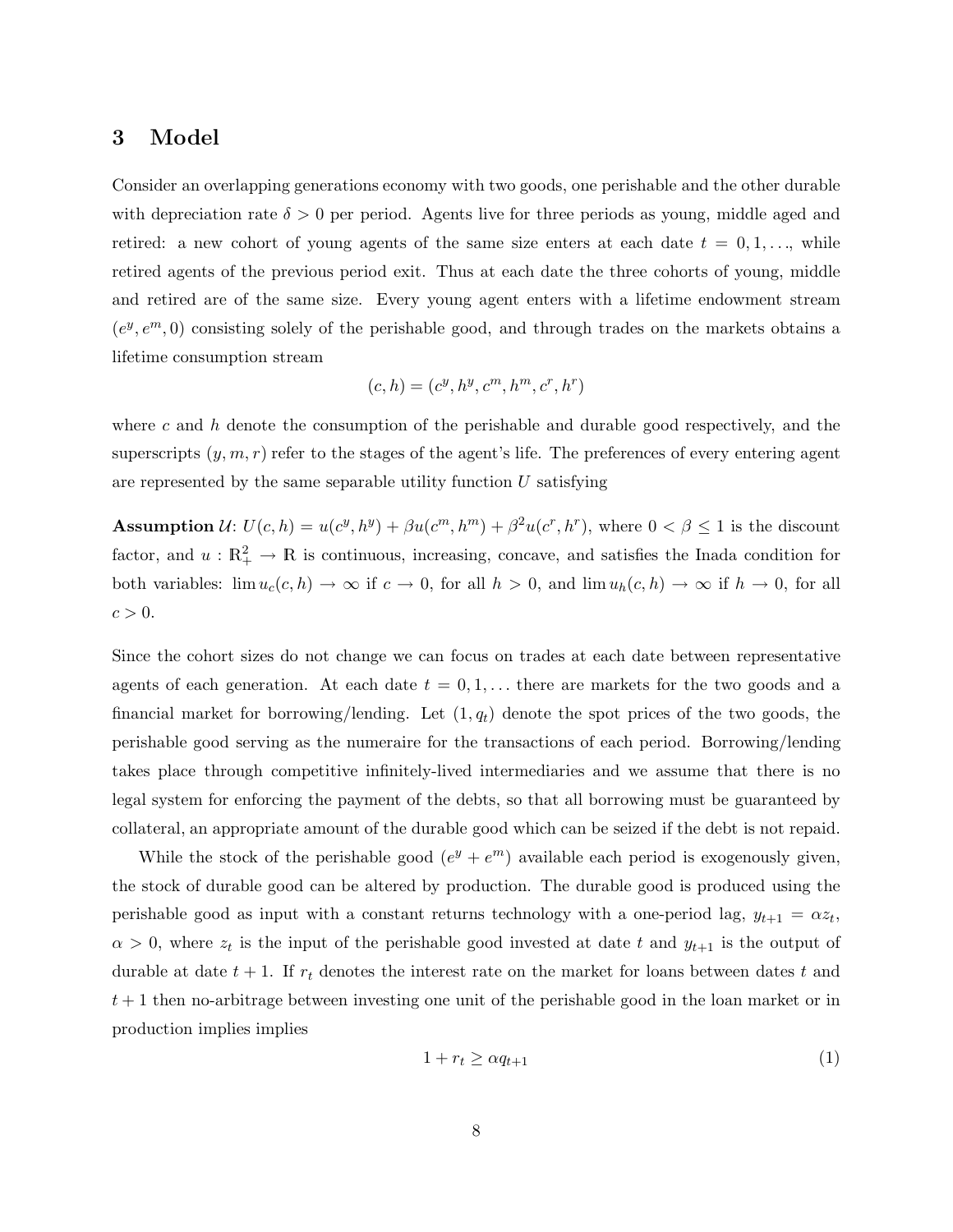$z_t$  being equal to zero if the inequality is strict. We restrict attention to sequences of prices satisfying (1) for studying the optimal choice of the representative agent since otherwise the maximization of utility would not have a solution. Note that the units of the perishable good are determined by the choice of the values for  $(e^y, e^m)$  and the units of the durable good are determined by setting  $\alpha = 1$ : one unit of the durable is what can be produced with one unit of the perishable good.

Consider a young agent entering the economy at date t. His lifetime consumption  $(c, h)_t$  =  $(c_t^y)$  $t, h_t^y, c_{t+1}^m, h_{t+1}^m, c_{t+2}^r, h_{t+2}^r$  will be obtained through purchases on the spot markets at dates  $t, t+1, t+2$  at prices  $(1, q_t), (1, q_{t+1}), (1, q_{t+2})$  when he is young, middle aged and retired. These purchases will be financed by income obtained from his lifetime endowment  $(e^y, e^m, 0)$ , from the sale of the depreciated previously purchased durable good  $((1 - \delta)h_t^y)$  $t^y$ ,  $(1 - \delta)h_{t+1}^m$ ), from borrowing  $(b_t^y)$  $_t^y, b_{t+1}^m$ ) on the loan market, and from investment  $(z_t^y)$  $_t^y$ ,  $z_{t+1}^m$ ) in the production of the durable good. The consumption stream and portfolio  $((c, h)_t, b_t^y, b_{t+1}^m, z_t^y)$  $\left( \begin{smallmatrix} y & w \ t & z \ t+1 \end{smallmatrix} \right)$  of an agent entering at date  $t$  must satisfy the sequence of budget equations

$$
c_t^y + q_t h_t^y + z_t^y = e^y + b_t^y \tag{2}
$$

$$
c_{t+1}^m + q_{t+1}h_{t+1}^m + z_{t+1}^m = e^m - \min\{b_t^y(1+r_t), q_{t+1}(h_t^y(1-\delta) + z_t^y)\}
$$

$$
+q_{t+1}(h_t^y(1-\delta) + z_t^y) + b_{t+1}^m \tag{3}
$$

$$
c_{t+2}^r + q_{t+2}h_{t+2}^r = q_{t+2}(h_{t+1}^m(1-\delta) + z_{t+1}^m) - b_{t+1}^m(1+r_{t+1})
$$
\n
$$
\tag{4}
$$

In addition the agents' borrowing  $(b_t^y)$  $(t, b_{t+1}^m)$  from the intermediaries in youth and middle age must satisfy the collateral constraints

$$
b_t^y(1+r_t) \le q_{t+1}(h_t^y(1-\delta) + z_t^y) \tag{5}
$$

$$
b_{t+1}^m(1 + r_{t+1}) \le q_{t+2}(h_{t+1}^m(1 - \delta) + z_{t+1}^m) \tag{6}
$$

and investment must be non-negative  $(z_t^y)$  $t^{y}, z_{t+1}^{m}) \geq 0.$ 

In (5) and (6) we assume that agents can use both the durable good that they buy and that produced by their investment, as collateral for their loans. As in Kiyotaki-Moore (1997) we assume that agents can borrow up to the point where the reimbursement due next period is equal to the value of the collateral guaranteeing the loan. This is a natural borrowing constraint in a deterministic economy. Were the collateral constraint looser, there would be arbitrage opportunities; were it tighter, it would constrain borrowing more than necessary, and competition among the lenders would push the borrowing limit up to the full value of their collateral.<sup>4</sup>

<sup>&</sup>lt;sup>4</sup>In a finance economy with infinite-lived agents Chien-Lustig (2010) and Gottardi-Kubler (2014) extend the analysis to stochastic economies with complete markets for collateral constraints which are such that there is no default in equilibrium.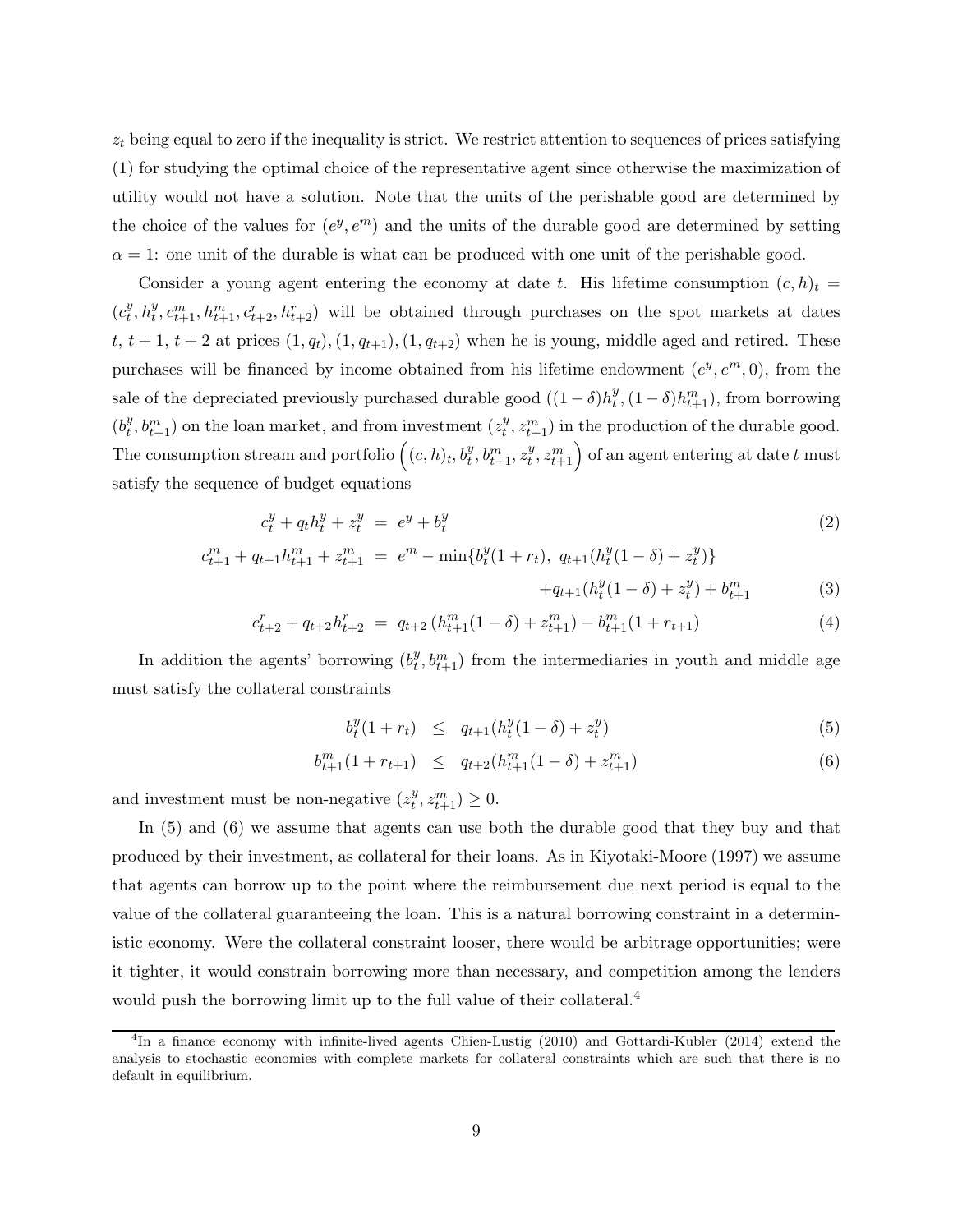We focus on endowment profiles for which the collateral constraint (5) binds for the young agents. The constraint (6) for the middle aged agents never binds: for if it were binding, in view of (4), the agent would have no income and hence no consumption when retired. Thus while (6) is included for consistency, it is omitted in the analysis that follows.

In the perfect foresight deterministic case, the 'min' in the budget equation (3) can be omitted since the collateral constraint (5) ensures that the debt is paid, in which case (3) can be replaced by the budget equation

$$
c_{t+1}^m + q_{t+1}h_{t+1}^m + z_{t+1}^m = e^m - b_t^y(1+r_t) + q_{t+1}(h_t^y(1-\delta) + z_t^y) + b_{t+1}^m
$$
\n(3')

However when we consider an unanticipated income shock at some date, then the price of the durable differs from what was anticipated and the 'min' becomes relevant. In this case, at the date when the shock occurs, the middle-age budget constraint is given by (3).

Finally note that the agent does not inherit an endowment of the durable good when young or middle aged: this implies that the durable good purchased by the agent when retired is not bequested. That is, we assume that when retired agents exit, their durable good exits with them. This assumption simplifies the model and avoids the presence of a bequest motive in the maximum problem of an agent.

#### 3.1 Simplified Maximum Problem.

The agent's maximum problem consists in choosing a consumption stream and portfolio  $((c, h)_t)$  $\left(b_t^y\right)$  $t^y, b^m_{t+1}, z^y_t$  $\binom{y}{t}, z_{t+1}^m$  which maximizes utility  $U((c, h)_t)$  subject to the budget equations (2)-(4) and the collateral constraint (5). We analyze the deterministic problem where constraint (3) in middle age is given by  $(3')$ . This problem has the interesting property that if the collateral constraint  $(5)$ is binding it decomposes into a simple one-period problem for the agent when young, independent of what happens later in life, and a two-period problem for the agent in middle age, choosing consumption for middle age and retirement. This arises from the fact that a collateral-constrained young agent can not borrow against future income. These properties can be seen from the firstorder conditions which, in conjunction with the constraints  $(2)-(5)$  characterize the solution to the agent's maximum problem. Letting  $(\lambda_t^y)$  $t^{y}, \lambda_{t+1}^{m}, \lambda_{t+2}^{r}$  denote the multipliers induced by (2), (3'), (4),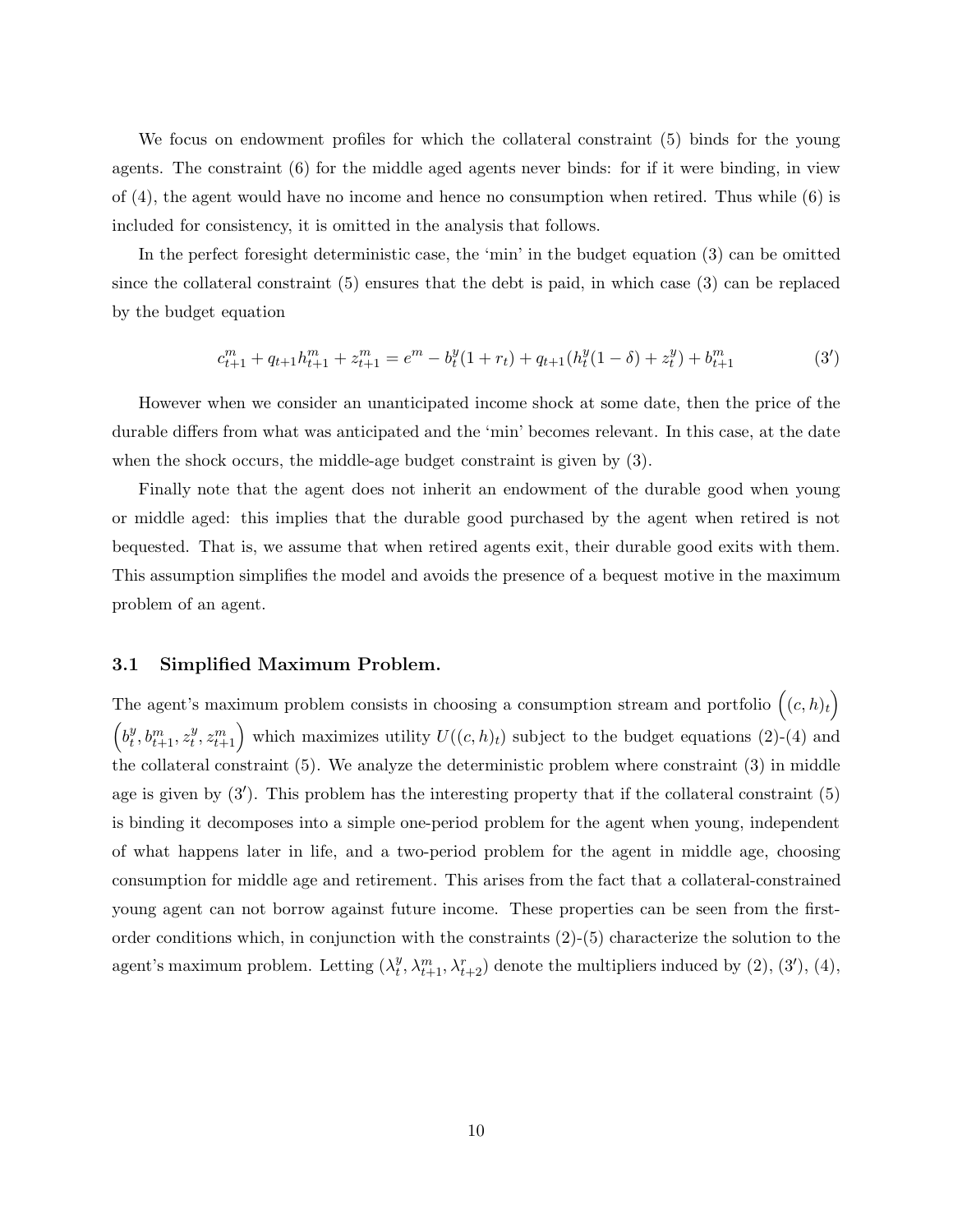and  $\mu_t$  the multiplier for (5), the FOC are:

$$
\text{(young)} \quad c_t^y: \quad u_c^y = \lambda_t^y \tag{7}
$$

$$
h_t^y: \t u_h^y = \lambda_t^y q_t - (\mu_t + \lambda_{t+1}^m) q_{t+1} (1 - \delta) \t (8)
$$

$$
b_t^y: \quad \lambda_t^y = (\lambda_{t+1}^m + \mu_t)(1 + r_t), \quad \mu_t(b_t^y(1 + r_t) - q_{t+1}(h_t^y(1 - \delta) + z_t^y)) = 0 \quad (9)
$$

$$
z_t^y: \quad \lambda_t^y \ge (\lambda_{t+1}^m + \mu_t)q_{t+1}, \quad = \text{if } z_t^y > 0 \tag{10}
$$

$$
\text{(medium)} \quad c_{t+1}^m: \quad \beta u_c^m = \lambda_{t+1}^m \tag{11}
$$

$$
h_{t+1}^m: \ \beta u_h^m = \lambda_{t+1}^m q_{t+1} - \lambda_{t+2}^r q_{t+2} (1 - \delta) \tag{12}
$$

$$
b_{t+1}^m: \quad \lambda_{t+1}^m = \lambda_{t+2}^r (1 + r_{t+1}) \tag{13}
$$

$$
z_{t+1}^m: \quad \lambda_{t+1}^m \ge \lambda_{t+2}^r q_{t+2}, \quad = \text{if } z_{t+1}^m > 0 \tag{14}
$$

$$
\text{(retired)} \quad c_{t+2}^r: \quad \beta^2 u_c^r = \lambda_{t+2}^r \tag{15}
$$

$$
h_{t+2}^r: \quad \beta^2 u_h^r = \lambda_{t+2}^r q_{t+2} \tag{16}
$$

where the partial derivatives are evaluated at the optimal decision, and expressions like  $u_c(c_t^y)$  $_t^y, h_t^y)$ have been abbreviated to  $u_c^y$  indicating the period of life and the partial differentiation.

#### Proposition 1 (Decomposition of choice problem with binding collateral constraint)

- (a) If  $(c, h)_t$  maximizes  $U((\tilde{c}, \tilde{h})_t)$  under the sequential budget constraints  $(2), (3), (4)$  and the collateral constraint (5) binds ( $\mu_t > 0$ ) then
	- $(i)$   $(c_t^y)$  $(t_t^y, h_t^y)$  maximizes  $u(\tilde{c}_t^y)$  $\tilde{h}^y_t$ ,  $\tilde{h}^y_t$  $_t^y$ ) under the constraint

$$
\tilde{c}^y + \left(q_t - \frac{q_{t+1}(1-\delta)}{1+r_t}\right)\tilde{h}^y = e^y \tag{17}
$$

(ii)  $(c_{t+1}^m, h_{t+1}^m, c_{t+2}^r, h_{t+2}^r)$  maximizes  $u(\tilde{c}_{t+1}^m, \tilde{h}_{t+1}^m) + \beta u(\tilde{c}_{t+2}^r, \tilde{h}_{t+2}^r)$  under the present-value budget constraint

$$
\tilde{c}^m + \left(q_{t+1} - \frac{q_{t+2}(1-\delta)}{1+r_{t+1}}\right)\tilde{h}^m + \frac{1}{1+r_{t+1}}(\tilde{c}^r + q_{t+2}\tilde{h}^r) = e^m \tag{18}
$$

(b) Conversely if  $(c, h)_t$  is such that  $(c_t^y)$  $(t, h_t^y)$  satisfies (i) and  $(c_{t+1}^m, h_{t+1}^m, c_{t+2}^r, h_{t+2}^r)$  satisfies (ii) and if

$$
u_c(c_t^y, h_t^y) > \beta(1 + r_t)u_c(c_{t+1}^m, h_{t+1}^m)
$$
\n(19)

$$
1 + r_{t+1} \ge q_{t+2} \tag{20}
$$

then there exist a portfolio  $(b_t^y)$  $t^{y}, b^{m}_{t+1}, z^{y}_{t}$  $(t^{y}_{t}, z^{m}_{t+1})$  such that  $((c, h)_{t}, b^{y}_{t}, b^{m}_{t+1}, z^{y}_{t})$  $(t^y, z^m_{t+1})$  maximizes U under the constraints  $(2)$ ,  $(3')$ ,  $(4)$  and  $(5)$ .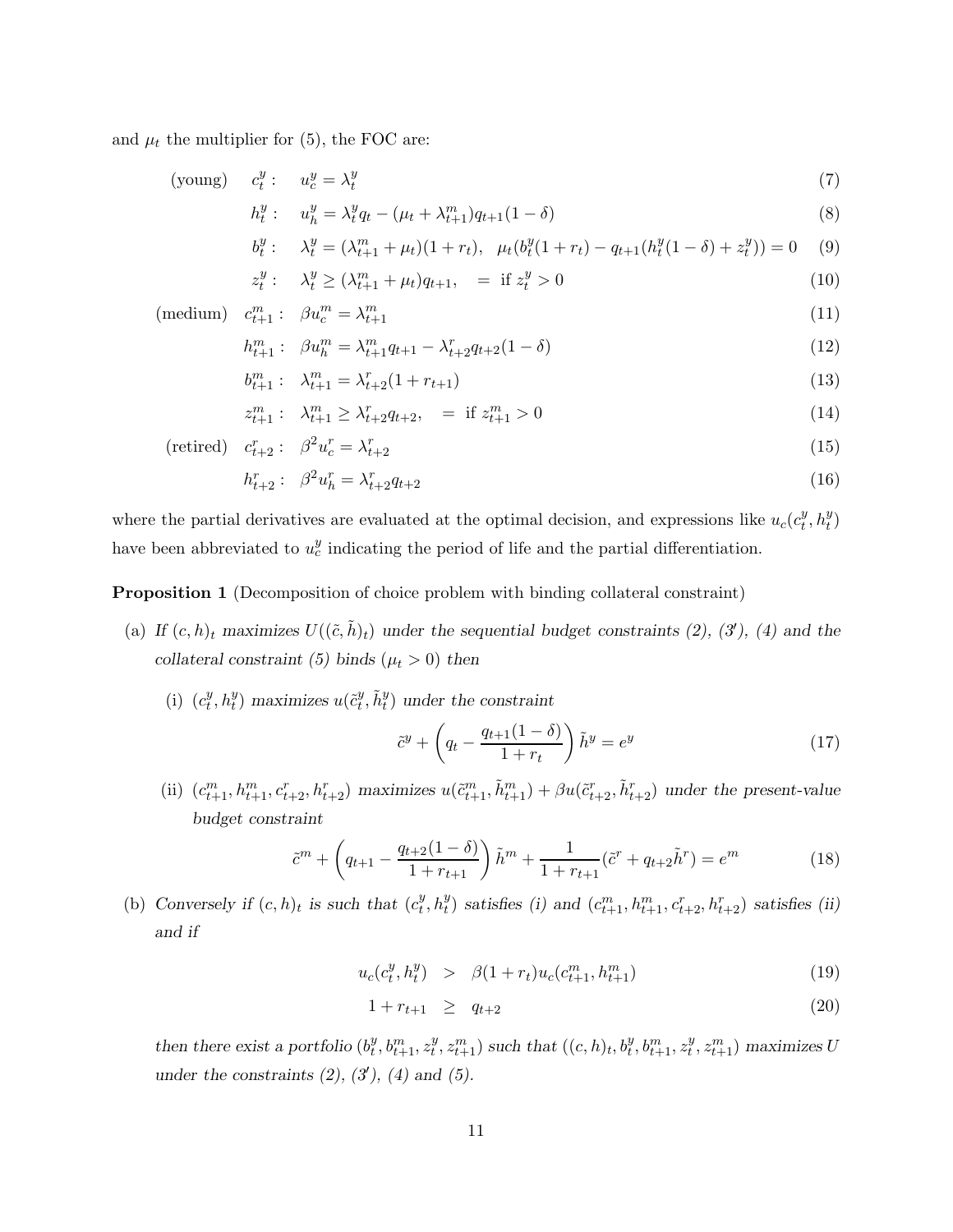**Proof:** (a) Substituting the first statement in (9) into (8) we see that the FOCs  $(7)-(9)$  imply that the FOCs of problem (i) hold. Since  $\mu_t > 0$ ,

$$
b_t^y = q_{t+1}(h_t^y(1-\delta) + z_t^y)/(1+r_t)
$$
\n(21)

Substituting the value of  $b_t^y$  $y_t$  in (21) into the sequential budget constraint (2) gives  $c_t^y + q_t h_t^y + z_t^y =$  $q_{t+1}(h_t^y)$  $t^{y}(1-\delta) + z^{y}_{t}$  $t^{(y)}_{t}/(1+r_{t})$ . Since either  $z_{t}^{y}=0$  or  $q_{t+1}/(1+r_{t})=1$ , (17) holds. In the same way, when  $(13)$  is substituted into  $(12)$ , it is clear that the FOCs  $(11)-(16)$  imply that the FOCs for the problem in (ii) are satisfied. To show that (18) holds, add the sequential budget constraint (3) to the present value of (4) at date  $t + 1$  i.e. (4) multiplied by  $1/(1 - r_{t+1})$ . Since either  $z_{t+1}^m = 0$  or  $q_{t+2}/(1 + r_{t+1}) = 1$ , (18) holds.

(b) Let  $(c, h)_t$  be a solution of the problems in (i) and (ii) with budget constraints (17) and (18). We need to show that  $(c, h)_t$  is also solution of the original problem of maximizing  $U((\tilde{c}, \tilde{h})_t)$  subject to the sequential budget constraints  $(2), (3), (4)$ , and the collateral constraint (5). Let  $\tilde{\lambda}_t$  denote the multiplier for (17) and  $\tilde{\lambda}_{t+1}$  the multiplier for (18). Then  $(c, h)_t$  satisfies the FOCs for the problems (i) and (ii)

$$
u_c^y = \tilde{\lambda}_t, \qquad \qquad u_h^y = \tilde{\lambda}_t \left( q_t - \frac{q_{t+1}(1-\delta)}{1+r_t} \right) \tag{22}
$$

$$
u_c^m = \tilde{\lambda}_{t+1}, \qquad \qquad u_h^m = \tilde{\lambda}_{t+1} \left( q_{t+1} - \frac{q_{t+2}(1-\delta)}{1+r_{t+1}} \right) \tag{23}
$$

$$
u_c^r = \frac{\tilde{\lambda}_{t+1}}{1 + r_{t+1}}, \qquad \qquad u_r^h = \frac{\tilde{\lambda}_{t+1}}{1 + r_{t+1}} q_{t+2} \tag{24}
$$

Let  $(\lambda_t^y)$  $_t^y$ ,  $\lambda_{t+1}^m$ ,  $\lambda_{t+2}^r$ ) and  $\mu_t$  be defined by

$$
\lambda_t^y = \tilde{\lambda}_t, \quad \lambda_{t+1}^m = \beta \tilde{\lambda}_{t+1}, \quad \lambda_{t+2}^r = \beta^2 \frac{\tilde{\lambda}_{t+1}}{1 + r_{t+1}}, \quad \mu_t = \lambda_t^y - \lambda_{t+1}^m (1 + r_t)
$$

(19) implies that  $\mu_t > 0$ . Let  $(b_t^y)$  $t^y, b^m_{t+1}, z^y_t$  $_t^y, z_{t+1}^m$ ) satisfy

$$
b_t^y - z_t^y = c_t^y + q_t h_t^y - e^y \tag{25}
$$

$$
b_{t+1}^m - z_{t+1}^m = c_{t+1}^m + q_{t+1}h_{t+1}^m - e^m \tag{26}
$$

with  $z_t^y \ge 0, = 0$  if  $q_{t+1} < 1 + r_t, z_{t+1}^m \ge 0, = 0$  if  $q_{t+2} < 1 + r_{t+1}$ . (25) implies that the sequential budget constraint (2) is satisfied, it also implies

$$
b_t^y - z_t^y = \frac{q_{t+1}(1-\delta)h_t^y}{1+r_t} \quad \Longleftrightarrow \quad b_t^y(1+r_t) = q_{t+1}(1-\delta)h_t^y + z_t^y(1+r_t)
$$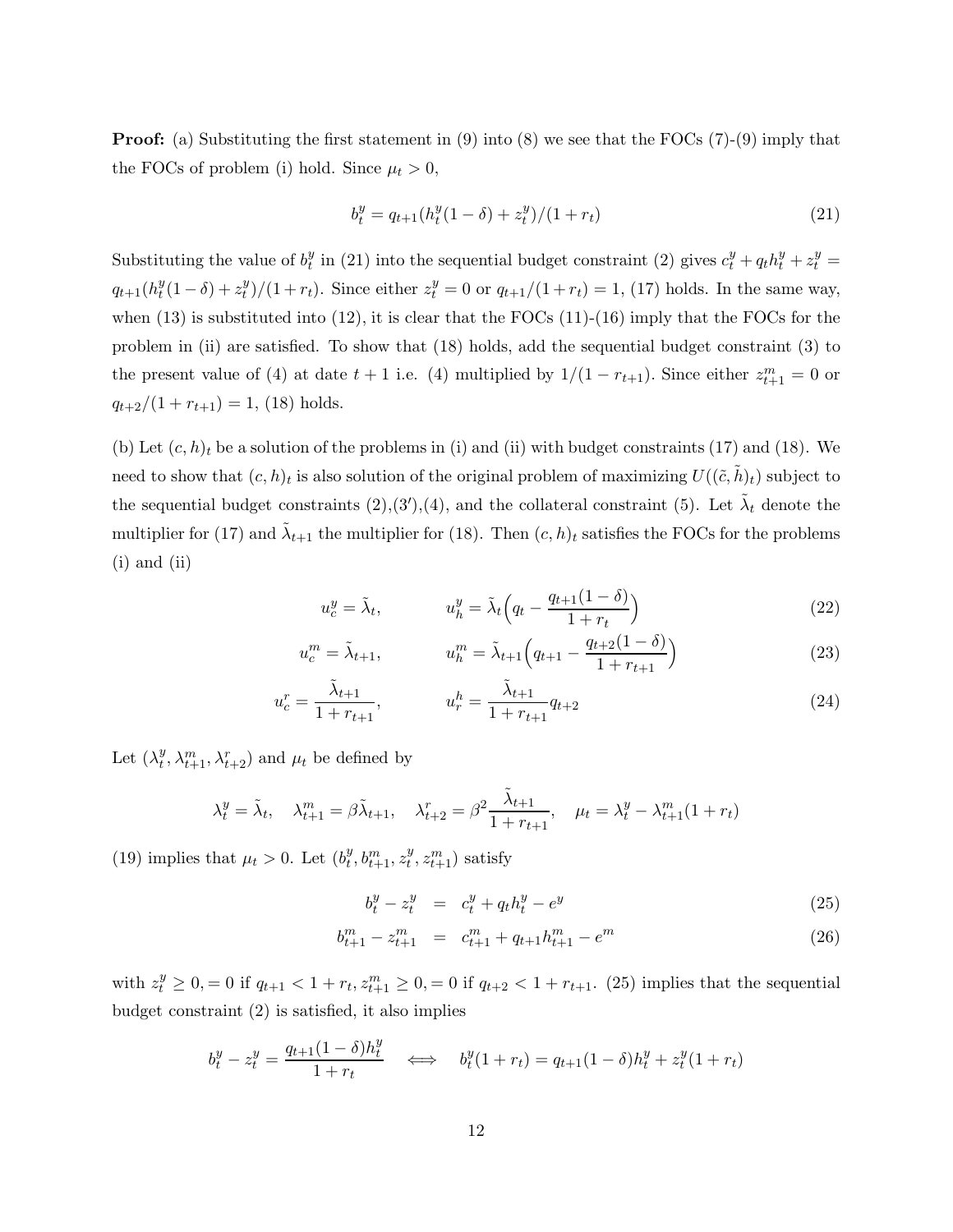and since either  $z_t^y = 0$  or  $1 + r_t = q_{t+1}$ , the collateral constraint (5) holds with equality. In view of  $(21)$ ,  $(26)$  implies that  $(3)$  holds:  $(3')$  combined with  $(18)$  implies

$$
\frac{q_{t+1}(1-\delta)}{1+r_{t+1}}h^m_{t+1} + \frac{(c_{t+2}^r + q_{t+2}h^r_{t+2})}{1+r_{t+1}} = b^m_{t+1} - z^m_{t+1}
$$

Since either  $z_{t+1}^m = 0$  or  $1 + r_{t+1} = q_{t+2}$ , (4) holds. It is straightforward to check that the FOCs  $(7)-(16)$  are satisfied, so that  $(c, h)<sub>t</sub>$  maximizes  $U((c, h)<sub>t</sub>)$  under the sequential budget constraints  $(2)$ ,  $(3')$ ,  $(4)$  and the collateral constraint  $(5)$ , which completes the proof.

Remark. Normally adding a constraint complicates a choice problem. Proposition 1 shows that the opposite is true when we add the collateral constraint. For the agent's lifetime consumption choice problem is simplified when the collateral constraint binds: the constraint decomposes the lifetime problem into two simpler problems, one for consumption in youth, the other for consumption in middle age and retirement. Since a young agent who is borrowing constrained can not satisfactorily solve the trade-off between consumption when young and consumption in the later stages of life, the agent simply spends as much it he can given his current income  $e^y$  and the down payment that must be made to acquire the durable good. In view of (17) the choice between the consumption good and the durable is straightforward since the price the agent pays to obtain one unit of the durable good is the down payment  $q_t - \frac{q_{t+1}(1-\delta)}{1+r_t}$  $\frac{1}{1+r_t}$  which depends on its resale value, its depreciation, and the interest rate on the loan.

When the agent gets to middle age, he simply uses the resale value of the durable brought over from youth  $((1 - \delta)h_t^y + z_t^y)$  $_t^y$  to pay for his debt. With the debt disposed of, the agent starts afresh with a new two-period problem over middle age and retirement with future income stream  $(e<sup>m</sup>, 0)$ . The resale value of the durable acquired in middle age reduces its effective price to the downpayment  $q_{t+1} - \frac{q_{t+2}(1-\delta)}{1+r_{t+1}}$  $\frac{t+2(1-\theta)}{1+r_{t+1}}$ , while the durable purchased in retirement costs  $q_{t+2}$  since there is no following period in which to sell it. Since in middle age the borrowing constraint does not bind, the sequential budget constraints in middle age and retirement can be reduced to a singe present-value constraint in period  $t + 1$ .

Note that the investments  $z_t^y$  $t$ <sup>u</sup> and  $z_{t+1}^m$  do not appear in the budget constraints (17) and (18) and, when  $1 + r<sub>\tau</sub> = q<sub>\tau+1</sub>$ ,  $\tau = t, t + 1$ , they are not determined by the optimal choices of the agents. This is clear from the two equations (25) and (26) which only determine the differences  $b^i_\tau - z^i_\tau$ ,  $\tau = t, t + 1$  for  $i = y, m$ . The indeterminacy comes from the fact that investment is a constant returns activity, and that any agent who invests  $z$  units of the consumption good in the production of the durable can automatically borrow the full value  $z$  (which serves as collateral) the value  $q_{t+1}z$  of the production next period guaranteeing the reimbursement  $(1 + r_t)z$  of the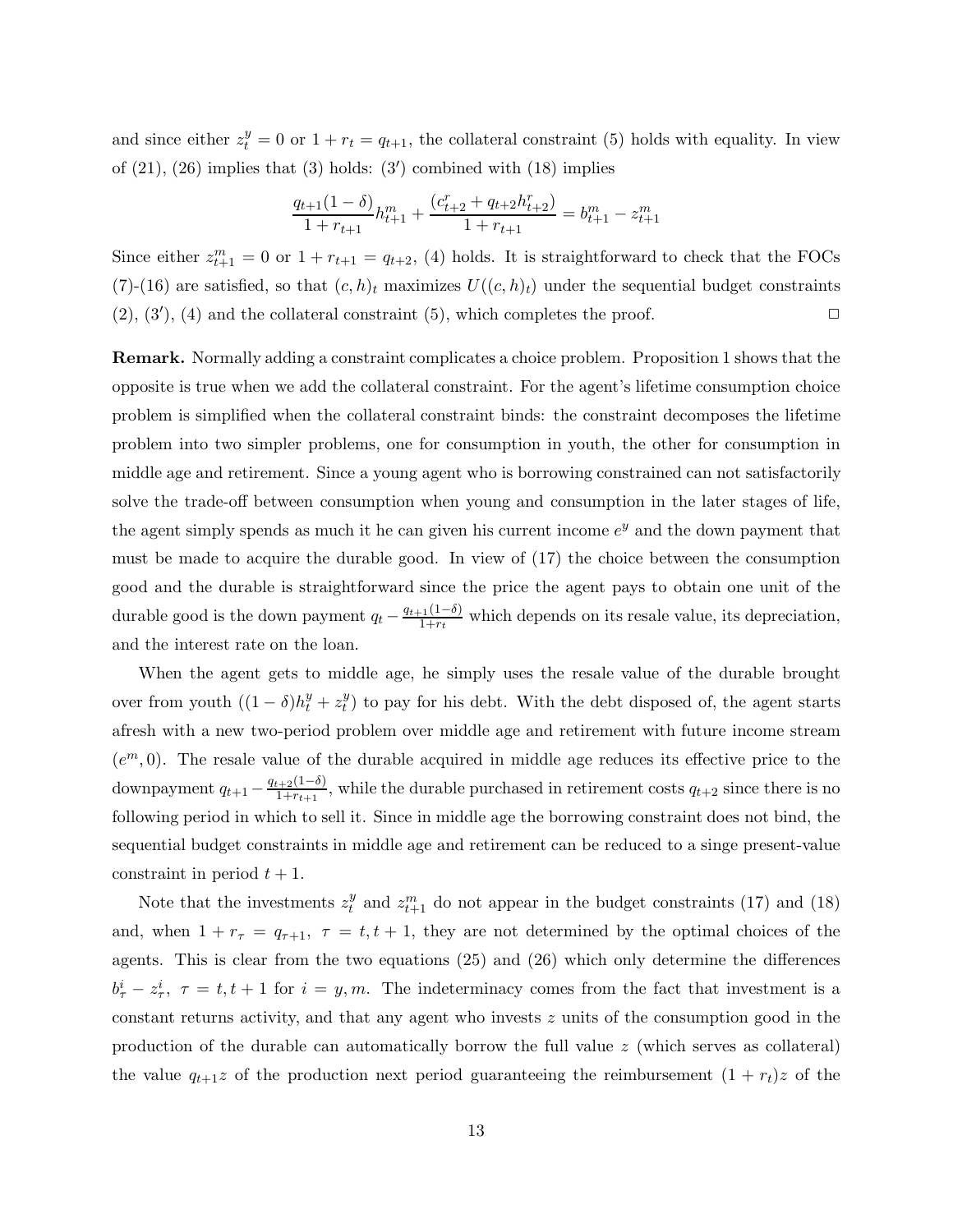debt. Investing in the durable and borrowing to cover the cost is a zero profit, constant returns activity that the young and middle-aged agents can undertake on any scale in every period. The aggregate level of investment  $z_t = z_t^y + z_t^m$  will be determined by the equilibrium conditions, but the distribution between the investment undertaken by the young  $z_t^y$  $t$ <sup>*y*</sup> and that undertaken by the middle-aged  $z_t^m$  is indeterminate.

#### 3.2 Collateral Equilibrium.

Since we are interested in studying equilibria which include the steady state equilibria, we define an equilibrium over  $\mathbb{Z}$ , the set of all negative and positive integers.

**Definition 1.** An *equilibrium* is a sequence  $((c, h)_t, z_t, q_t, r_t)$ such that for each  $t \in \mathbb{Z}$ 

(i)  $(c, h)_t$  maximizes  $U((c, h)_t)$  subject to  $(2)-(5)$ 

(ii) 
$$
c_t^y + c_t^m + c_t^r + z_t = e^y + e^m
$$

(iii)  $h_t^y + h_t^m + h_t^r = z_{t-1} + (1 - \delta)(h_{t-1}^y + h_{t-1}^m)$ 

If for some date  $t \in \mathbb{Z}$  the collateral constraint (5) for the young binds, we say that it is a *collateral* equilibrium. An equilibrium is called a *steady state* equilibrium if all the variables are constant in time

$$
((c,h)_t, z_t, q_t, r_t) = ((c,h), z, q, r), \qquad \forall \ t \in \mathbb{Z}
$$

Note that in a steady state equilibrium, investment is positive  $z = z^y + z^m > 0$ , since the depreciated durable good must be replaced at each date: thus in a steady state equilibrium  $q = 1 + r$  must hold.

# **Definition 2.** If the pair  $((c, h), q, r)$  satisfies

(a) 
$$
(c^y, h^y) \in \operatorname{argmax} \left\{ u(\tilde{c}^y, \tilde{h}^y) \middle| \tilde{c}^y + \left( q - (1 - \delta) \right) \tilde{h}^y = e^y \right\}
$$

(b) 
$$
(c^m, h^m, c^r, h^r) \in \operatorname{argmax} \left\{ u(\tilde{c}^m, \tilde{h}^m) + \beta u(\tilde{c}^r, \tilde{h}^r) \middle| \tilde{c}^m + (q - (1 - \delta)) \tilde{h}^m + \frac{1}{1+r} (\tilde{c}^r + q \tilde{h}^r) = e^m \right\}
$$

(c) 
$$
u_c^y(c^y, h^y) > \beta u_c^m(c^m, h^m)
$$
 (d)  $(q, r) = (1, 0)$ 

then it is called the Golden Rule Collateral steady state  $(GRC)^5$ .

<sup>&</sup>lt;sup>5</sup>We use the terminology "Golden Rule" because of the property that  $r = 0$ , i.e. the interest rate is equal to the rate of growth of the population, which is a characteristic property of the Golden Rule equilibrium in OLG economies without imperfections.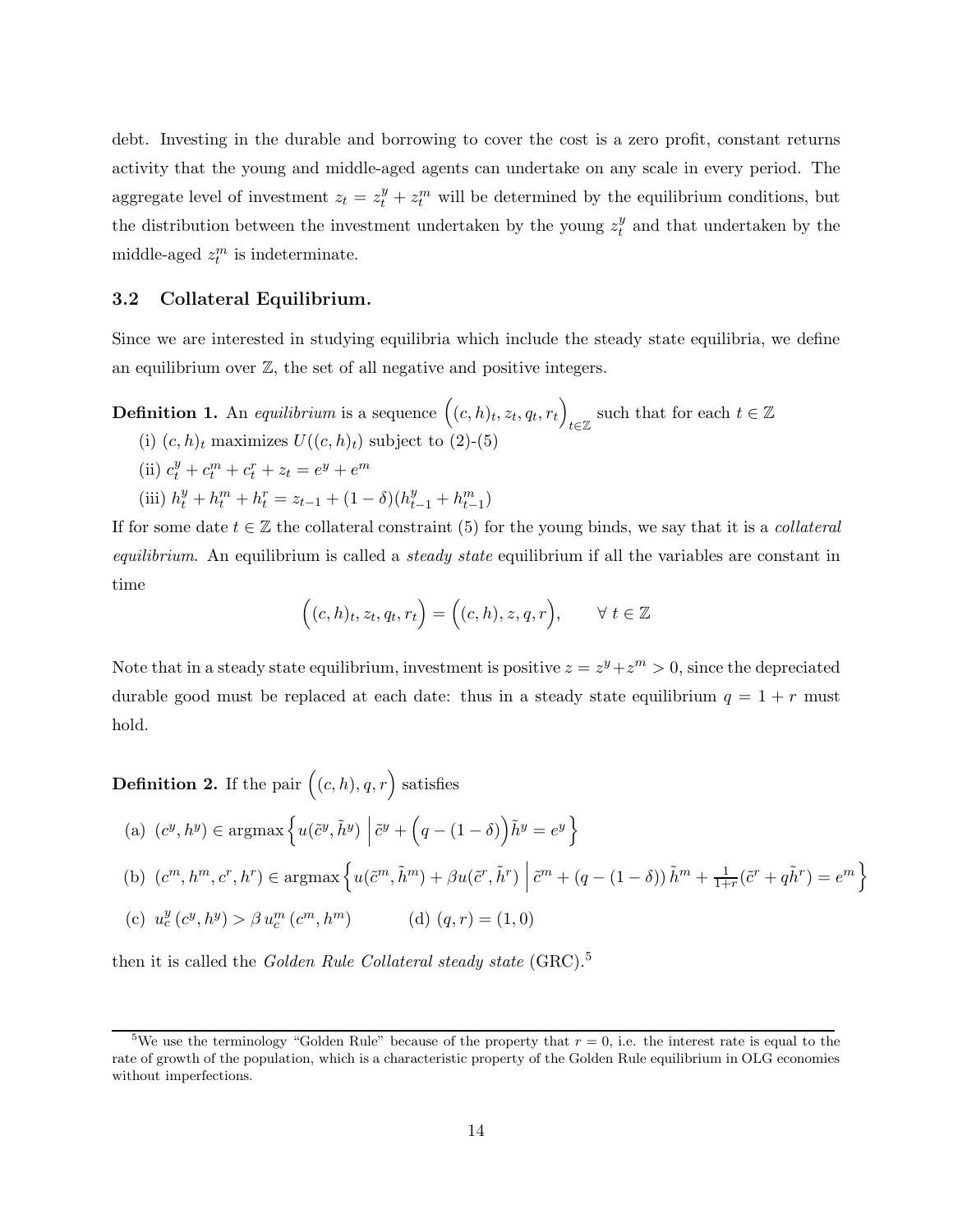Proposition 2 (GRC steady state).

- (i) For any  $e^m > 0$ , there exists  $e^y > 0$  such that for  $0 < e^y < e^y$ , the economy with endowments  $(e^y, e^m, 0)$  has a GRC steady state.
- (ii) A GRC steady state is a collateral equilibrium.

**Proof:** (i) It is clear that there exists a solution  $(c, h)$  of the maximum problems in (a) and (b) when the prices are  $(q, r) = (1, 0)$ , since the two budget sets are compact and u is continuous. Since for the solution  $(c, h)$  of (a) and (b) we must have  $h^y > 0$  it follows from (17) that  $c^y < e^y$ . If  $e^y \to 0$  then  $c^y \to 0$  and by the Inada condition  $\frac{u_c(c^y,h^y)}{u_c(c^m,h^m)} \to \infty$ . By continuity there exists  $\underline{e^y}$  such that for  $e^y \leq e^y$ , the binding collateral condition (c) is satisfied. Thus a GRC steady state of the economy with endowments  $(e^y, e^m, 0)$  with  $0 < e^y \leq \underline{e^y}$  exists.

(ii) Since by Proposition 1 the agent's lifetime choices are optimal given  $(q, r) = (1, 0)$ , it only remains to show that (a), (b) and (d) of Definition 1 imply that the market clearing conditions hold. Adding (17) and (18) gives

$$
c^{y} + c^{m} + c^{r} + (q - (1 - \delta))(h^{y} + h^{m}) + qh^{r} = e^{y} + e^{m}
$$

and, since  $q = 1$ ,  $c^y + c^m + c^r + h^y + h^m + h^r - (1 - \delta)(h^y + h^m) = e^y + e^m$ . Setting the output z of the durable so that

$$
z = zy + zm = hy + hm + hr - (1 - \delta)(hy + hm)
$$

ensures that the market clearing conditions for both the perishable good and the durable good are satisfied at all times, so that the GRC steady state is a collateral equilibrium.  $\Box$ 

Condition (c) in Definition 2 ensures that the collateral constraint (5) of a young agent binds at the steady state. (i) in Proposition 2 shows that this condition can always be assured by suitably scaling income in youth relative to income in middle age: it thus amounts to a restriction on an agent's lifetime income stream  $(e^y, e^m, 0)$ .

We are interested in equilibria close to the GRC steady state equilibrium in which the collateral constraint binds and there is positive investment to replace the depreciated durable good. In this case the market-clearing equations for the consumption and durable good lead to the equilibrium difference equation

$$
c_t^y + c_t^m + c_t^r + h_{t+1}^y + h_{t+1}^m + h_{t+1}^r - (1 - \delta)(h_t^y + h_t^m) = e^y + e^m, \ t \in \mathbb{Z}
$$
 (27)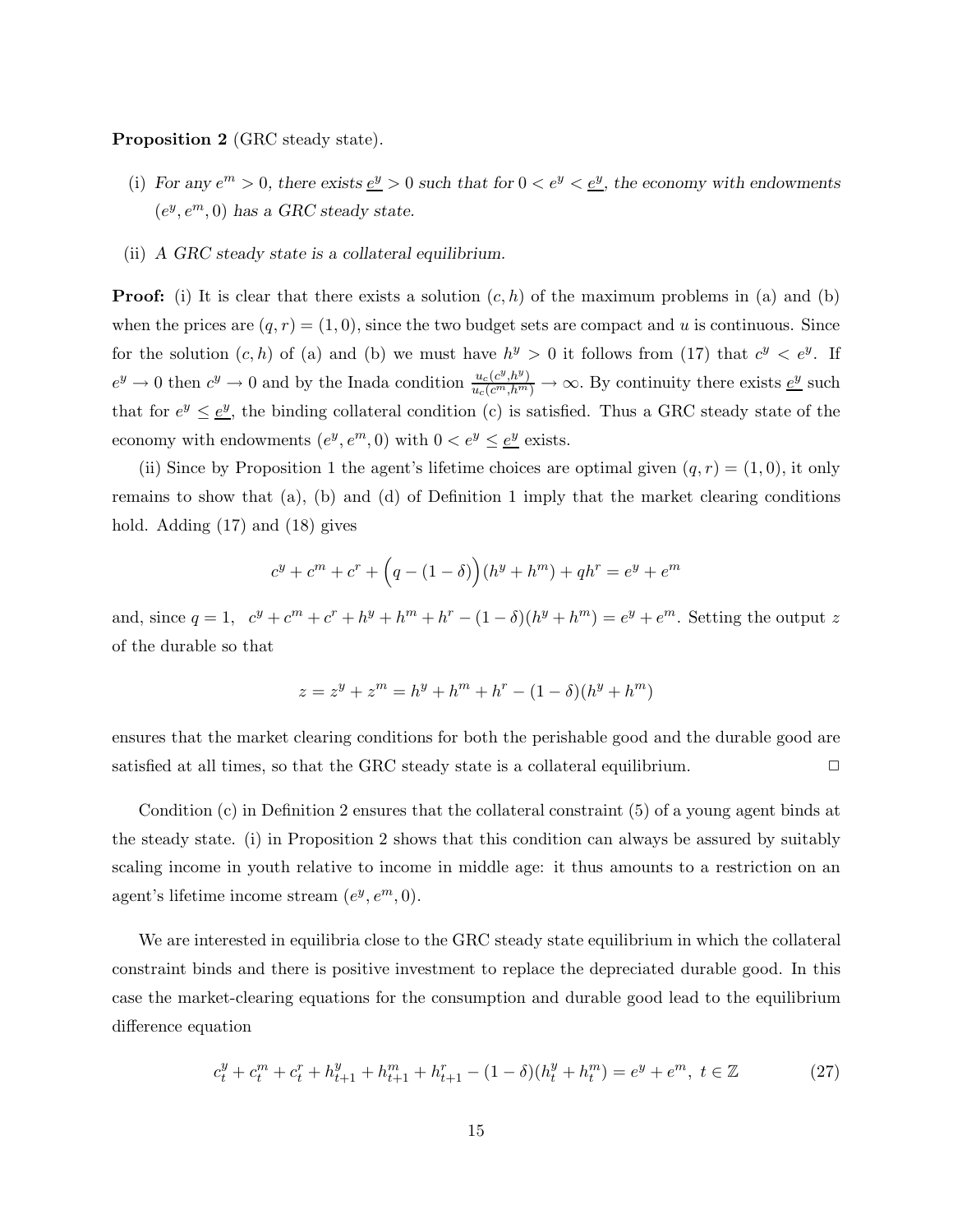and the prices satisfy the relation  $1 + r_t = q_{t+1}$ . The agent's demand functions implied by Proposition 1 can then be expressed as functions of the durable good prices  $(q_t)_{t\in\mathbb{Z}}$ , with  $(c_t^y)$  $_t^y, h_t^y$  depending on  $q_t$ , while  $(c_t^m, h_t^m)$  depends on  $(q_t, q_{t+1})$  and  $(c_t^r, h_t^r)$  on  $(q_{t-1}, q_t)$ . Since the indices at date  $t+1$ move up 1, the difference equation (27) defines the relation between the prices  $(q_{t-1}, q_t, q_{t+1}, q_{t+2})$ at four dates that must be satisfied by an equilibrium. Provided we can solve this equation as  $q_{t+2} = f(q_{t+1}, q_t, q_{t-1})$ , a collateral equilibrium is described by a third-order difference equation.

## 4 Collateral Equilibrium with Log Utility

The difference equation (27) becomes simpler when agents in the economy have log preferences

$$
u(c, h) = \ln(c) + \gamma \ln(h), \quad \gamma > 0 \tag{28}
$$

Since agents spend a fixed share of their income on each good, the dependence of the demand on  $q_{t-1}$ and  $q_{t+2}$  in (27) disappears, and the difference equation reduces to a first-order difference equation. This makes it possible to do a complete analysis of the dynamics of a collateral equilibrium and to explicitly evaluate the change in the price and investment of the durable good induced by an unanticipated endowment shock at date 0.

#### 4.1 Steady States and Dynamics

When the utility function  $u(c, h)$  in Assumption U is given by (28), the parameters which characterize the economy are the two preference parameters  $(\beta, \gamma)$ , where  $\gamma$  measures the relative desirability of housing, the depreciation rate  $\delta$  of the durable good, and the agents' endowments of the consumption good  $(e^y, e^m)$  in youth and middle age. These endowments must be restricted to satisfy

$$
e^y < \frac{e^m}{\beta(1+\beta)}\tag{29}
$$

This condition implies that when  $(c, h)_t$  solves the maximum problems with single budget constraints (i) and (ii) of Proposition 1, then the inequality (19) holds, ensuring that the collateral constraint is binding. The demands of the young, medium and retired deduced from Proposition 1 are given by

$$
c_t^y = \frac{e^y}{1+\gamma},
$$
  
\n
$$
c_t^m = \frac{e^m}{(1+\gamma)(1+\beta)},
$$
  
\n
$$
h_t^y = \frac{\gamma}{1+\gamma} \frac{e^y}{q_t - (1-\delta)}
$$
  
\n
$$
h_t^m = \frac{\gamma}{(1+\gamma)(1+\beta)} \frac{e^m}{q_t - (1-\delta)}
$$
  
\n
$$
c_t^r = \frac{\beta e^m q_t}{(1+\gamma)(1+\beta)},
$$
  
\n
$$
h_t^r = \frac{\beta \gamma e^m}{(1+\gamma)(1+\beta)}
$$
  
\n(30)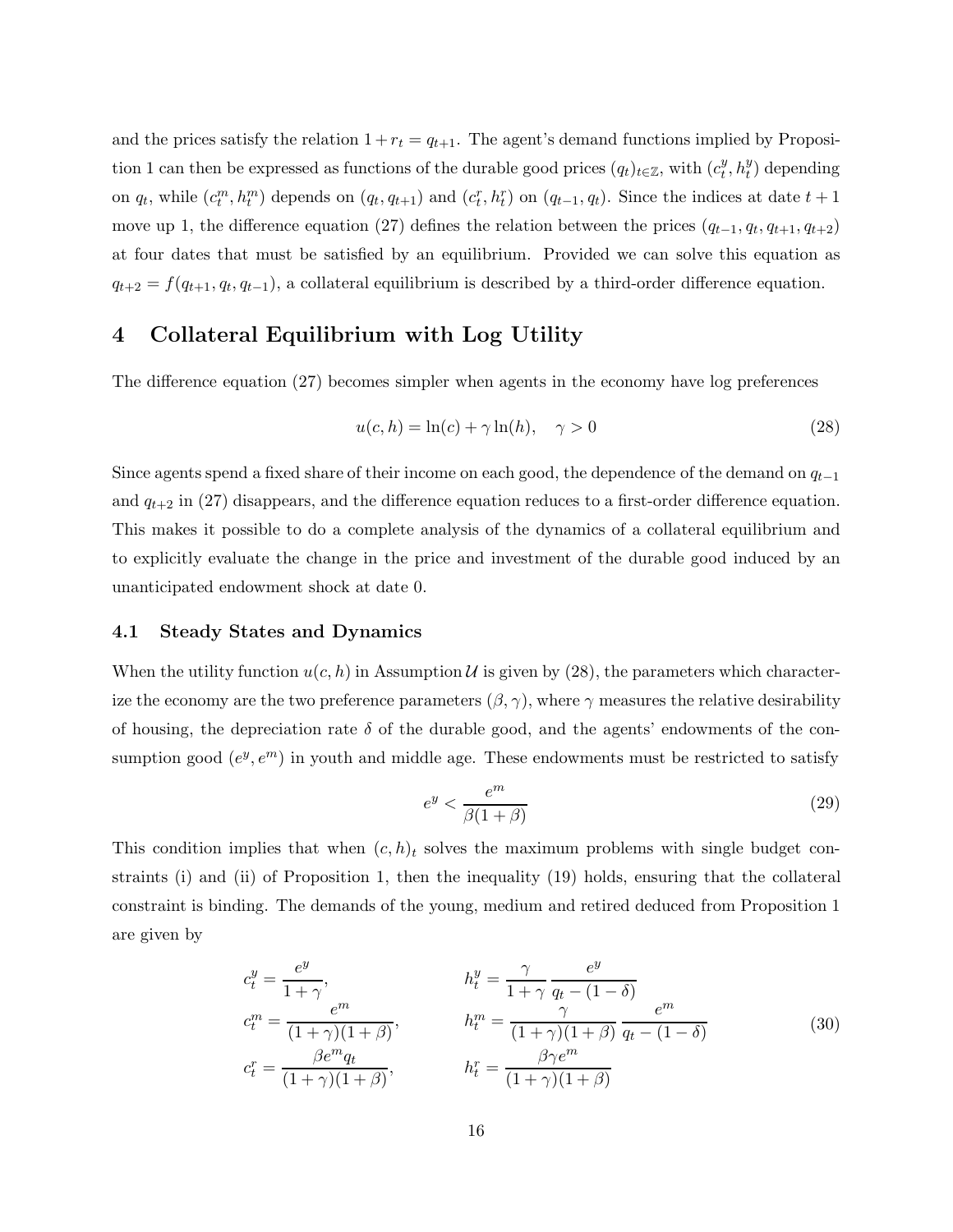It is clear that (29) implies that  $u_c(c_t^y)$  $(t^y, h^y_t) = 1/c^y_t > \beta u_c(c^m_{t+1}, h^m_{t+1}) = \beta/c^m_{t+1}.$ 

**Proposition 3.** (Stability of GRC). If agents' preferences in Assumption  $U$  are given by (28), and their endowments satisfy (29), then the equilibrium difference equation (27) is a first-order equation. Generically the economy has two steady state collateral equilibria, one of which is the Golden Rule with Collateral (GRC). Furthermore

(i) if 
$$
\frac{\gamma}{\delta} > \frac{\beta e^m}{(1+\beta)e^y + e^m}
$$
 the GRC is stable, and the other steady state is unstable;

(ii) if  $\frac{\gamma}{\delta} < \frac{\beta e^m}{(1+\beta)e^y}$  $\frac{p}{(1+\beta)e^y+e^m}$  the GRC is unstable, and the other steady state is stable.

**Proof:** With log preferences the equilibrium difference equation (27) is given by

$$
\frac{e^y + \frac{e^m}{1+\beta}}{1+\gamma} + \frac{\beta e^m q_t}{(1+\gamma)(1+\beta)} + \frac{\gamma}{1+\gamma} \left( \frac{e^y + \frac{e^m}{1+\beta}}{q_{t+1} - (1-\delta)} + \frac{\beta e^m}{1+\beta} - (1-\delta) \frac{e^y + \frac{e^m}{1+\beta}}{q_t - (1-\delta)} \right) = e^y + e^m
$$

which after the change of variable

$$
x_t = q_t - (1 - \delta)
$$

can be written as

$$
Ax_t + \frac{B}{x_{t+1}} - \frac{(1-\delta)B}{x_t} - (B + \delta A) = 0
$$

with

$$
A = \frac{\beta e^m}{1 + \beta}, \qquad B = \gamma \left( e^y + \frac{e^m}{1 + \beta} \right).
$$

Multiplying by  $x_t x_{t+1}$  (which introduces the fictitious solution  $x_t = x_{t+1} = 0$ ), the difference equation becomes

$$
x_{t+1} = \frac{Bx_t}{-Ax_t^2 + (B + \delta A)x_t + (1 - \delta)B}
$$
(31)

The steady state solutions are the solutions of the equation

$$
-Ax^{2} + (B + \delta A)x - \delta B = 0
$$
\n(32)

which has two positive roots

$$
x_1^* = \delta
$$
,  $x_2^* = \frac{B}{A} = \frac{\gamma}{\beta} \frac{(1+\beta)e^y + e^m}{e^m}$ 

The first root corresponds to the Golden Rule with collateral (GRC) since  $q = 1, r = 0$ , implies  $x = \delta$ . To study which steady state is stable we write the difference equation (31) as  $x_{t+1} = f(x_t)$ . Then  $f'(x) = \frac{B}{D^2}(Ax^2 + (1 - \delta)B)$ , where D is the denominator in (31). Thus  $f'(0) = \frac{1}{1-\delta} > 1$  and  $f'(\delta) = (1 - \delta) + \frac{\delta^2}{r_0}$  $\frac{\delta^2}{x_2}$ .  $f'(\delta) < 1 \Longleftrightarrow x_2 > \delta$  which is equivalent to the condition in (i).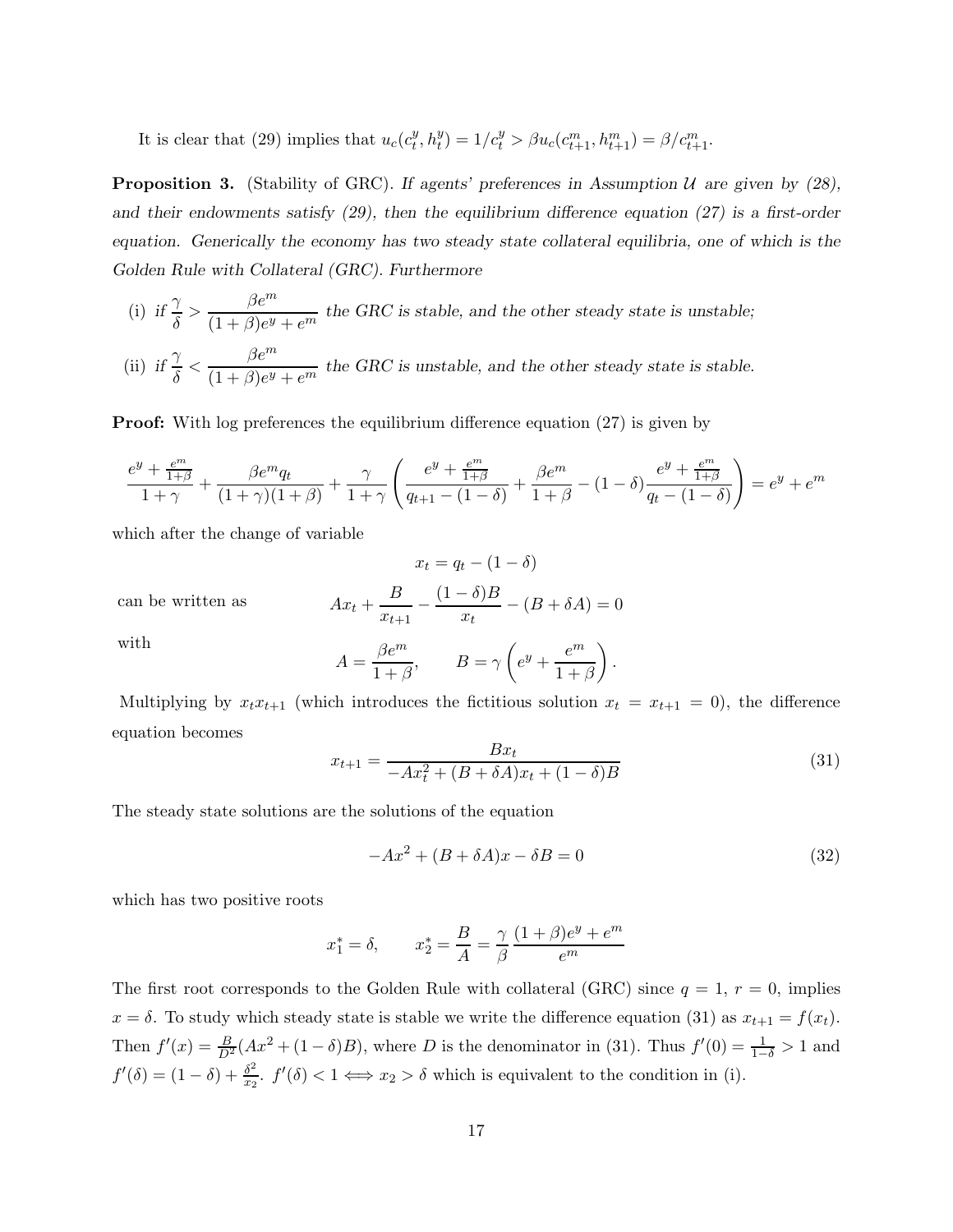

Figure 2: Golden Rule stable in Figure 2(a), unstable in Figure 2(b).

There are thus two possible cases which can arise: if (i) is satisfied the graph of  $f$  intersects the diagonal at  $(0, \delta, x_2^*)$  in this order as shown in Figure 2(a), and if the reverse inequality in (ii) holds then the graph of f intersects the diagonal at  $(0, x_2^*, \delta)$  (Figure 2(b)), from which the stability properties in (i), (ii) follow.<sup>6</sup>

Remark. With log preferences, agents' demand functions have the Gross Substitute property and, despite the fact that the durable good is produced, our economy has the properties that have been established for multigood exchange economies with the Gross Substitute property:<sup>7</sup> namely that there are exactly two steady states, the Golden Rule (sometimes called the 'nominal' steady state since it requires the presence of an 'intermediary' or of 'money' to be feasible), and the 'nointermediary' or 'real' steady state corresponding to the price  $q_2 = (1 - \delta) + x_2^*$ , for which it can be shown that  $b^y + b^m = 0$  so that borrowing and lending can be achieved by middle-aged agents lending to the young and being reimbursed in their retirement without the need for an intermediary.

Condition (i), which makes the Golden Rule (here the GRC) stable, requires that that the durable good be sufficiently desirable and durable (the depreciation rate  $\delta$  sufficiently small). This is the case on which we focus attention since we are interested in economies where the durable good

<sup>&</sup>lt;sup>6</sup>We omit the non-generic case where  $\frac{\gamma}{\delta} = \frac{\beta e^m}{(1+\beta)e^y}$  $\frac{e^{-(x-1)}}{(1+\beta)e^{y}+e^{m}}$  and there is a bifurcation at which the two steady states coincide.

<sup>7</sup> See Kehoe-Levine-Mas-Colell-Woodford (1991).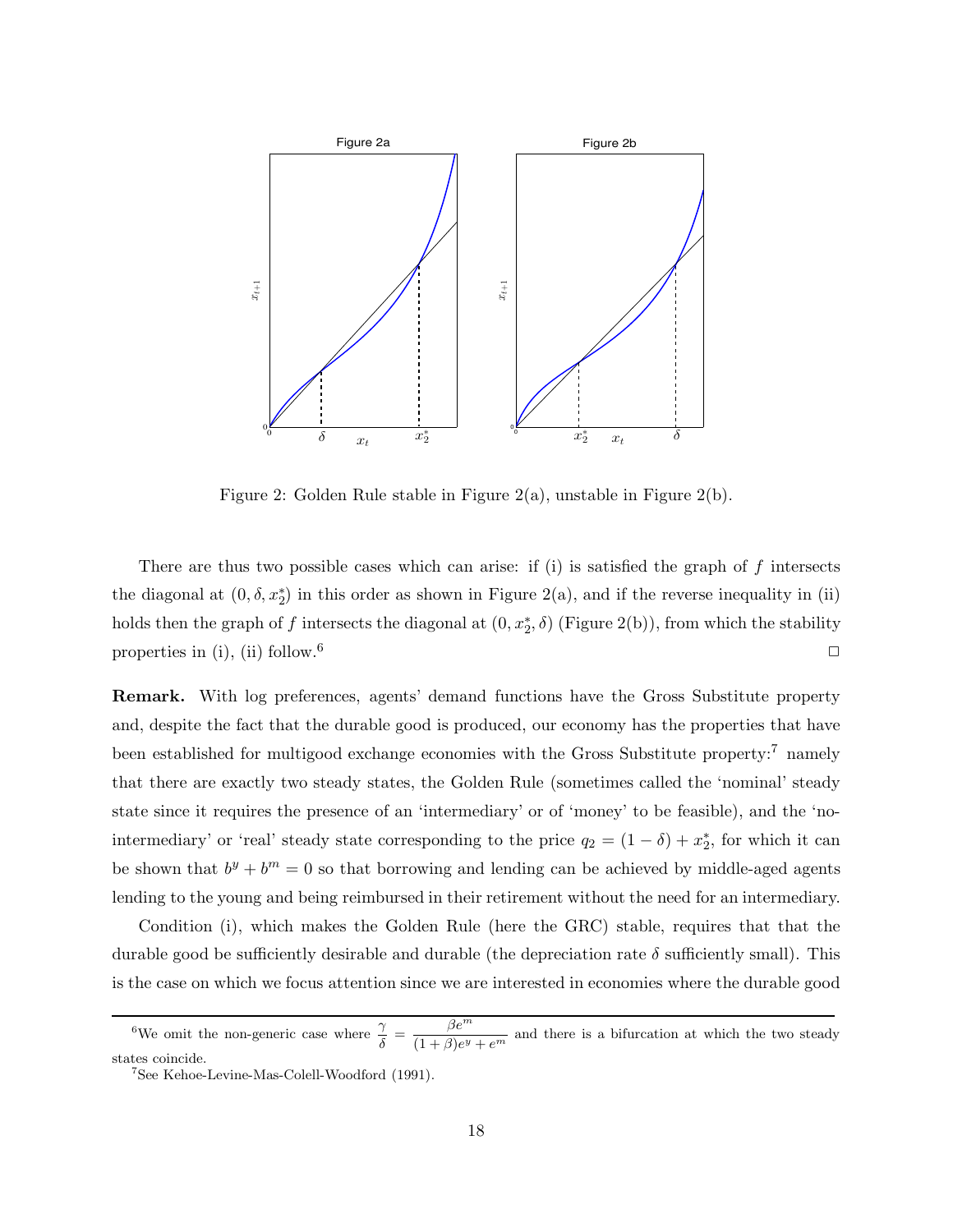plays an important role—for example when the durable good is housing. At first sight it might seem that the economy falls into the 'Samuelson' category of Gale (1973) since agents have no endowment in retirement. However in our economy retired agents get income from their purchase of the durable good and from their investment in production in middle age. If (i) holds, then retired agents are sufficiently rich from bringing over the durable good into their retirement for the economy to fall into the 'classical' category where there is net aggregate borrowing  $(b^y + b^m > 0)$ by the young and middle-aged at the GRC, and the GRC is stable.<sup>8</sup>

#### 4.2 Effect of an Unanticipated Income Shock at Date 0

Assuming that (i) of Proposition 3 holds, so that the GRC is the stable steady state, we examine the effect of an unanticipated shock at date 0 when the economy is at the GRC. The GRC equilibrium is such that

$$
c^{y} = \frac{e^{y}}{1+\gamma}, \qquad h^{y} = \frac{\gamma c^{y}}{\delta}, \qquad b^{y} - z^{y} = \frac{\gamma (1-\delta)e^{y}}{\delta(1+\gamma)}
$$
  
\n
$$
c^{m} = \frac{e^{m}}{(1+\gamma)(1+\beta)}, \quad h^{m} = \frac{\gamma c^{m}}{\delta}, \qquad b^{m} - z_{m} = \frac{e^{m}}{1+\beta} \left(\frac{\gamma}{1+\gamma} \frac{1-\delta}{\delta} - \beta\right)
$$
  
\n
$$
c^{r} = \frac{\beta e^{m}}{(1+\gamma)(1+\beta)}, \qquad h^{r} = \gamma c^{r}
$$
  
\n
$$
b^{y} + b^{m} = \frac{1}{1+\gamma} \left( \left(e^{y} + \frac{e^{m}}{1+\beta}\right) \frac{\gamma}{\delta} - \beta \frac{e^{m}}{1+\beta} \right), \qquad z \equiv z^{y} + z^{m} = \frac{\gamma}{1+\gamma} (e^{y} + e^{m})
$$
\n(33)

Suppose that there is a once and for all unanticipated shock to the agents' endowments at date 0: the endowments become

$$
(e^y,e^m)\longrightarrow ((1+\Delta)e^y,(1+\Delta)e^m))\equiv (e^y_0,e^m_0)
$$

at  $t = 0$  and revert to their previous values thereafter. Thus

$$
(e_t^y, e_t^m) = (e^y, e^m), \qquad t \neq 0
$$

 $\Delta = \Delta e/e$  is the proportional change in the agents' endowments (and in the total endowment  $e = e^y + e^m$ ). As we shall see the effect on the equilibrium is different depending on whether  $\Delta < 0$ or  $\Delta > 0$ , which we write as  $\Delta^-$  and  $\Delta^+$  respectively. Let  $\Delta q_0^-$  and  $\Delta q_0^+$  denote the first-order

 ${}^8$ The property that positive net aggregate borrowing by the young and middle-aged cohorts is equivalent to the stability condition  $(i)$  in Proposition 3 can seen from equation (33). It is interesting that this condition, proposed by Gale (1973) as the stability condition in the perishable good setting, is also the stability condition for our model with the durable good.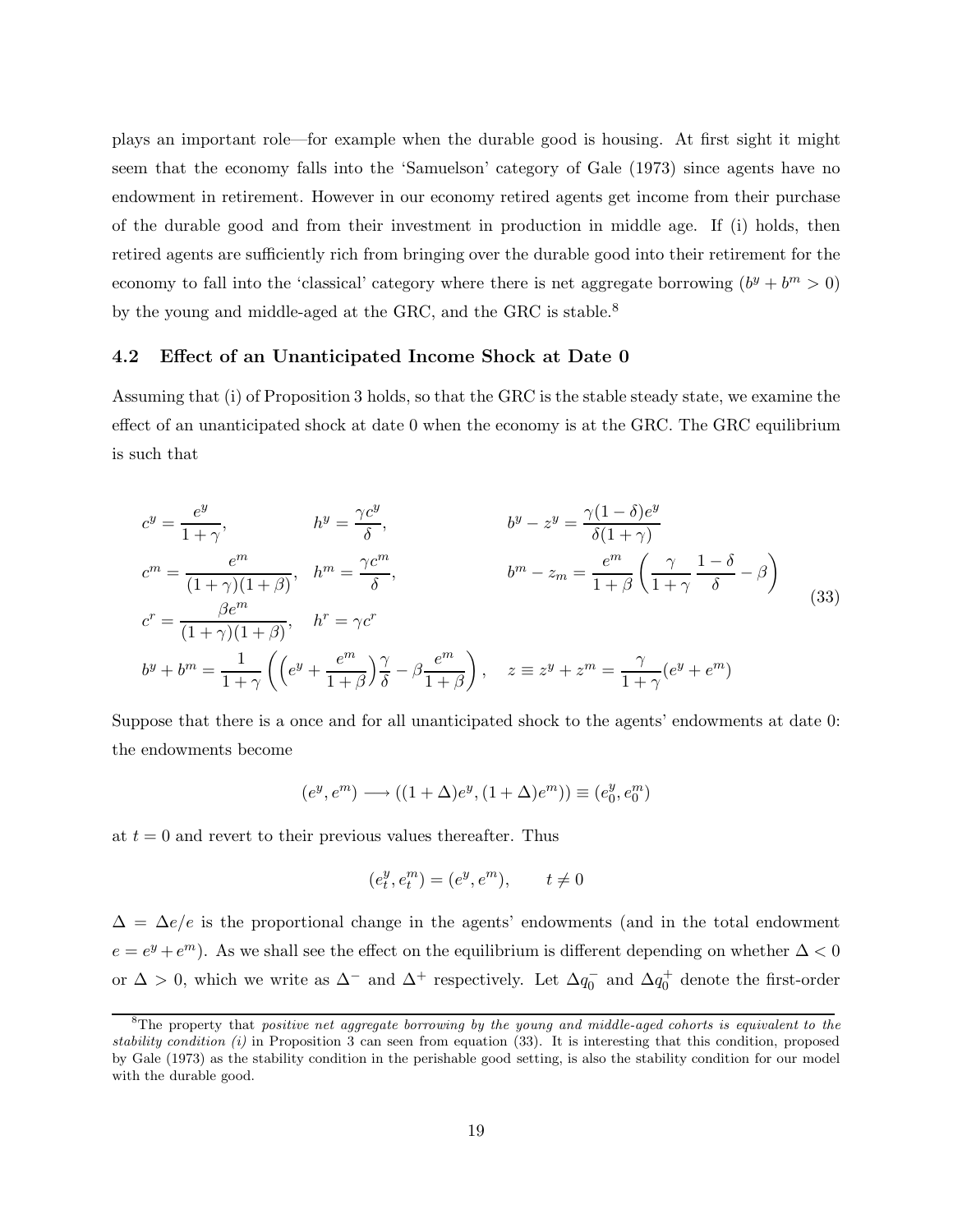change in the price of the durable at date 0 following a negative or a positive shock and  $\Delta z_0^-$  and  $\Delta z_0^+$  the change in investment. The analysis that follows shows the following properties

Proposition 4 (Date 0 response of prices and investment)

- (i)  $\Delta q_0^- < 0$ ,  $\Delta z_0^- < 0$ ,  $\Delta q_0^+ > 0$ ,  $\Delta z_0^+ > 0$
- (ii)  $\Delta q_0^- > -\Delta q_0^+, \quad \Delta z_0^- < -\Delta z_0^+.$

The price and investment of the durable good covary positively with the shock, but there is an asymmetry in the response to a positive and a negative shock. The price of the durable responds less (in absolute value) to a negative than to a positive shock, while the investment responds more. The reason is that the middle aged and the retired agents benefit from a capital gain for  $\Delta > 0$ , but the corresponding capital loss does not affect the middle aged when  $\Delta < 0$  since they default on their loans. Let us show this formally:

**Proof:** We split the proof into the response to the negative and positive shocks respectively. Since the economy was following the steady state prior to date 0 when the shock occurs, the supply of houses at date 0 is in all cases

$$
H_0 = (1 - \delta)(h^y + h^m) + z \tag{34}
$$

Negative Shock. We begin with the case  $\Delta^-$  and assume that  $q_0 < 1$  so that middle-aged agents default on their loans: as we will see this assumption is satisfied in the equilibrium we calculate. The demand of the young and the middle-aged has the same form as in (30), the incomes  $(1+\Delta^{-})e^{y}$ and  $(1 + \Delta^{-})e^{m}$  replacing  $e^{y}$  and  $e^{m}$ . The middle-aged 'foreclose' rather than paying their debts and thus 'start fresh' at date 0. The demand of the retired does not have the same form as in (30) since their income is different from what they anticipated: the amount of durable good

$$
\eta = (1 - \delta)h^m + z^m
$$

which they inherit from their middle age sells for a lower price than anticipated. Since the interest charged at date −1 is zero, their income is

$$
I_0^r = q_0 \eta - b^m \tag{35}
$$

where we assume that the shock  $\Delta^-$  is such that  $q_0$ , although less than 1, is sufficiently large for  $I_0^r$ to be positive, in which case the retired agents do not default on their loan  $b<sup>m</sup>$ . Their demand for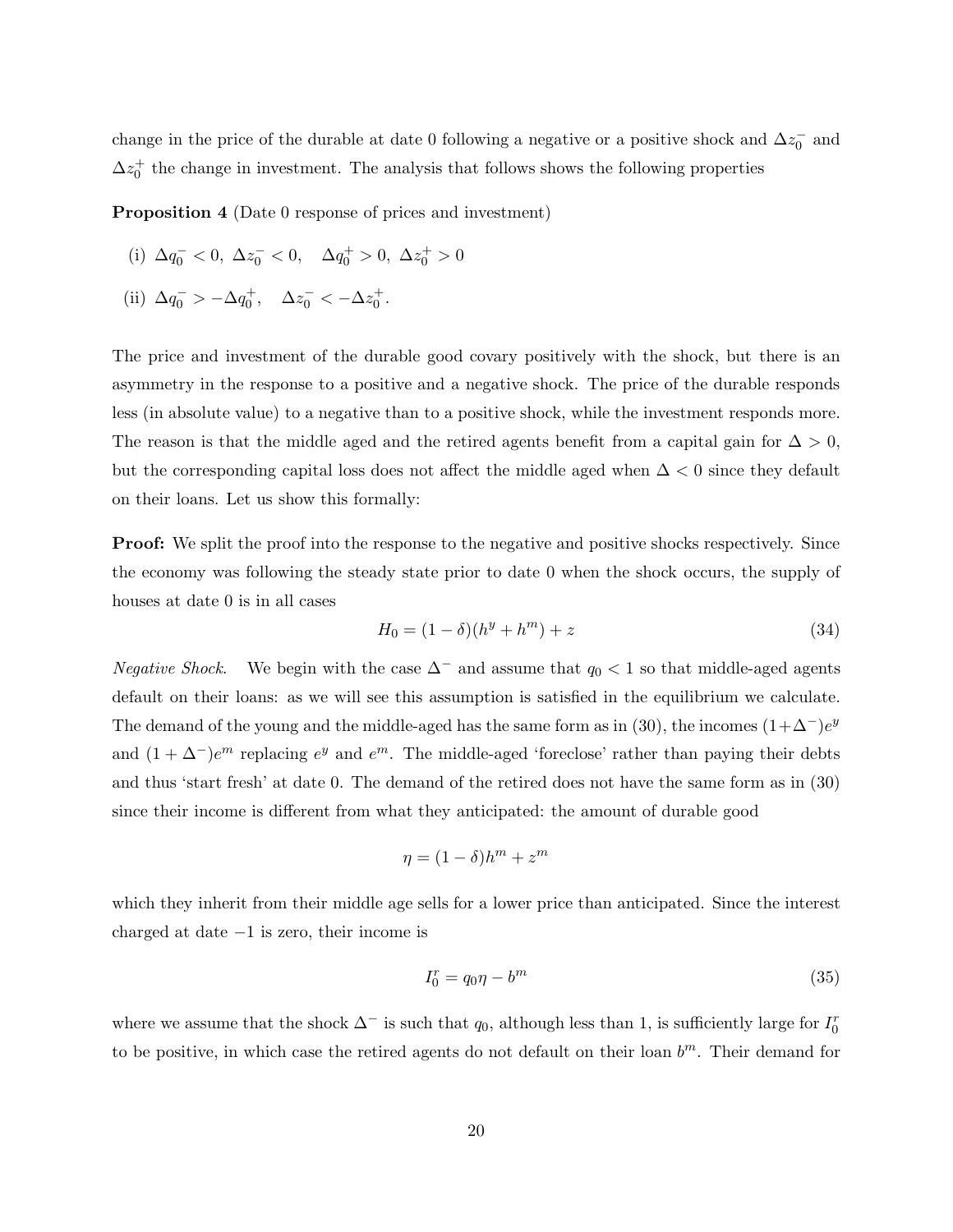the durable good is then  $h_0^r =$  $\gamma I_0^r$  $\frac{1}{(1 + \gamma)q_0}$  and the equilibrium equation on the durable good market becomes

$$
\frac{\gamma}{1+\gamma}\left[\frac{(1+\Delta^-)(e^y+\frac{e^m}{1+\beta})}{q_0-(1-\delta)}+\eta-\frac{b^m}{q_0}\right]=H_0
$$

Let  $(\Delta q_0)^{-} = q_0 - 1$  denote the deviation of the durable good price at date 0 from the steady-state value induced by the shock in the agents' endowments.<sup>9</sup> Assuming that  $\Delta^-$  is sufficiently small for a first-order approximation to be justified, the relation between  $(\Delta q_0)^-$  and  $\Delta^-$  is obtained by replacing  $\frac{1}{\sqrt{1}}$  $q_0 - (1 - \delta)$ by  $\frac{1}{\delta}$  $\left(1-\frac{(\Delta q_0)^{-1}}{s}\right)$ δ ) and  $\frac{1}{2}$  $\frac{1}{q_0} = \frac{1}{1 + (\Delta)}$  $\frac{1}{1 + (\Delta q_0)^{-}}$  by  $(1 - (\Delta q_0)^{-})$ . This leads to  $\sqrt{ }$ 1

$$
-\left(\frac{1}{\delta}\right)^2 \left(e^y + \frac{e^m}{1+\beta}\right) + b^m\right] (\Delta q_0)^{-} + \frac{1}{\delta} \left(e^y + \frac{e^m}{1+\beta}\right) \Delta^{-} = 0 \tag{36}
$$

or

$$
\Delta q_0)^{-} = \frac{\delta \Delta^{-}}{1 - \left(\frac{\delta^2 b^m}{e^y + \frac{e^m}{1 + \beta}}\right)}
$$
(37)

Since  $b^m - z^m$  is constant,  $b^m$  is maximum when  $z^y = 0$  and  $z^m = z$ , in which case

 $($ 

$$
b^m = \frac{1}{1+\gamma} \left( \left( \delta e^y + \frac{e^m}{1+\beta} \right) \frac{\gamma}{\delta} - \beta \frac{e^m}{1+\beta} \right) < e^y + \frac{e^m}{\delta(1+\beta)}.
$$

Thus the denominator is positive and  $(\Delta q_0)^{-} < 0$ : a decrease in the economy's endowment leads to a fall in the price of the durable at date 0, the price elasticity being of the order of, but larger than,  $\delta$  since the denominator in (37) is less than 1.

The date 0 investment  $z_0$  can be deduced from the date 0 market clearing condition for the perishable good

$$
c_0^y + c_0^m + c_0^r + z_0 = (1 + \Delta^{-})(e^y + e^m)
$$
\n(38)

where the demand  $c_0^y$ <sup>y</sup> and  $c_0^m$  have the form in (30) and  $c_0^r = \frac{I_0^r}{1+\gamma}$ . Let  $(\Delta z_0)^{-} = z_0 - z$  denote the deviation of the date 0 investment from the steady-state value  $z$  in (33). Using first-order approximations for the changes leads to

$$
(\Delta z_0)^{-} = n\Delta^{-} - m(\Delta q_0)^{-}
$$
\n(39)

where

$$
n = \left(1 - \frac{1}{1+\gamma}\right)e^y + \left(1 - \frac{1}{(1+\beta)(1+\gamma)}\right)e^m, \qquad m = \frac{\eta}{1+\gamma}.
$$
\n(40)

<sup>9</sup>Since  $q = 1$  at the GRC,  $\Delta q_0$  is also the percentage deviation from the steady state price.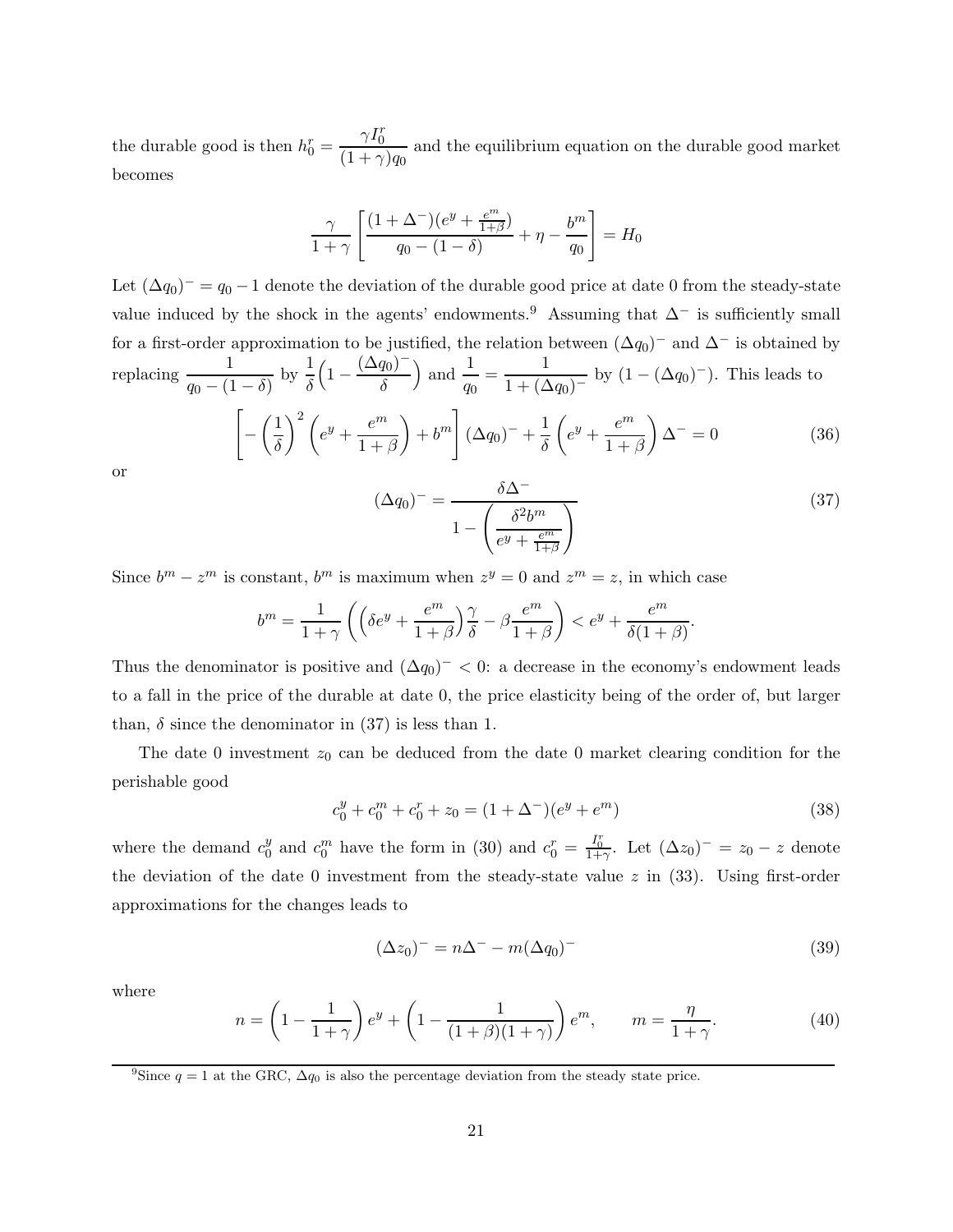$n$  is is the net contribution to the input for investment of the young and the middle-aged in the steady state, namely the difference between their endowment and their demand for the consumption good. Since  $n > 0$  the first term is negative: the contribution of the young and the middle-aged to investment input decreases with the decrease in their endowment. The term  $m(\Delta q_0)^-$  comes from the demand of the retired agents. A fall in  $q$ , which has mainly an income effect for the retired, leads to a fall in their demand for the consumption good, which increases the amount of the good available for investment. The first of the two terms in (39) dominates so that a negative shock reduces investment at date 0.<sup>10</sup>

Positive Shock. Now suppose there is a positive shock to the economy at date 0, so that agents' endowments are increased by the percentage  $\Delta^+$ . We assume that the price  $q_0$  which establishes itself on the durable good market is greater than 1 and this assumption will be justified below. Since the price of the durable exceeds its steady-state value, the middle-aged agents make a capital gain on the durable good inherited from their youth. Their income now comes from two sources:  $q_0(h^y(1-\delta) + z^y) - b^y = (q_0 - 1)b^y$  from the sale of houses inherited from youth, and  $e^m(1 + \Delta^+)$ from the exogenous endowment. The equation for equilibrium on the durable good market which determines the price  $q_0$  thus becomes

$$
\frac{\gamma}{1+\gamma}\left[\frac{(1+\Delta^+)(e^y+\frac{e^m}{1+\beta})+\frac{(q_0-1)b^y}{1+\beta}}{q_0-(1-\delta)}+\eta-\frac{b^m}{q_0}\right]=H_0
$$

where  $H_0$  is the supply of durable good inherited from the previous period given by (34). Using the same approximations as in the derivation of (36) gives

$$
\left[ -\left(\frac{1}{\delta}\right)\left(e^y + \frac{e^m}{1+\beta}\right) + \frac{b^y}{1+\beta} + \delta b^m \right] (\Delta q_0)^+ + \left(e^y + \frac{e^m}{1+\beta}\right) \Delta^+ = 0 \tag{41}
$$

or

$$
(\Delta q_0)^+ = \frac{\delta \Delta^+}{1 - \frac{\delta^2 b^m}{e^y + \frac{e^m}{1 + \beta}} - \frac{\frac{\delta b^y}{1 + \beta}}{e^y + \frac{e^m}{1 + \beta}}}
$$
(42)

In view of the expression for  $b^m$  and  $b^y$  in (33) the denominator is positive: the positive shock  $\Delta^+$ leads to an increase in the price of durable good at date 0, the price elasticity being of the order of  $\delta$ . However since the denominator in (42) is smaller than in (37), the volatility of the price is

$$
(\Delta z_0)^{-} \simeq \frac{1}{1+\gamma} \left( \gamma \left( 1 - \frac{\delta}{1+\gamma} \right) e^y + \left( \beta (1+\gamma) + \frac{\gamma (\gamma - \delta \beta)}{1+\gamma} \right) \frac{e^m}{1+\beta} \right) (\Delta q_0)^{-}
$$

which has the sign of  $(\Delta q_0)^-$ .

<sup>&</sup>lt;sup>10</sup>This can be seen by using the approximation  $(\Delta q_0)^{-} \simeq \delta \Delta^{-}$  and taking the maximum value of  $\eta$  (when  $z^m = z$ ). This leads to m −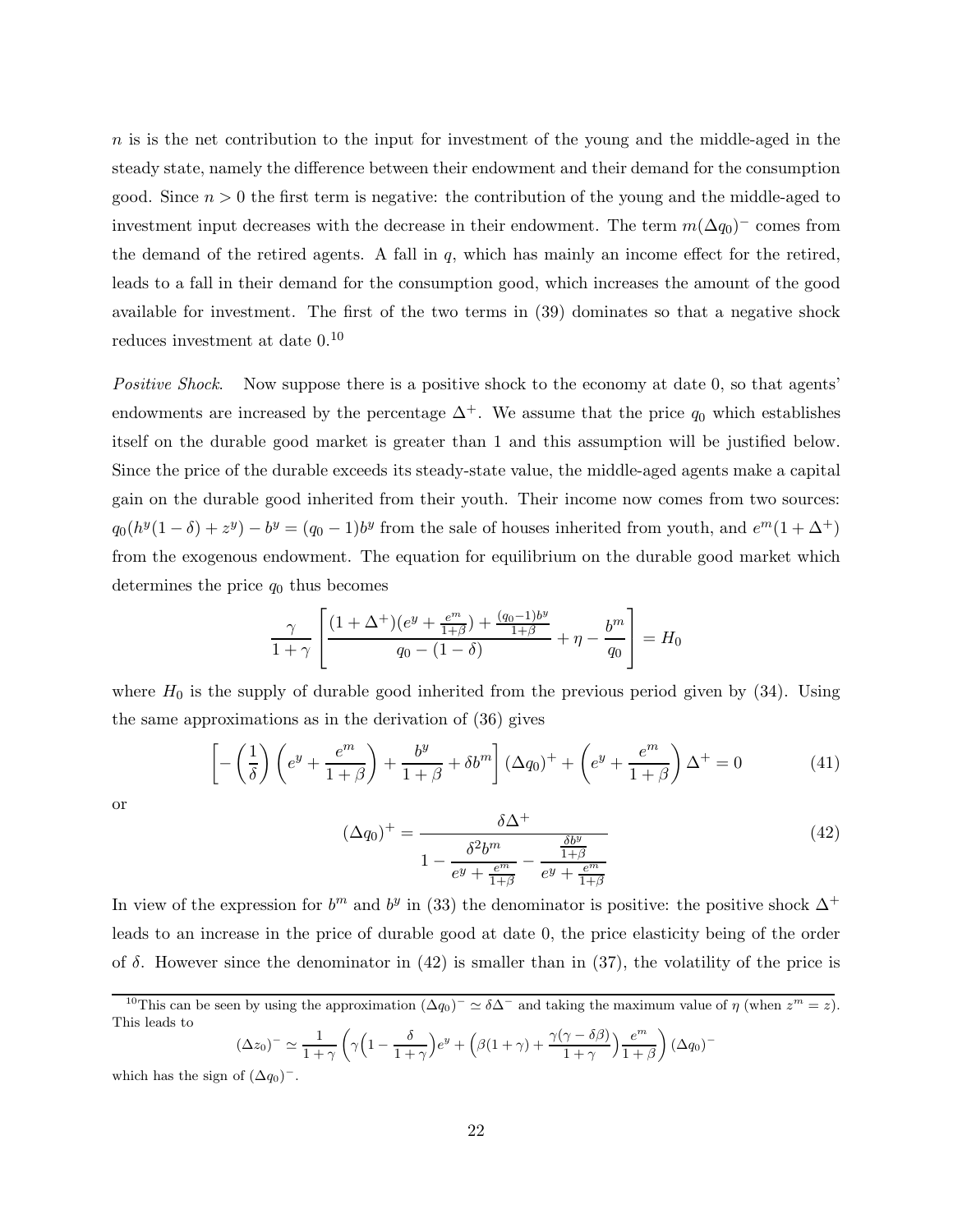greater with a positive shock  $\Delta^+$  than with a negative shock  $\Delta^-$ . The difference comes from the asymmetric way in which the unanticipated capital gain (loss) affects the income of the middleaged. With a positive shock the middle-aged agents get a boost to their income coming from the induced capital gain, while the capital loss from a negative shock is passed to the intermediaries through default, but is not felt in the income of the middle-aged agents.

The effect of a positive shock to investment can be deduced from the market clearing on the consumption good market

$$
\frac{(1+\Delta^+)(e^y+\frac{e^m}{1+\beta})}{1+\gamma}+\frac{q_0-1)b^y}{(1+\beta)(1+\gamma)}+\frac{q_0\eta-b^m}{1+\gamma}+z_0^m=(1+\Delta^+)(e^y+e^m)
$$

If  $(\Delta z_0)^+$  denotes the deviation investment from the steady state, this market clearing equation implies that

$$
(\Delta z_0)^+ = n \Delta^+ - m^+ (\Delta q_0)^+ \tag{43}
$$

 $\Box$ 

where *n* is given by (40) and  $m^+ = m + \frac{b^y}{(1+c^x)^y}$  $\frac{b^2}{(1+\beta)(1+\gamma)} > m$  since  $b^y > 0$ . Comparing the price changes in (37) and (42) implies

$$
\frac{(\Delta q_0)^+}{\Delta^+} > \frac{(\Delta q_0)^-}{\Delta^-}
$$

and it follows that

$$
\frac{(\Delta z_0)^+}{\Delta^+} = n - m^+ \frac{(\Delta q_0)^+}{\Delta^+} < n - m \frac{(\Delta q_0)^-}{\Delta^-} = \frac{(\Delta z_0)^-}{\Delta^-}
$$

The log utility case is valuable because it leads to explicit closed-form solutions for the equilibrium path of prices and investment following a shock to agents' endowments at date 0. The formulas (37), (39), (42) and (43) show explicitly the asymmetry between the (first-order approximations of) the equilibria following a positive or a negative shock. Two effects are present in each case: a direct effect on the income of the young and middle-aged agents, and an indirect effect from the change in value of the inherited stock of durable good. While the capital gain or loss affects the retired agents in a symmetric way, it has an asymmetric effect on the middle-aged. With a negative shock the option to default cushions middle-aged agents from the capital loss, so that their income is higher than it would have been if they had to incur the loss. As a result the demand is higher than it otherwise would have been, implying a smaller decrease in the price of the durable and a smaller amount of consumption good available for investment. For a positive shock the wealth effect due to an increase in the price of the durable good is fully felt by the middle-aged agents, leading to an increase in demand for both the consumption and the durable good which is greater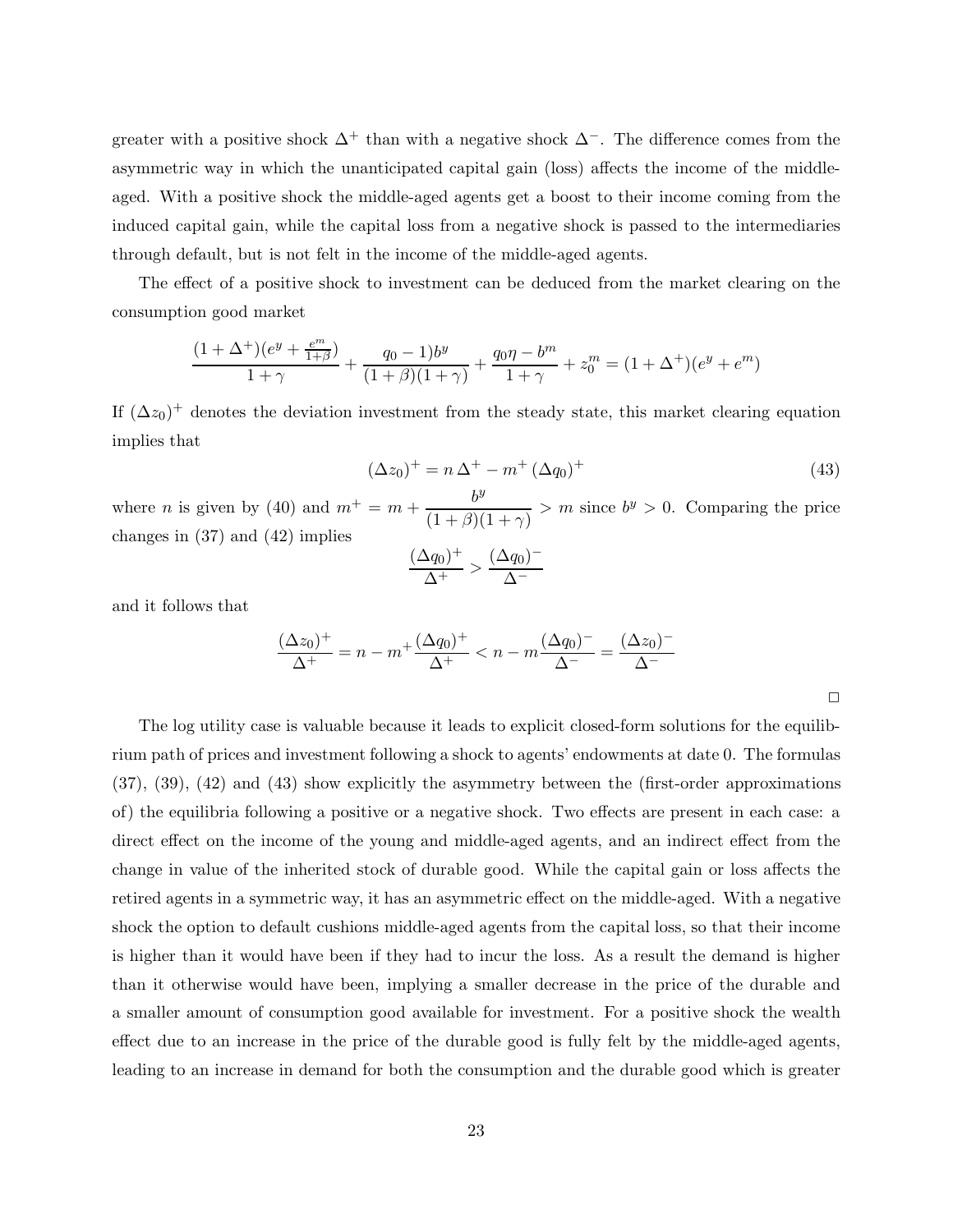than the decrease in demand in the negative case, leading to a commensurately higher price of the consumption good.

## 5 Steady States and Impulse Response Functions: General Case

For general utility functions the demand of middle-aged agents depends on next period prices, while the demand of retired agents depends on previous period prices, so that the equilibrium difference equation is of order three, rather than of order one as in the previous section. In this case we restrict our analysis to a local analysis of a collateral equilibrium in the neighborhood of a steady state.

#### 5.1 Local Dynamics Around Collateral Steady State

Consider a collateral equilibrium  $((c, h)_t, z_t, q_t, r_t)$  in which  $z_t > 0$  so that  $q_{t+1} = 1 + r_t$ . We have seen in Proposition 1 that an agent's lifetime choice problem of maximizing utility subject to the sequential budget constraints  $(2)-(4)$  and the collateral constraint  $(5)$  can be transformed into two analytically simpler maximization problems, each with a single budget constraint.

Let  $(c^y(e^y, q_t), h^y(e^y, q_t))$  denote the solution to the maximum problem of the young in (i) of Proposition 1, and let  $(c^m(e^m, q_{t+1}, q_{t+2}), h^m(e^m, q_{t+1}, q_{t+2}), c^r(e^m, q_{t+1}, q_{t+2}), h^r(e^m, q_{t+1}, q_{t+2}))$ denote the solution to the maximum problem (ii) of the middle-aged and retired. One way of studying the equilibrium dynamics is to substitute these demand functions into equation (27) to obtain an implicit equation which must be satisfied by the equilibrium prices  $(q_{t-1}, q_t, q_{t+1}, q_{t+2})$ : this is how we proceeded in the previous section, and with log preferences, it led to a simple firstorder equation in the price of the durable good. However in the general case the dynamics is better understood by using the durable good price and investment as the basic variables and retaining the two market clearing equations (i) and (ii) of Definition 1 at each date for the consumption and the durable good. Omitting for the moment reference in the demand functions to the endowments (which are fixed characteristics), let us define the aggregate excess demand functions of the three generations for the consumption and the durable goods at date  $t$ 

$$
F = c^{y}(q_{t}) + c^{m}(q_{t}, q_{t+1}) + c^{r}(q_{t-1}, q_{t}) + z_{t} - (e^{y} + e^{m})
$$
  
\n
$$
G = h^{y}(q_{t}) + h^{m}(q_{t}, q_{t+1}) + h^{r}(q_{t-1}, q_{t}) - z_{t-1} - (1 - \delta) \left( h^{y}_{t-1}(q_{t-1}) + h^{m}_{t-1}(q_{t-1}, q_{t}) \right)
$$
\n
$$
(44)
$$

An equilibrium is then described by a sequence of prices and investment which is a solution of the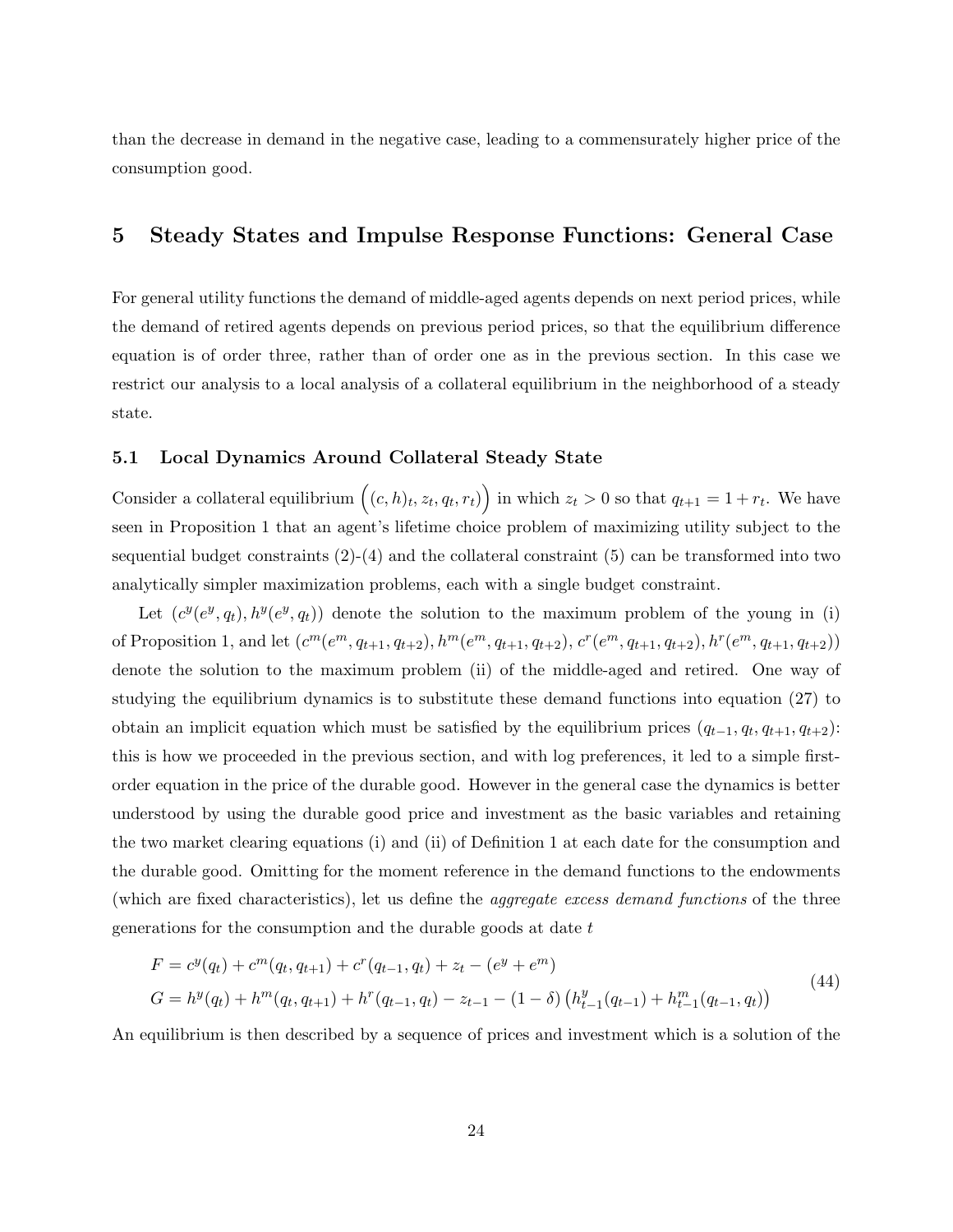pair of equations for all t

$$
F(q_{t-1}, q_t, q_{t+1}, z_{t-1}, z_t) = 0
$$
  
\n
$$
G(q_{t-1}, q_t, q_{t+1}, z_{t-1}, z_t) = 0
$$
\n(45)

with appropriate initial conditions. A steady state  $(q, z)$  is a solution of the pair of equations

$$
F(q, q, q, z, z) = 0, \t G(q, q, q, z, z) = 0 \t (46)
$$

The first equation can be viewed as a steady state "supply of investment"  $z$  as a function of  $q$  and the second as a "demand for investment"  $z$  to replace the durable good as a function of  $q$ . Let  $(q^*, z^*)$  be a solution of these equations. We know from Proposition 2 that there is at least one solution to (46), the GRC steady state: the local analysis that follows is however valid for any collateral steady state and is not restricted to the GRC.

Linearizing (45) around such a steady state  $(q^*, z^*)$  leads to the local dynamics

$$
\begin{bmatrix} dq_{t+1} \\ dz_t \\ dq_t \end{bmatrix} = \Gamma \begin{bmatrix} dq_t \\ dz_{t-1} \\ dq_{t-1} \end{bmatrix}
$$
 (47)

1  $\mathbf{I}$  $\mathbf{I}$  $\mathbf{I}$  $\mathbf{I}$  $\mathbf{I}$  $\mathbf{I}$  $\mathbf{I}$  $\mathbf{I}$ 

with

$$
\Gamma = \left[ \begin{array}{cc} -M^{-1}N \\ 1 & 0 \end{array} \right], \qquad M = \left[ \begin{array}{cc} F_{q_{t+1}} & F_{z_t} \\ G_{q_{t+1}} & G_{z_t} \end{array} \right], \qquad N = \left[ \begin{array}{cc} F_{q_t} & F_{z_{t-1}} & F_{q_{t-1}} \\ G_{q_t} & G_{z_{t-1}} & G_{q_{t-1}} \end{array} \right]
$$

where  $(dq_t, dz_t)$  denote displacements from the steady state values  $(q^*, z^*)$  and the partial derivatives in the matrices  $M$  and  $N$  are evaluated at the steady state. The dependence of  $F$  and  $G$  on investment implies  $F_{z_t} = 1, G_{z_t} = 0$  so that M is triangular. If  $G_{q_{t+1}} = \frac{\partial h_t^m}{\partial q_{t+1}} \neq 0$  (which eliminates the log case),  $M$  is invertible. Then

$$
\Gamma = \begin{bmatrix} -\frac{G_{q_t}}{G_{q_{t+1}}} & \frac{1}{G_{q_{t+1}}} & -\frac{G_{q_{t-1}}}{G_{q_{t+1}}}\\ -F_{q_t} + \frac{F_{q_{t+1}}}{G_{q_{t+1}}}G_{q_t} & -\frac{F_{q_{t+1}}}{G_{q_{t+1}}} & -F_{q_{t+1}} + \frac{F_{q_{t+1}}}{G_{q_{t+1}}}G_{q_{t-1}}\\ 1 & 0 & 0 \end{bmatrix}
$$

and the characteristic polynomial whose zeros are the eigenvalues of  $\Gamma$  is given by

$$
G_{q_{t+1}}\lambda^3 + (G_{q_t} + F_{q_{t+1}})\lambda^2 + (G_{q_{t-1}} + F_{q_t})\lambda + F_{q_{t-1}} = 0
$$
\n(48)

The local stability properties of the steady state depend on the number  $k$  of roots of the characteristic polynomial lying inside the unit circle. We say that the steady state is (i) completely unstable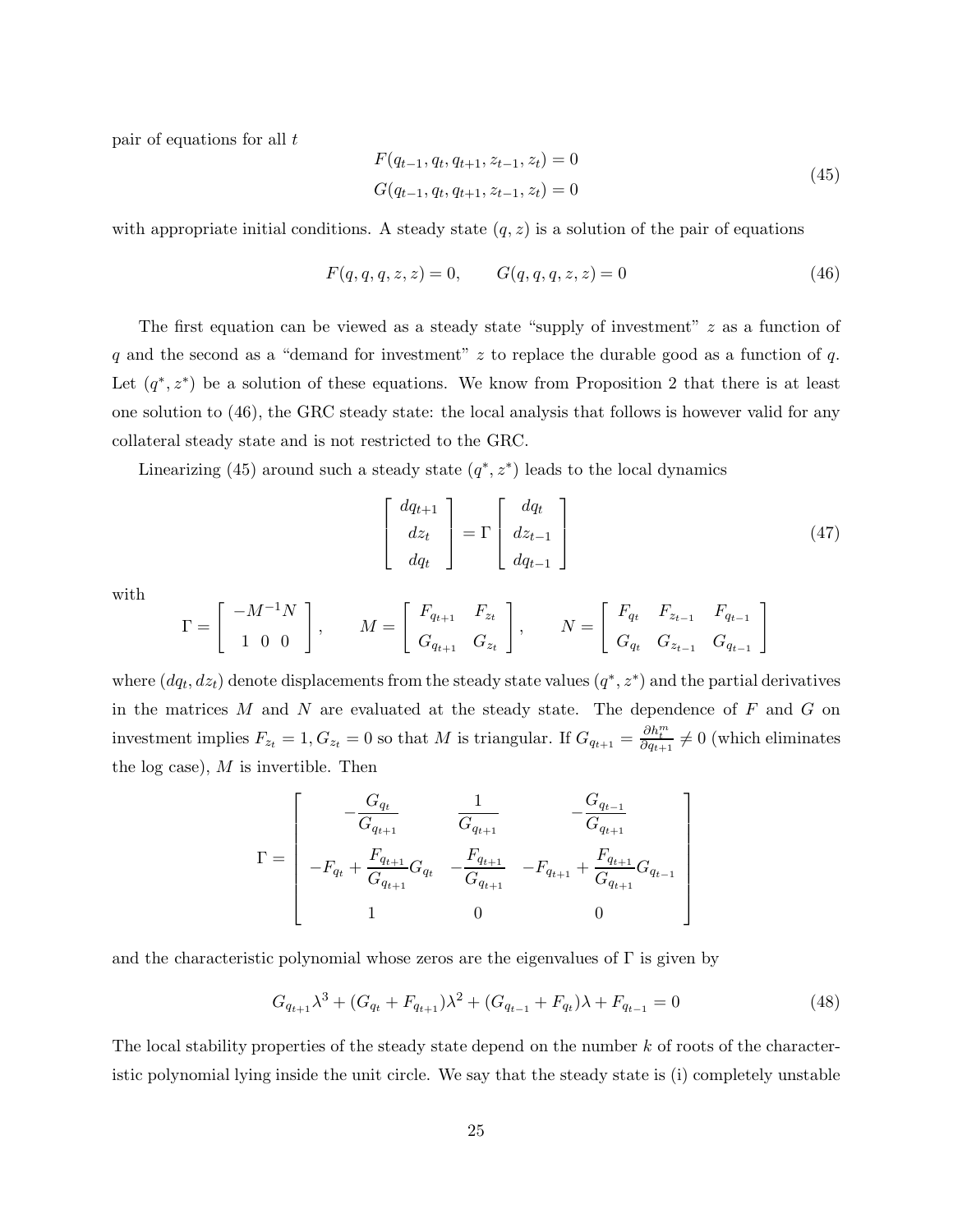if  $k = 0$ , (ii) saddle-point unstable if  $k = 1$ , (iii) saddle-point stable if  $k = 2$ , (iv) completely stable if  $k = 3$ . We show below that cases (i) and (iv) are unlikely to occur in this model, so the next proposition gives sufficient conditions for (ii) and (iii) to occur.

Proposition 5 (Local stability of steady state)

- (i) If  $|G_{q_t} + F_{q_{t+1}}| > |G_{q_{t+1}}| + |G_{q_{t-1}} + F_{q_t}| + |F_{q_{t-1}}|$  the steady state is saddle-point stable.
- (ii) If  $|G_{q_{t-1}}+F_{q_t}| > |G_{q_{t+1}}|+|G_{q_t}+F_{q_{t+1}}|+|F_{q_{t-1}}|$  the steady state is saddle-point unstable.

**Proof:** It follows from Rouche's Theorem (see e.g. Ahlfors (1979)) that if a polynomial  $a_n\lambda^n$  +  $a_{n-1}\lambda^{n-1} + \ldots + a_0 = 0$  is such that

$$
|a_k| > |a_n| + \dots + |a_{k-1}| + |a_{k+1}| + \dots + |a_0| \tag{49}
$$

i.e. if the magnitude of the coefficient of the term of order  $k$  exceeds the sum of the magnitudes of the other coefficients, then the polynomial has k roots inside the unit circle and  $n - k$  outside. Condition (i) is the requirement that the coefficient of  $\lambda^2$  in the characteristic polynomial (48) dominates the other coefficients, while condition (ii) is the requirement that the coefficient of  $\lambda$ dominates the other coefficients.  $\Box$ 

Note that in the log case  $F_{q_{t-1}} = F_{q_{t+1}} = G_{q_{t+1}} = 0$ , so that (i) in Proposition 5 reduces to  $|G_{q_t}| > |G_{q_{t-1}} + F_{q_t}|$ , while (ii) becomes the reverse inequality. These inequalities evaluated at the GRC price  $q^* = 1$  are the conditions (i) and (ii) of Proposition 3 for the stability or instability of the GRC in the log case. Thus when applied at the GRC steady state, Proposition 5 is a generalization of Proposition 3 for log preferences. However in the general case it only gives sufficient conditions, while Proposition 3 gives necessary and sufficient conditions for stability and instability in the case of log preferences.

The terms  $G_{q_{t+1}}$  and  $F_{q_{t-1}}$  which are the coefficients of  $\lambda^3$  and  $\lambda^0$  in the characteristic polynomial (48) are indirect price effects:  $G_{q_{t+1}}$  indicates how the demand for the durable at date t varies with the expected price at date  $t+1$ , while  $F_{q_{t-1}}$  indicates how the demand for the consumption good at t varies with the price of the durable at date  $t - 1$ . These terms, which are zero with log utilities, are likely to be small in all cases compared to the direct terms  $G_{q_t}$  and  $F_{q_t}$  which indicate how the demands for the durable and consumption goods at date t vary with the current price of the durable good. If  $G_{q_{t+1}}$  or  $F_{q_{t-1}}$  cannot dominate the other terms, the Rouche condition (49) cannot be satisfied for  $k = 3$  or  $k = 0$ , which suggests that a collateral steady state cannot be completely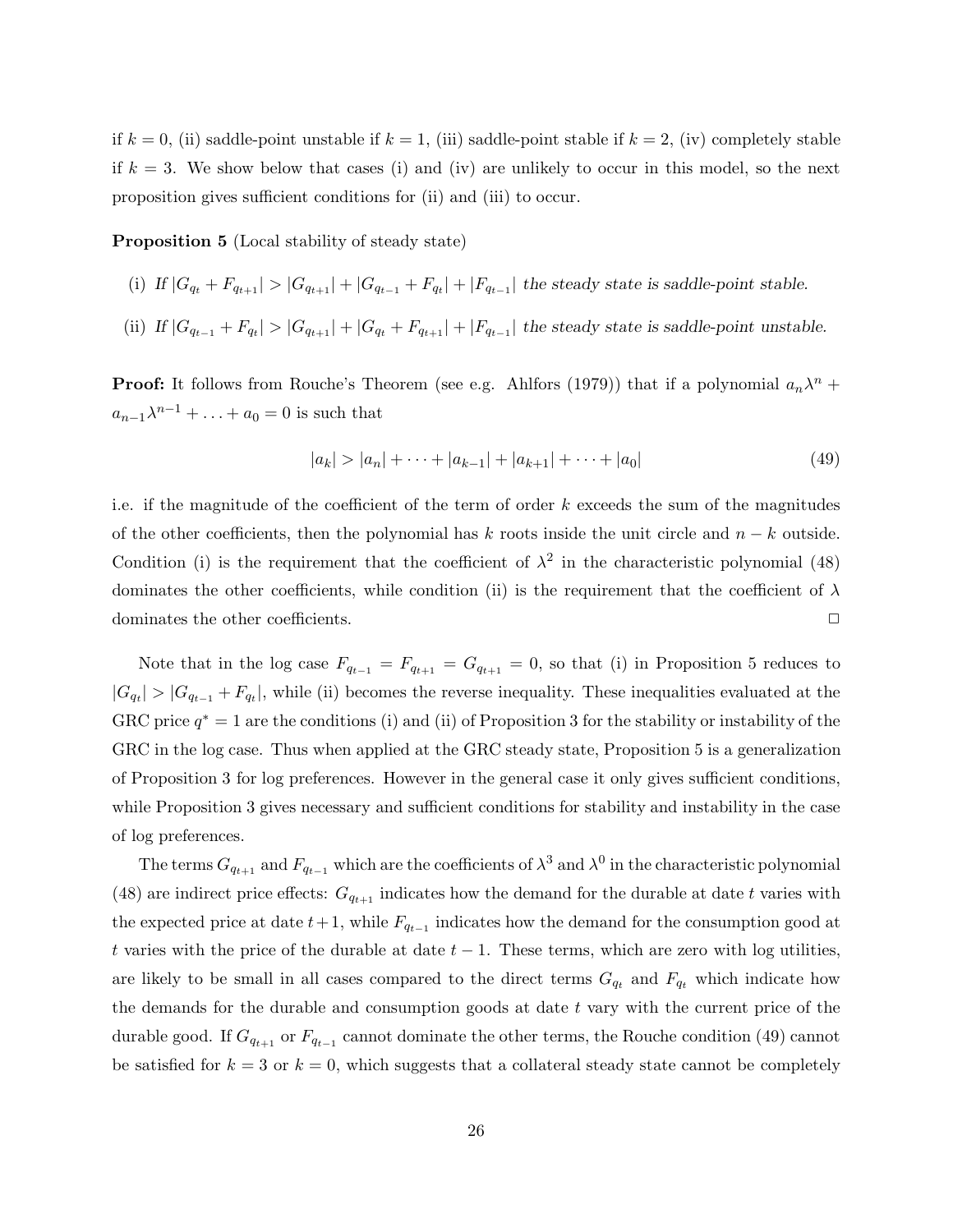stable  $(k = 3)$ , nor completely unstable  $(k = 0)$ . The largest terms are likely to be the direct effects  $G_{q_t}, F_{q_t}, G_{q_{t-1}}$  (where  $G_{q_{t-1}}$  indicates how the demand for the durable at date  $t-1$ , depreciated at date t, varies with  $q_{t-1}$ ) which are the only nonzero terms for the log case. Then a collateral steady state is saddle-point stable if  $G_{q_t}$  dominates the other terms, and saddle-point unstable if  $G_{q_{t-1}} + F_{q_t}$  dominates the other terms.

#### 5.2 Effect of an Unanticipated Income Shock at Date 0

Suppose that the economy has been following a steady state and that at date 0 the agents' endowments are unexpectedly shocked to  $(e_0^y)$  $\mathbf{C}_0^y, \mathbf{e}_0^m$ ) =  $(1 + \Delta)(\mathbf{e}^y, \mathbf{e}^m)$ ; after date 0 the endowments return to their values  $(e^y, e^m)$ . We show that generically if the steady state is saddle-point stable there is a unique equilibrium path reverting to the steady state after the shock, while if the steady state is saddle-point unstable, the equilibrium path after the shock goes out of the neighborhood of the steady state, so that the impulse response analysis cannot be used.

*Negative shock.* We begin with the case  $\Delta < 0$ . The excess demand function at date 0 can be written as

$$
F^{0}(e_0^{y}, e_0^{m}, q_0, z_0, q_1) = c^{y}(e_0^{y}, q_0) + c^{m}(e_0^{m}, q_0, q_1) + c_0^{r}(I_0^{r}, q_0) + z_0 - (e_0^{y} + e_0^{m})
$$
  

$$
G^{0}(e_0^{y}, e_0^{m}, q_0, q_1) = h^{y}(e_0^{y}, q_0) + h^{m}(e_0^{m}, q_0, q_1) + h_0^{r}(I_0^{r}, q_0) - H_0
$$

where

- $H_0$  is the supply of the durable good inherited from date  $-1$ , given by (34)
- the endowments in the demand functions of the young and middle aged are  $(e_0^y)$  $_0^y, e_0^m)$  instead of  $(e^y, e^m)$
- the subscript '0' has been added to the demand function of the retired which differs from the general form given above since their income is different from what they had anticipated:  $(c_0^r(I_0^r, q_0), h_0^r(I_0^r, q_0))$  is solution of maximizing  $u(c, h)$  subject to the constraint  $c + q_0 h \leq I_0^r$ , where  $I_0^r$  is their unanticipated income given by (35).

At date 1 the effect of the date 0 shock to endowments still leads to excess demand functions different from  $F$  and  $G$ , since the inherited stock of the durable and the demand of the retired agents depends on the shocked endowments  $(e_0^y)$  $_{0}^{y}, e_{0}^{m}$ ):

$$
F^{1}(e_{0}^{y}, e_{0}^{m}, q_{0}, q_{1}, z_{1}, q_{2}) = c^{y}(q_{1}) + c^{m}(q_{1}, q_{2}) + c^{r}(e_{0}^{m}, q_{0}, q_{1}) + z_{1} - (e^{y} + e^{m})
$$
  

$$
G^{1}(e_{0}^{y}, e_{0}^{m}, q_{0}, z_{0}, q_{1}, q_{2}) = h^{y}(q_{1}) + h^{m}(q_{1}, q_{2}) + h^{r}(e_{0}^{m}, q_{0}, q_{1}) - z_{0} - (1 - \delta)(h^{y}(e_{0}^{y}, q_{0}) + h^{m}(e_{0}^{m}, q_{0}, q_{1}))
$$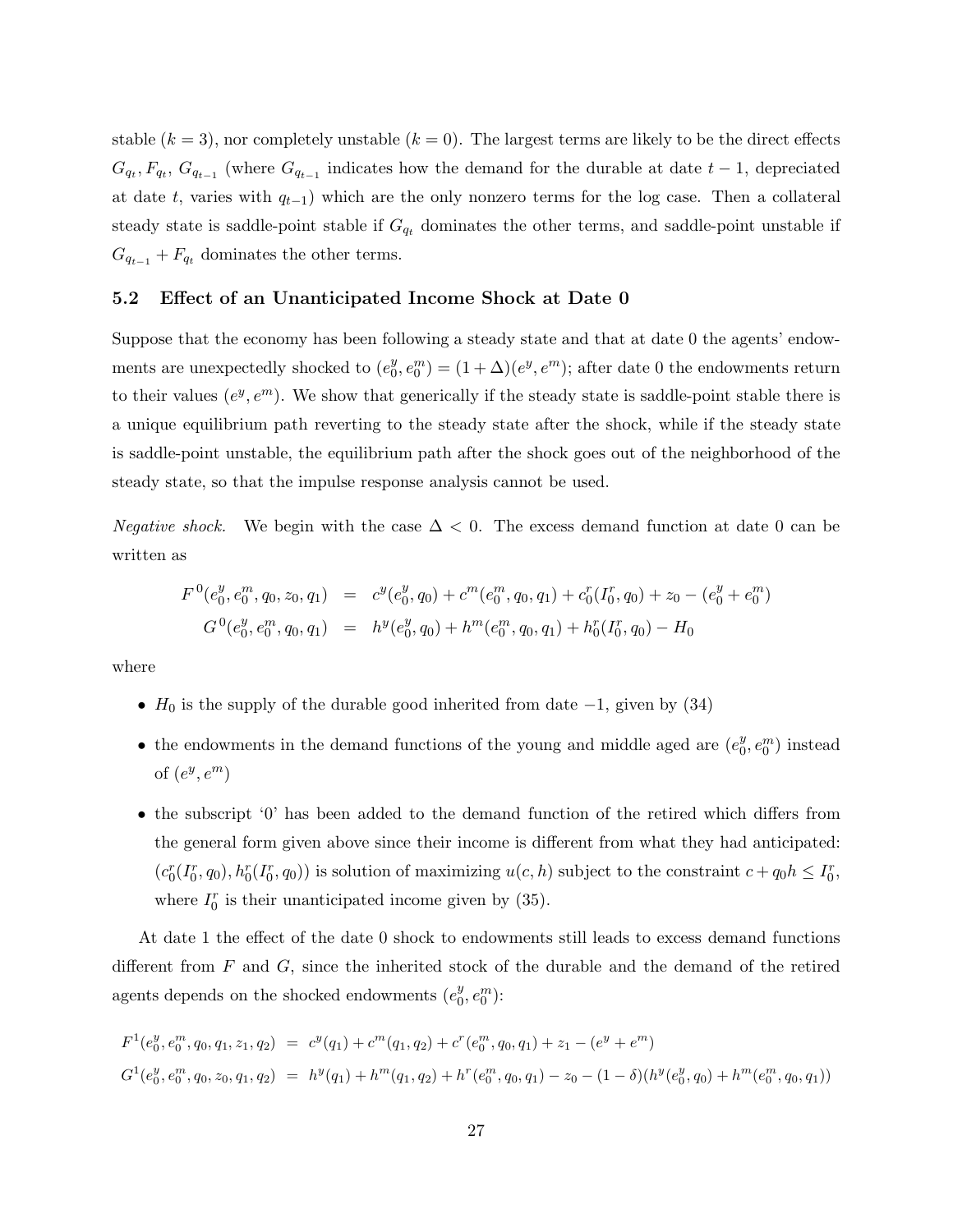where we have only included endowments as arguments when they differ from the standard endowments  $(e^y, e^m)$ . From date 2 on the excess demand functions are given by F and G defined by (44) and the dynamics are described by (45) with initial conditions  $(q_2, z_1, q_1)$ . To determine these initial conditions we have four market clearing equations  $F^0 = 0, G^0 = 0, F^1 = 0, G^1 = 0$  in the five unknowns  $(q_0, z_0, q_1, z_1, q_2)$ . The date 0 shock to endowments is taken to be sufficiently small so that the deviation of the above variables from their steady-state values can be studied using the linear approximations to the market-clearing equations. In order that the variables return to their steady-state values after date 2 following the dynamics (47), the initial condition  $(dq_2, dz_1, dq_1)$ must lie in the stable subspace spanned by the eigenvectors corresponding to the eigenvalues inside the unit circle. If the steady state is saddle-point stable (two roots inside the unit circle) the stable manifold is defined by the two associated characteristic vectors  $V^1, V^2 \in \mathbb{R}^3$  and the initial conditions must satisfy

$$
(dq_2, dz_1, dq_1)^\top = \nu_1 V^1 + \nu_2 V^2 \tag{50}
$$

This adds three equations and two unknowns  $(\nu_1, \nu_2)$ , so there are seven equations in the seven unknowns

$$
\xi = (dq_0, dz_0, dq_1, dz_1, dq_2, \nu_1, \nu_2)
$$

Generically this has a unique solution. If the steady state is saddle-point unstable (one root inside the unit circle), the stable subspace is one-dimensional and generated by a single vector  $V^1 \in \mathbb{R}^3$ , so the initial conditions must satisfy

$$
(dq_2, dz_1, dq_1)^{\top} = \nu_1 V^1 \tag{51}
$$

This adds 3 equations but only one unknown: there are again seven equations, but there are only 6 unknowns: with more equations than unknowns, there is generically no solution.

Assuming that the steady state is saddle-point stable, the system of equations for calculating the changes in prices and investment at dates 0 and 1 when the change in price  $dq_2$  is compatible with convergence back to the steady state is given by

$$
A \xi = -B \left[ e^y, e^m \right] \Delta^{-} \tag{52}
$$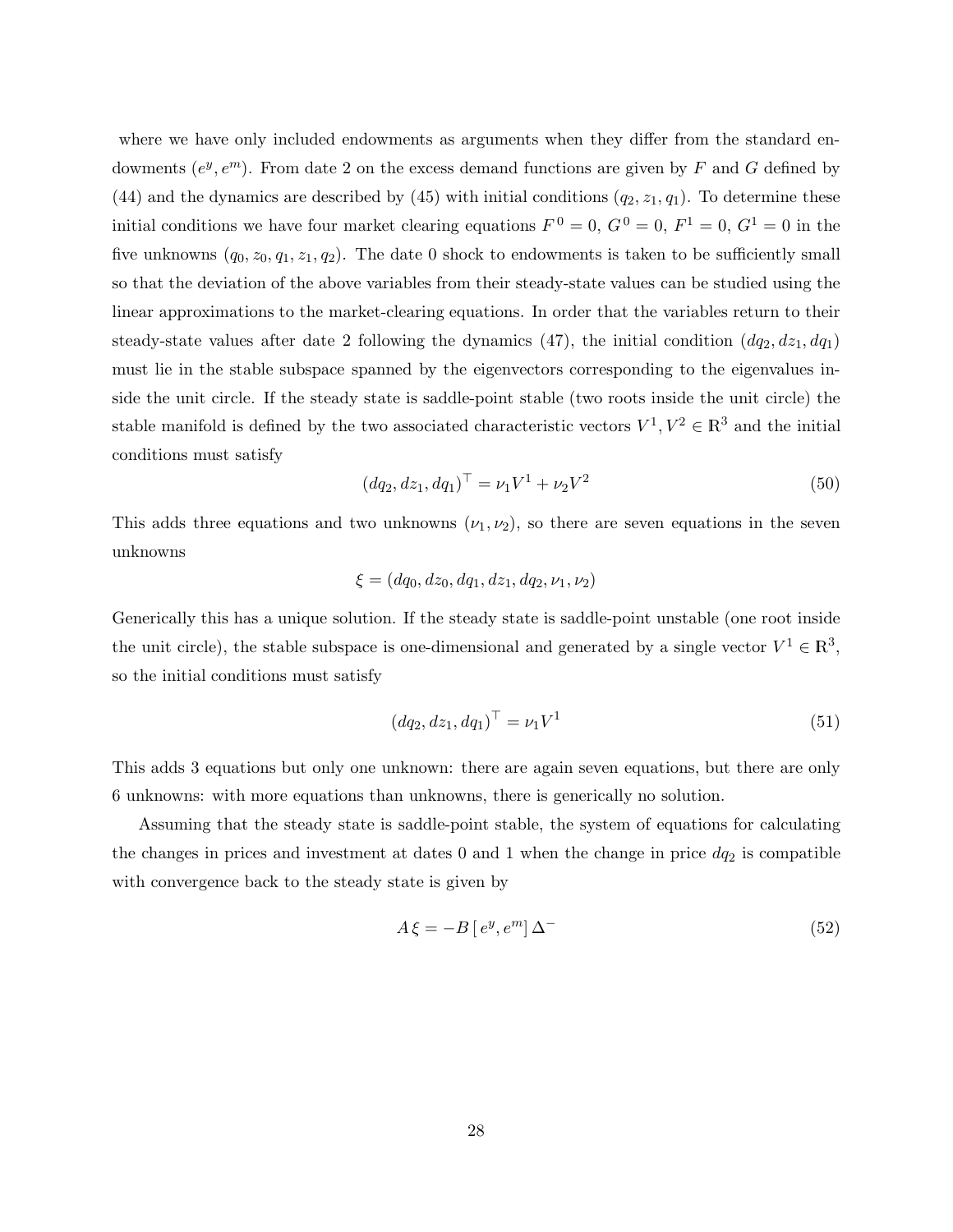with

$$
A = \begin{bmatrix} F_{q_0}^0 & F_{z_0}^0 & F_{q_1}^0 & 0 & 0 & 0 & 0 \\ G_{q_0}^0 & G_{z_0}^0 & G_{q_1}^0 & 0 & 0 & 0 & 0 \\ F_{q_0}^1 & F_{z_0}^1 & F_{q_1}^1 & F_{z_1}^1 & F_{q_2}^1 & 0 & 0 \\ G_{q_0}^1 & G_{z_0}^1 & G_{q_1}^1 & G_{z_1}^1 & G_{q_2}^1 & 0 & 0 \\ 0 & 0 & -1 & 0 & 0 & V_3^1 & V_3^2 \\ 0 & 0 & 0 & -1 & 0 & V_2^1 & V_2^2 \\ 0 & 0 & 0 & 0 & -1 & V_1^1 & V_1^2 \end{bmatrix} \begin{bmatrix} F_{e_0}^0 & F_{e_0}^0 & F_{e_0}^0 \\ G_{e_0}^0 & G_{e_0}^0 & G_{e_0}^0 \\ F_{e_0}^1 & F_{e_0}^1 & F_{e_0}^1 \\ 0 & 0 & 0 \\ 0 & 0 & 0 \\ 0 & 0 & 0 \end{bmatrix}
$$

where the partial derivatives in A and B are evaluated at the steady state values  $(e^y, e^m, q_0 = q_1 =$  $q_2 = q^*, z_0 = z_1 = z^*$ ). The equilibrium path  $(q_t, z_t)_{t=0}^{\infty}$  following the negative shock  $\Delta^-$  to the agents' endowments at date 0 and the associated interest rates  $1+r_t = q_{t+1}$  can be obtained by first solving the linear equations (52) and then from date 2 on by applying the standard local dynamics (47).

Positive shock. Let  $\Delta^+$  denote the percentage increase in agents' endowments at date 0. The analysis is similar to the negative-shock case except that with a positive shock the demand of the middle-aged agents at date 0 and the retired agents at date 1 (who are the same agents) have a different form since their income consists not only of their endowment income  $e_0^m$  but also of the capital gain on the durable good inherited from youth. The demand functions of these agents are thus based on the income

$$
I_0^m = e_0^m + q_0((1 - \delta)h^y + z^y) - b^y = e_0^m + (q_0 - 1)b^y
$$

The excess demand functions  $F^0$  and  $G^0$  of the negative case are replaced by the functions

$$
\widetilde{F}^{0}(e_0^y, e_0^m, q_0, z_0, q_1) = c^y(e_0^y, q_0) + c^m(I_0^m, q_0, q_1) + c_0^r(I_0^r, q_0) + z_0 - (e_0^y + e_0^m)
$$
  

$$
\widetilde{G}^{0}(e_0^y, e_0^m, q_0, q_1) = h^y(e_0^y, q_0) + h^m(I_0^m, q_0, q_1) + h_0^r(I_0^r, q_0) - H_0
$$

and the functions  $F^1$  and  $G^1$  are replaced by

$$
\widetilde{F}^1(e_0^y, e_0^m, q_0, q_1, z_1, q_2) = c^y(q_1) + c^m(q_1, q_2) + c^r(I_0^m, q_0, q_1) + z_1 - (e^y + e^m)
$$
\n
$$
\widetilde{G}^1(e_0^y, e_0^m, q_0, z_0, q_1, q_2) = h^y(q_1) + h^m(q_1, q_2) + h^r(I_0^m, q_0, q_1) - z_0 - (1 - \delta)(h^y(e_0^y, q_0) + h^m(I_0^m, q_0, q_1))
$$

The cohort demand functions which differ from those in the negative case are those of the middle aged of date 0: they no longer default, pay off their loans, and have income coming from the durable inherited from youth. This increased income increases their demand both for the consumption and the durable goods.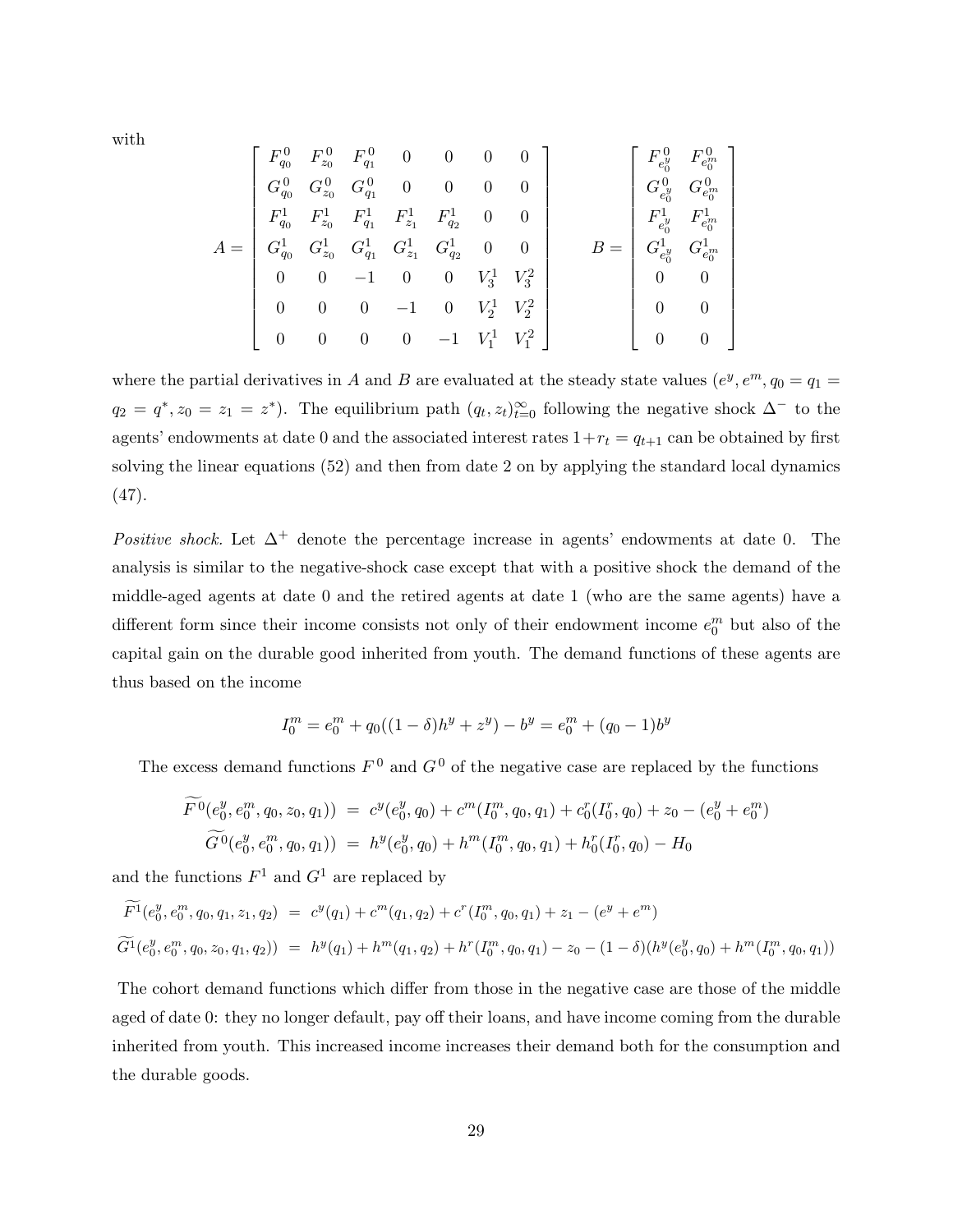Proceeding as in the negative-shock case we use the market clearing equations  $\widetilde{F}^0 = 0, \widetilde{F}^1 = 0$  $0, \widetilde{G}^0 = 0, \widetilde{G}^1 = 0$  and the three subspace equations (51) to determine  $\xi = (dq_0, dz_0, dq_1, dz_1, dq_2, \nu_1, \nu_2)$ by the system of linear equations

$$
\widetilde{A}\,\xi = -\widetilde{B}\left[e^y, e^m\right]\Delta^+\tag{53}
$$

where  $\widetilde{A}$  and  $\widetilde{B}$  are obtained from A and B by replacing the excess demand functions  $(F^0, F^1, G^0, G^1)$ by their 'tilde' versions  $F^0, F^1, G^0, G^1$ . From date 2 on, the deviations  $(dq_t, dz_t)$  are given by the local dynamics (47).

#### 5.3 CES utilities

Let us apply this analysis to calculate the impulse response functions after a shock when the utility function  $u$  lies in the CES family

$$
u(c,h) = \frac{1}{1 - \frac{1}{\sigma}} \left( c^{1 - \frac{1}{\sigma}} + \gamma h^{1 - \frac{1}{\sigma}} \right), \qquad \sigma \neq 1
$$

the limiting case where the elasticity of substitution is  $\sigma = 1$  corresponding to the log case of Section 3.

Assuming that the collateral constraint binds in equilibrium so that Proposition 1 can be applied, the demand function of a typical agent in the cohort entering at date  $t$  is given by

$$
c_t^y = \frac{e^y}{I(q_t)}, \qquad h_t^y = \frac{\gamma^\sigma}{(q_t - (1 - \delta))^\sigma} \frac{e^y}{I(q_t)}
$$
  

$$
c_{t+1}^m = \frac{e^m}{J(q_{t+1}, q_{t+2})}, \qquad h_{t+1}^m = \frac{\gamma^\sigma}{(q_{t+1} - (1 - \delta))^\sigma} \frac{e^m}{J(q_{t+1}, q_{t+2})}
$$
  

$$
c_{t+2}^r = \frac{\beta^\sigma (q_{t+2})^\sigma e^m}{J(q_{t+1}, q_{t+2})}, \qquad h_{t+2}^r = \frac{(\beta \gamma)^\sigma e^m}{J(q_{t+1}, q_{t+2})}
$$
  
(54)

with

$$
I(q_t) = 1 + \gamma^{\sigma} (q_t - (1 - \delta))^{1 - \sigma}, \qquad J(q_{t+1}, q_{t+2}) = I(q_{t+1}) + \frac{\beta^{\sigma}}{(q_{t+2})^{1 - \sigma}} + (\beta \gamma)^{\sigma} \tag{55}
$$

where we have used the relation  $1 + r_{t+1} = q_{t+2}$  which holds in an equilibrium with positive investment and thus in a steady state equilibrium. Of particular interest is the GRC steady state with prices  $q_t = 1$  for  $t \in \mathbb{Z}$ . Evaluating the demands (54) at the prices  $q_t = 1$  for  $t \in \mathbb{Z}$  gives the value  $(c, h) = (c^y, h^y, c^m, h^m, c^r, h^r)$  of the agents' consumption at the GRC, from which it is easy to deduce the financial variables  $(b^y, b^m, z^y, z^m)$ . In order that the borrowing constraint be binding for the young agents at the steady state we must have  $u_c(c^y, h^y) > \beta u_c(c^m, h^m)$  which is equivalent to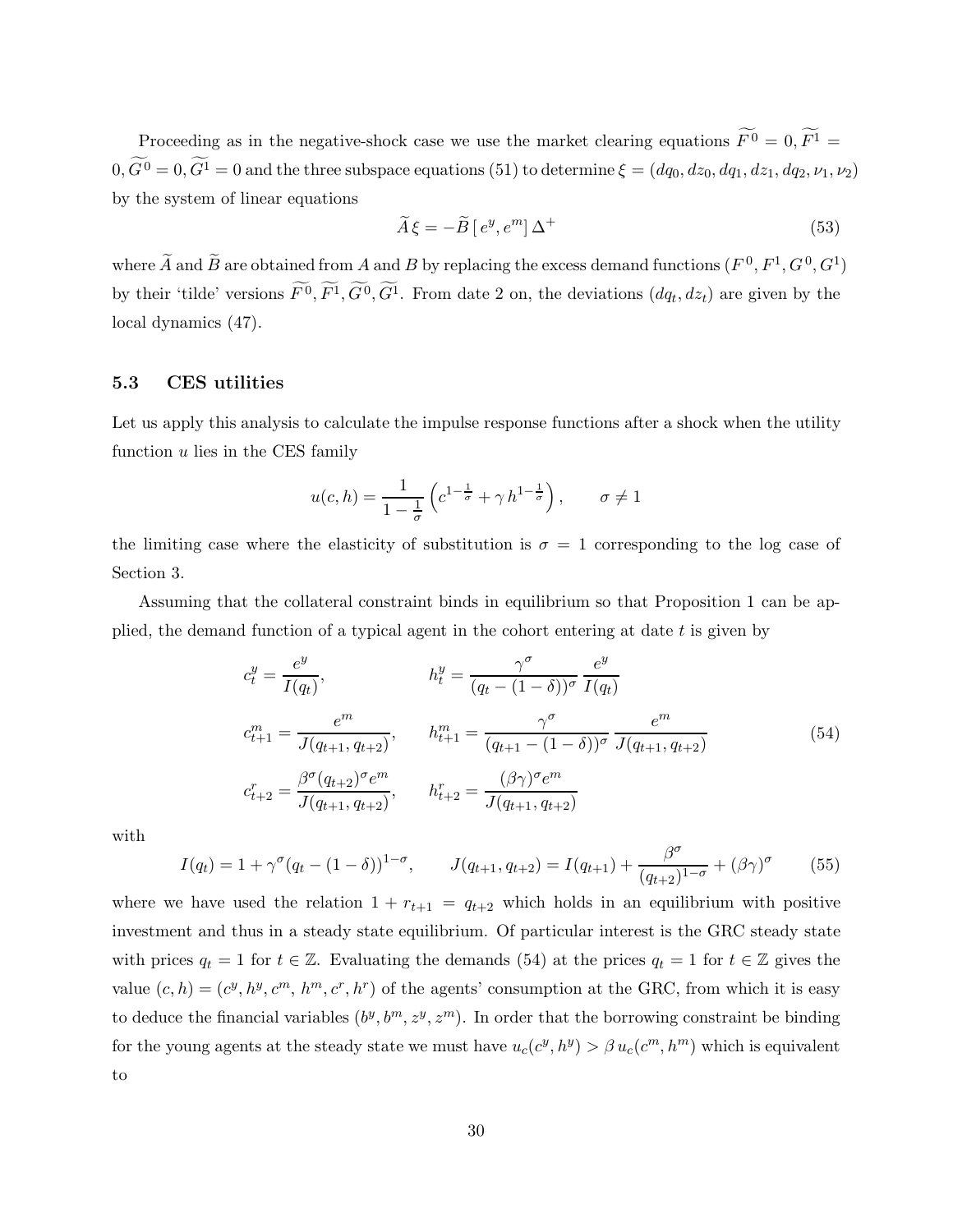$$
e^{y} \leq \frac{\left(1+\gamma^{\sigma}\delta^{1-\sigma}\right)e^{m}}{\beta^{\sigma}\left(1+\beta^{\sigma}+\gamma^{\sigma}\delta^{1-\sigma}+\left(\beta\gamma\right)^{\sigma}\right)}
$$
(56)

(56) reduces to (29) when  $\sigma = 1$  and, as in Section 3, we restrict the analysis to parameter values satisfying this condition.

Numerically computing the solutions of the steady state equations (46) reveals that the property found for the log case, namely that there are two steady states, the GRC and a second steady state with no intermediation, carries over to the CES family when the elasticity of substitution is above a critical value  $\sigma \geq \sigma^*$ , while for low elasticities  $\sigma < \sigma^*$  the no-intermediation steady state disappears, and the GRC is the unique steady state.  $\sigma^*$  depends on the other parameters  $(\beta, \gamma, \delta, e^y, e^m)$  and is less than one since the properties for  $\sigma \geq \sigma^*$  are those for the log case.

Since we have an explicit expression for the demand functions, the condition in (i) of Proposition 5 which ensures that the GRC is saddle-point stable can be expressed as a condition on the parameters  $(\beta, \delta, \gamma, \sigma, e^y, e^m)$ : this however gives a less tractable expression than (i) in Proposition 3, to which it reduces when  $\sigma = 1$ . When  $\sigma < 1$  it is satisfied for most values of the parameters except when  $\gamma$  is close to zero; when  $\sigma > 1$  it requires that  $\gamma/\delta$  be sufficiently large, expressing the requirement that the durable good is sufficiently desirable and durable. The reason why the stability condition (i) in Proposition 5 holds for most parameter values when  $\sigma < 1$  is that, given the lack of substitutability, the price effect  $G_{q_t}$  on the demand for the durable good is larger than the price effect  $F_{q_t}$  on the demand for the consumption good, so that  $G_{q_t}$  dominates the term  $F_{q_t} + G_{q_{t+1}}$ , which is the dominant term on the right hand side of the inequality (i).

To calculate response functions of the prices and investment to an anticipated shock at date 0 we need to choose reference values for the parameters  $(e^y, e^m, \beta, \gamma, \delta, \sigma)$ . As in our earlier paper (Geanakoplos-Magill-Quinzii (2004)) we have taken the economic life of an agent to last for three periods, young, middle age and retirement. If childhood is included as the 'non economic' part of an agent's life, and if the life span is 80 years then each period corresponds to 20 years. What matters for the agents' endowments is not their magnitude but the relative magnitude  $e^y/e^m$ . To reflect the fact that middle-aged agents are more productive we set  $(e^y, e^m) = (2, 5)$ . We choose  $\beta = 0.7$  corresponding to an annual discount rate of 2%. We think of the durable good as housing and choose  $\delta = 0.3$ , implying that after 20 years  $1/3$  of a house needs to be replaced to maintain its original condition. If a young agent with CES preferences spends a proportion  $\pi$  of his income on the durable good and  $1 - \pi$  on the consumption good at the GRC, then  $\delta\left(\frac{\gamma}{\delta}\right)$ δ  $\int_{0}^{\sigma}$  =  $\frac{\pi}{1-\pi}$ . To express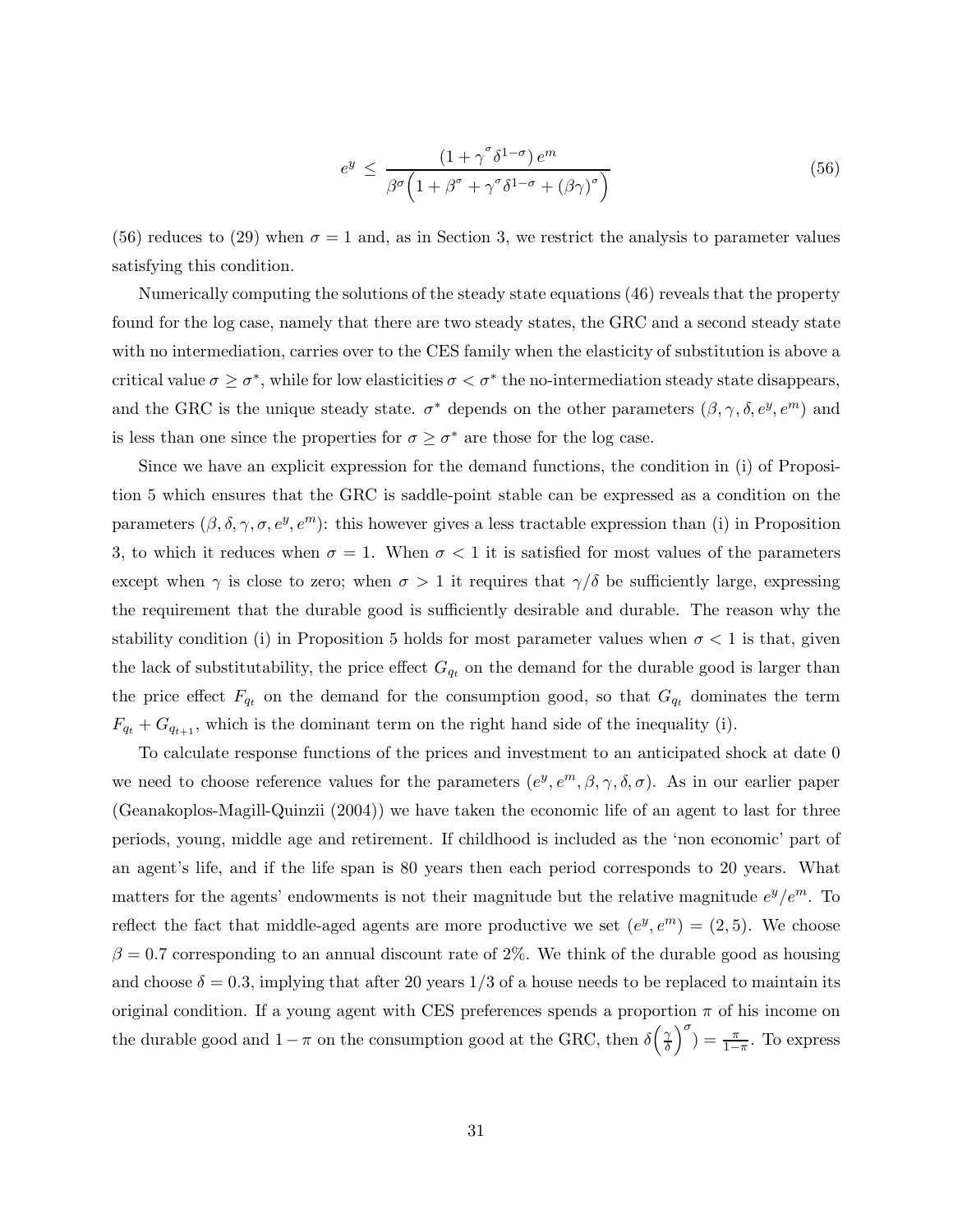the condition that the durable good is 'desirable' for the agent we assume that  $\pi \geq 1/4$  so that

$$
\delta \left(\frac{\gamma}{\delta}\right)^{\sigma} \ge \frac{1/4}{3/4} = \frac{1}{3} \tag{57}
$$

Since the elasticity of substitution affects the relative sizes of the effects on prices and investment, we present two cases,  $\sigma = 1/3$  and  $\sigma = 3$ . For  $\sigma = 1/3$  the inequality (57) implies  $\gamma \geq 0.41$  and for  $\sigma = 3$  it implies  $\gamma \ge 0.31$ : we choose  $\gamma = 0.5$  which is compatible with both cases. To remove the indeterminacy between  $z^y$  and  $z^m$  we choose  $z^y = 0$ .

Figures 3 and 4 show the deviations of the durable good prices  $(dq_t)$  and investment  $(dz_t)$  from the GR steady state following unanticipated negative and positive shocks of -10% and +10% to the agents' endowments at date 0, for the reference values of the parameters and an elasticity of substitution of  $\sigma = \frac{1}{3}$  $\frac{1}{3}$ . Figures 5 and 6 show the impulse response functions for the same values of the parameters and  $\sigma = 3$ . The curves  $IRF_q$  and  $IRF_z$ —the impulse response functions to the date 0 shock—have a superscript − and + when they represent the response of prices and investment to a negative and positive shock respectively. The dotted curve  $symIRF^+$  is the symmetric image of  $IRF^+$  with respect to the steady-state value (it graphs the values of  $q - dq_t^+$  in Figures 3 and 5 and the value of  $z - dz_t^+$  in Figures 4 and 6) which shows the asymmetry between the response to the negative and positive shock. The price at date 0 responds more strongly to a positive than a negative shock  $(symIRF_q^+$  below  $IRF_q^-$ ) while the investment responds more strongly  $(IRF_z^-)$ below  $symIRF_z^+$ ). Because the decrease in investment at date 0 when a negative shock occurs creates a low supply of the durable good at date 1 the price rebounds strongly, overshooting the steady state. Conversely the increase in investment following a positive shock depresses the price of the durable at date 1 below the steady state price. However since investment responds less strongly to a positive than a negative shock the fall in price is relatively less pronounced than the rise in the negative case  $(IRF_q^-)$  stays below  $symIRF_q^+$  at date 1). As could be predicted, the response of the durable good price to an income shock is much larger when the elasticity of substitution is small  $(\sigma = 1/3)$  than when it is large  $(\sigma = 3)$ : in the latter case the response of investment is somewhat larger since the demand for the consumption good varies more with the change in income.

## 6 Conclusion

Studying an economy which is in a steady state equilibrium and subjecting it to an unanticipated shock provides a useful analytical tool for examining how default affects equilibrium prices and investment. The OLG model provides a setting where borrowing and saving is part of an agent's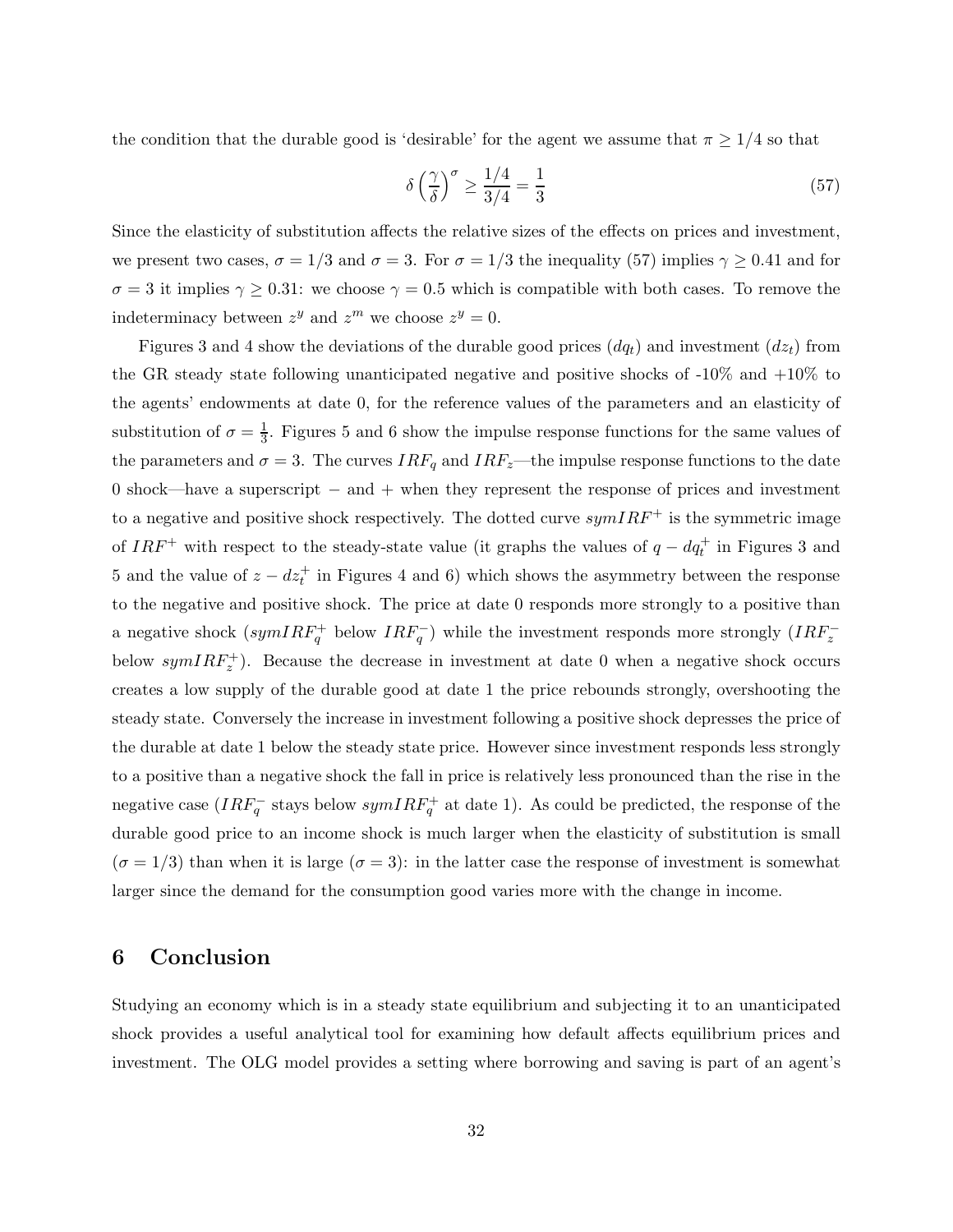

 $\bar{\rm Figure~3:}$  Impulse response function of the durable good price in the case of a negative shock  $(IRF_q^-)$ , of a positive shock  $(IRF_q^+)$ , and the symmetric image of the latter with respect to the steady state line  $(symIRF_q^+)$  for  $\sigma=1/3.$ 



 $\rm Figure~4\colon$  Impulse response function of investment in the case of a negative shock  $(IRF_z^-)$ , of a positive shock  $(IRF_z^+)$ , and the symmetric image of the latter with respect to the steady state line  $(symIRF_z^+)$  for  $\sigma=1/3.$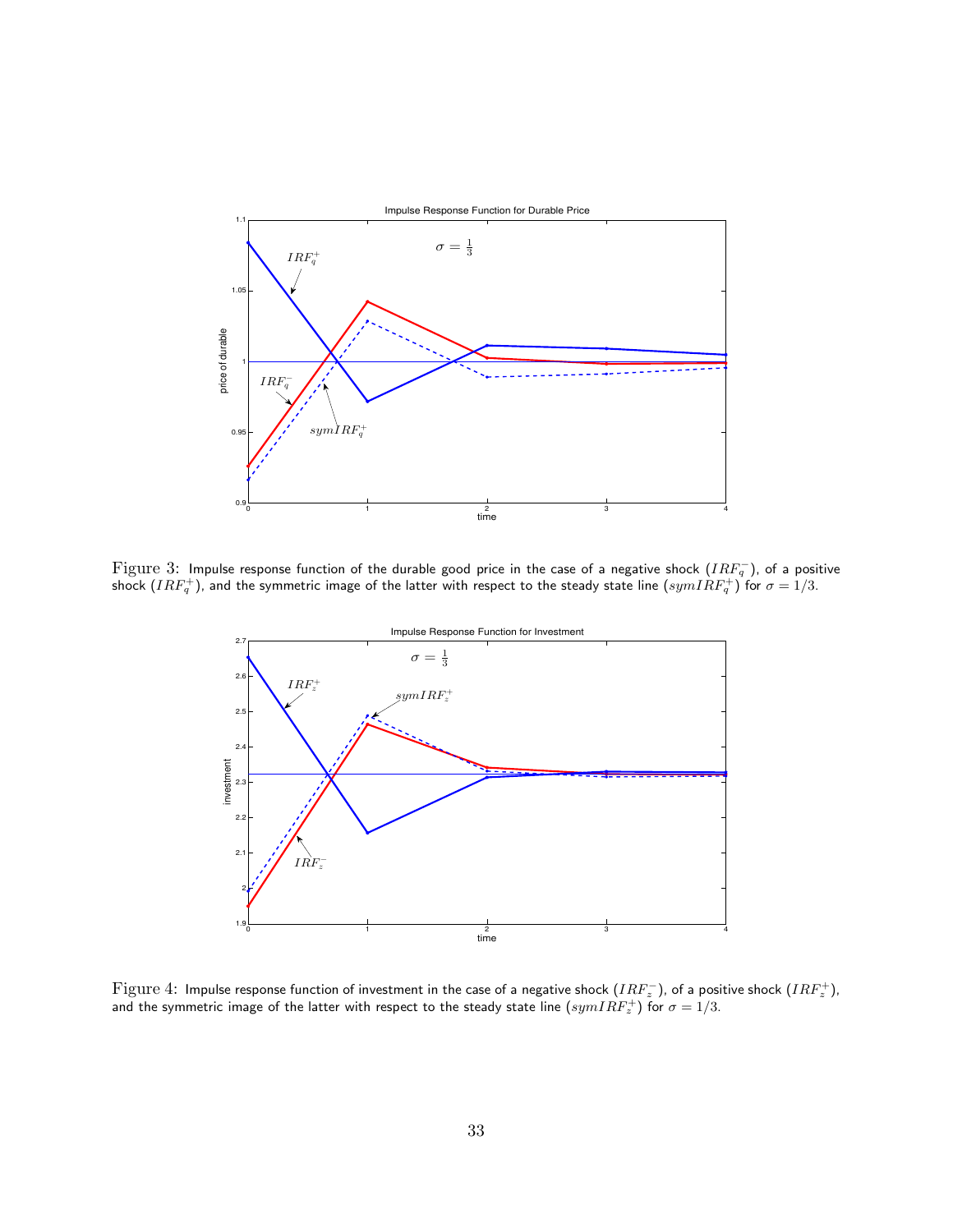

 $\rm{Figure~5:}$  Impulse response function of the durable good price in the case of a negative shock  $(IRF_q^-)$ , of a positive shock  $(IRF_q^+)$ , and the symmetric image of the latter with respect to the steady state line  $(symIRF_q^+)$  for  $\sigma=3.$ 



 $\rm Figure~6\colon$  Impulse response function of investment in the case of a negative shock  $(IRF_z^-)$ , of a positive shock  $(IRF_z^+)$ , and the symmetric image of the latter with respect to the steady state line  $(symIRF_z^+)$  for  $\sigma=3.$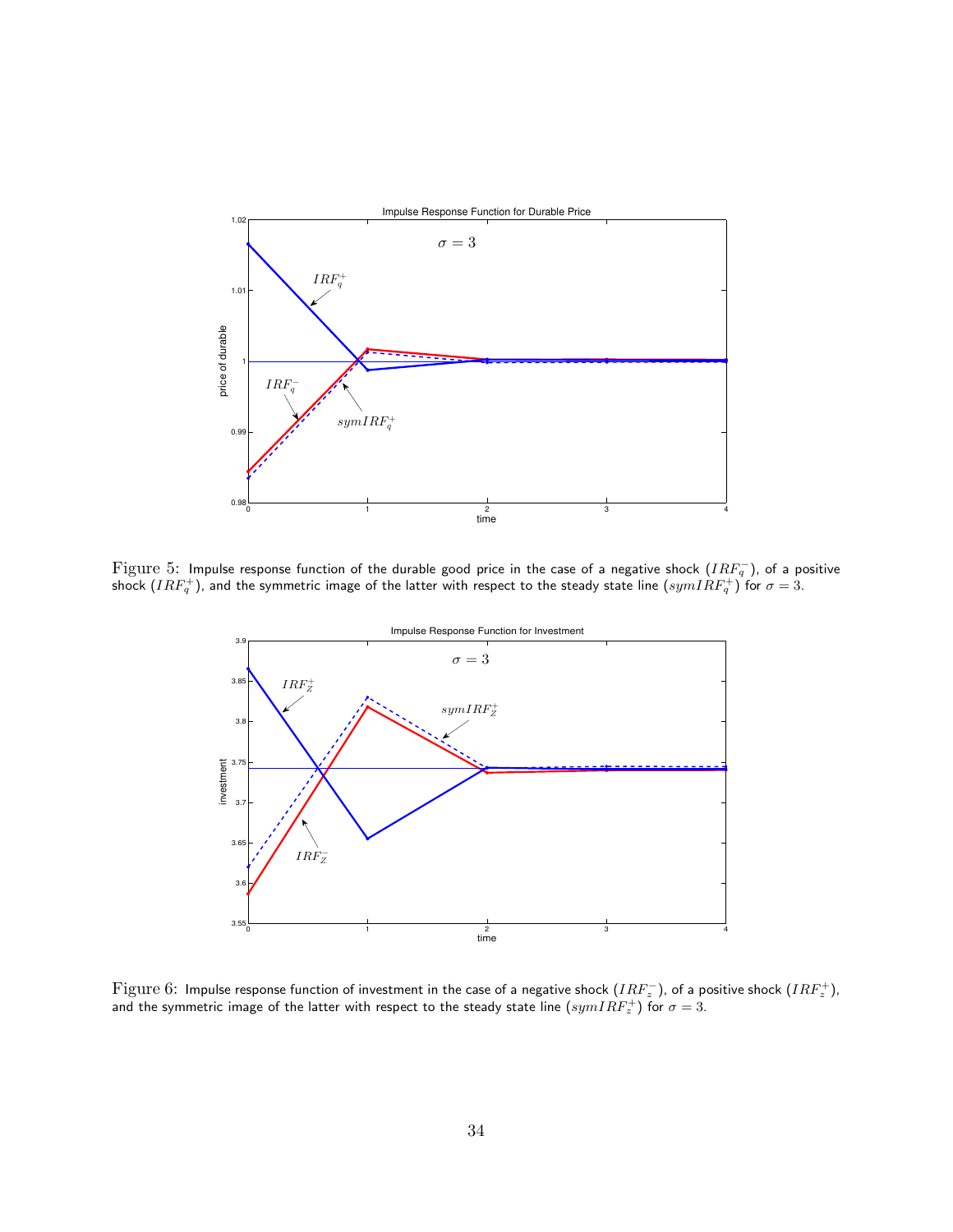life-cycle behavior: to this we added the realistic feature, introduced in the GE literature (Dubey et al. (1995)) that agents must back their loans by holding a durable good which serves as collateral. In contrast to most models with infinite-lived agents studied in macroeconomics, the OLG model typically has several steady states whose stability properties depend on the parameters, in particular the lifetime income profile of the agents. Despite the richer structure of our model—three-period lived agents, two goods, one perishable, one durable, with production of the durable from the consumption good—we are able to extend the results of the two-period lived OLG exchange or Diamond model with production to a surprising degree. In particular we show that the equivalent of the Golden Rule—the Golden Rule with Collateral (GRC)—is the natural steady state around which to analyze the impact of an unanticipated shock because, in contrast to the perishable good case, it is the 'most stable' steady state. For the presence of the durable good, which not only provides agents utility services but also provides an instrument for transferring income to their retirement, significantly alters the long run behavior of the economy: while in the model with a perishable good the Golden Rule is unstable, it becomes stable when agents can save by investing in the durable good. It seems that this stability property of the GRC, which in this paper has been a by-product of introducing a durable good which serves as collateral, can provide an interesting subject for future research.

## 7 References

Ahlfors L. (1979), Complex Analysis, McGraw Hill.

Araujo, A., Fajardo, J. and M.R. Páscoa (2005), "Endogenous Collateral," Journal of Mathematical Economics, 41, 439-462.

Araujo A., Kubler F., and S. Schommer (2012), "Regulating Collateral Requirements when Markets are Incomplete," Journal of Economic Theory, 147, 450-476.

Araujo, A., Orrillo, J. and M.R. Páscoa (2000), "Equilibrium with Default and Endogenous Collateral", Mathematical Finance, 10, 1-21.

Araujo A., Páscoa M.R. and J.P. Torres-Martinez (2002), "Collateral Avoids Ponzi Schemes in Incomplete Markets", Econometrica, 70, 1613-1638.

Brum J., Grill M., Kubler F. and K. Schmedders (2013), "Margin Regulation and Volatility," Discussion Paper.

Chien, Y.L. and H. Lustig (2010), "The Market Price of Aggregate Risk and the Wealth Distribution", Review of Financial Studies, 23, 1596-1650.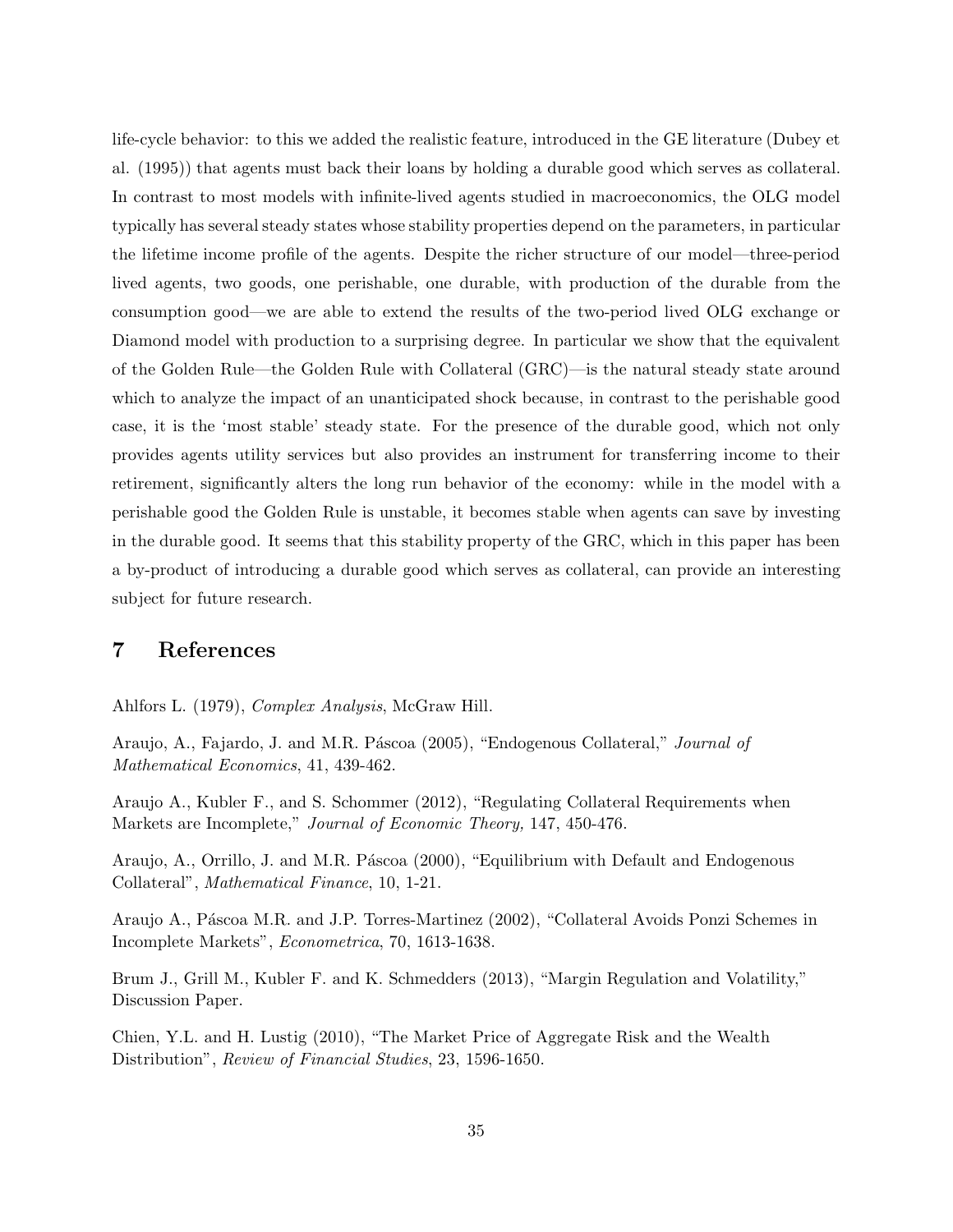Constantinides G.M, Donaldson J.B. and R. Mehra (2002), "Junior Can't Borrow: A New Perspective On The Equity Premium Puzzle," The Quarterly Journal of Economics, 117, 269-296.

Dubey, P., Geanakoplos, J. and W.R. Zame (1995), "Collateral, Default and Derivatives," mimeo, Yale University.

Fostel, A. and J. Geanakoplos (2008), "Leverage Cycles and the Anxious Economy," American Economic Review, 98, 1211-1244.

Fostel, A. and J. Geanakoplos (2012) "Tranching, CDS, and Asset Prices: How Financial Innovation Can Cause Bubbles and Crashes," American Economic Journal: Macroeconomics, 4, 190-225.

Gale, D. (1973), "Pure Exchange Equilibria of Dynamic Economic Models," Journal of Economic Theory, 6, 12-36.

Geanakoplos, J. (1997), "Promises, Promises," in The Economy as an Evolving Complex System, W.B. Arthur, S.N. Durlauf and D.A Lane eds, Reading, MA: Addison-Wesley.

Geanakoplos, J. (2003), "Liquidity, Default, and Crashes: Endogenous Contracts in General Equilibrium", In Advances in Economics and Econometrics: Theory and Applications, Eighth World Congress, Vol. 2, M. Dewatripont, L. P. Hansen, and S. J. Turnovsky eds, 170-205. Cambridge, UK: Cambridge University Press.

Geanakoplos, J. (2010), "The Leverage Cycle," In NBER Macroeconomics Annual 2009, D. Acemoglu, K. Rogoff, and M.Woodford eds, 1-65. Chicago: University of Chicago Press.

Geanakoplos, J, Magill M. and M. Quinzii (2004), "Demography and the Long-Run Predictability of the Stock Market," Brookings Papers on Economic Activity, 35(1), 241-326.

Geanakoplos, J. and W.R. Zame (1997), " Collateral, Default and Market Crashes", Cowles Foundation Discussion Paper.

Gottardi P. and F. Kubler (2014), "Dynamic Competitive Economies with Complete Markets and Collateral Constraints," Discussion Paper.

Gorton G. (2009), "The Panic of 2007," in Maintaining Stability in a Changing Financial System, Proceedings of the 2008 Jackson Hole Conference, Federal Reserve Bank of Kansas City.

Gorton, G. B. (2010), *Slapped by the Invisible Hand: The Panic of 2007*, Oxford and New York: Oxford University Press.

Kehoe T.J., Levine D.K., Mas-Colell A. and M. Woodford (1991), '"Gross Substitutability in Large Square Economies", Journal of Economic Theory, 54, 1-25.

Kiyotaki, N. and J. Moore (1997), "Credit Cycles," Journal of Political Economy, 105, 211-248.

Kocherlakota, N. (2002), "Creating Business Cycles Through Credit Constraints," Federal